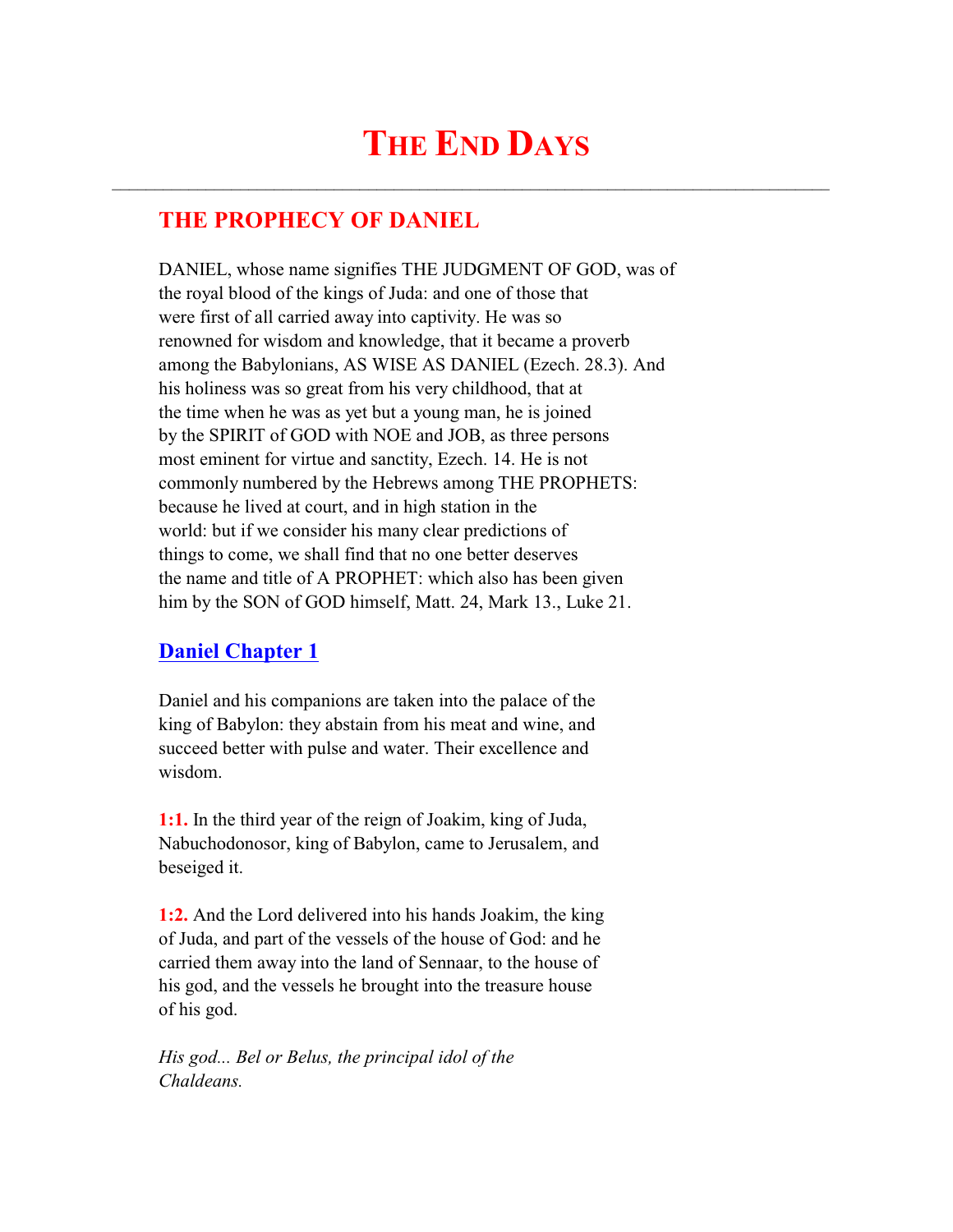**1:3**. And the king spoke to Asphenez, the master of the eunuchs, that he should bring in some of the children of Israel, and of the king's seed, and of the princes,

 **1:4.** Children in whom there was no blemish, well favoured, and skillful in all wisdom, acute in knowledge, and instructed in science, and such as might stand in the king's palace, that he might teach them the learning, and tongue of the Chaldeans.

 **1:5.** And the king appointed them a daily provision, of his own meat, and of the wine of which he drank himself, that being nourished three years, afterwards they might stand before the king.

 **1:6.** Now there was among them of the children of Juda, Daniel, Ananias, Misael, and Azarias.

 **1:7.** And the master of the eunuchs gave them names: to Daniel, Baltassar: to Ananias, Sidrach: to Misael, Misach: and to Azarias, Abdenago.

 **1:8.** But Daniel purposed in his heart that he would not be defiled with the king's table, nor with the wine which he drank: and he requested the master of the eunuchs that he might not be defiled.

 *Be defiled, etc... Viz., either by eating meat forbidden by the law, or which had before been offered to idols.*

 **1:9.** And God gave to Daniel grace and mercy in the sight of the prince of the eunuchs.

 **1:10.** And the prince of the eunuchs said to Daniel: I fear my lord, the king, who hath appointed you meat and drink: who if he should see your faces leaner than those of the other youths, your equals, you shall endanger my head to the king.

 **1:11.** And Daniel said to Malasar, whom the prince of the eunuchs had appointed over Daniel, Ananias, Misael, and Azarias: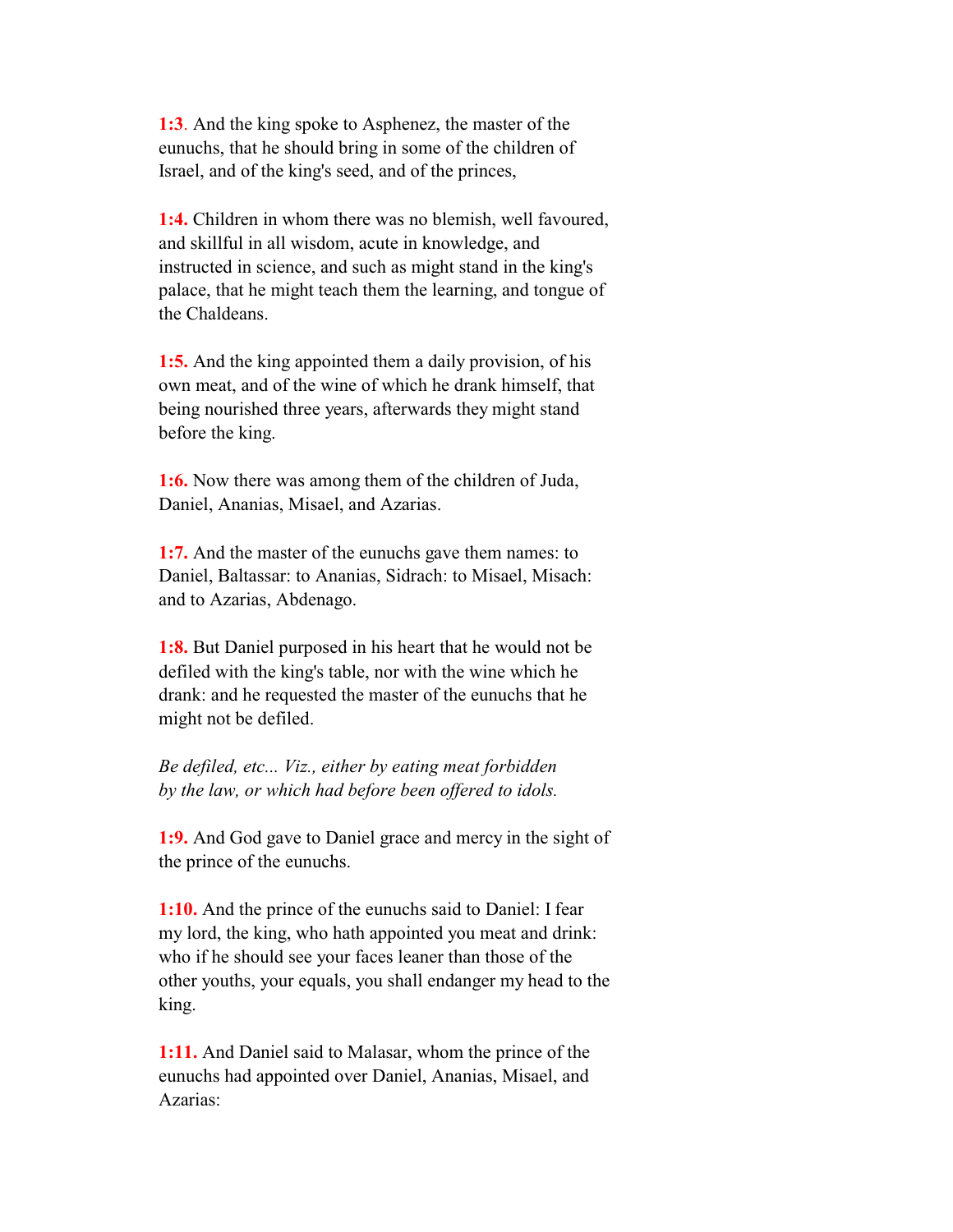**1:12.** Try, I beseech thee, thy servants for ten days, and let pulse be given us to eat, and water to drink:

Pulse... That is, peas, beans, and such like.

 **1:13.** And look upon our faces, and the faces of the children that eat of the king's meat: and as thou shalt see, deal with thy servants.

 **1:14.** And when he had heard these words, he tried them for ten days.

 **1:15.** And after ten days, their faces appeared fairer and fatter than all the children that ate of the king's meat.

 **1:16.** So Malasar took their portions, and the wine that they should drink: and he gave them pulse.

 **1:17.** And to these children God gave knowledge, and understanding in every book, and wisdom: but to Daniel the understanding also of all visions and dreams.

 **1:18.** And when the days were ended, after which the king had ordered they should be brought in: the prince of the eunuchs brought them in before Nabuchodonosor.

 **1:19.** And when the king had spoken to them, there were not found among them all such as Daniel, Ananias, Misael, and Azarias: and they stood in the king's presence.

 **1:20.** And in all matters of wisdom and understanding, that the king enquired of them, he found them ten times better than all the diviners, and wise men, that were in all his kingdom.

 **1:21**. And Daniel continued even to the first year of king Cyrus.

### **Daniel Chapter 2**

 Daniel, by divine revelation, declares the dream of Nabuchodonosor, and the interpretation of it. He is highly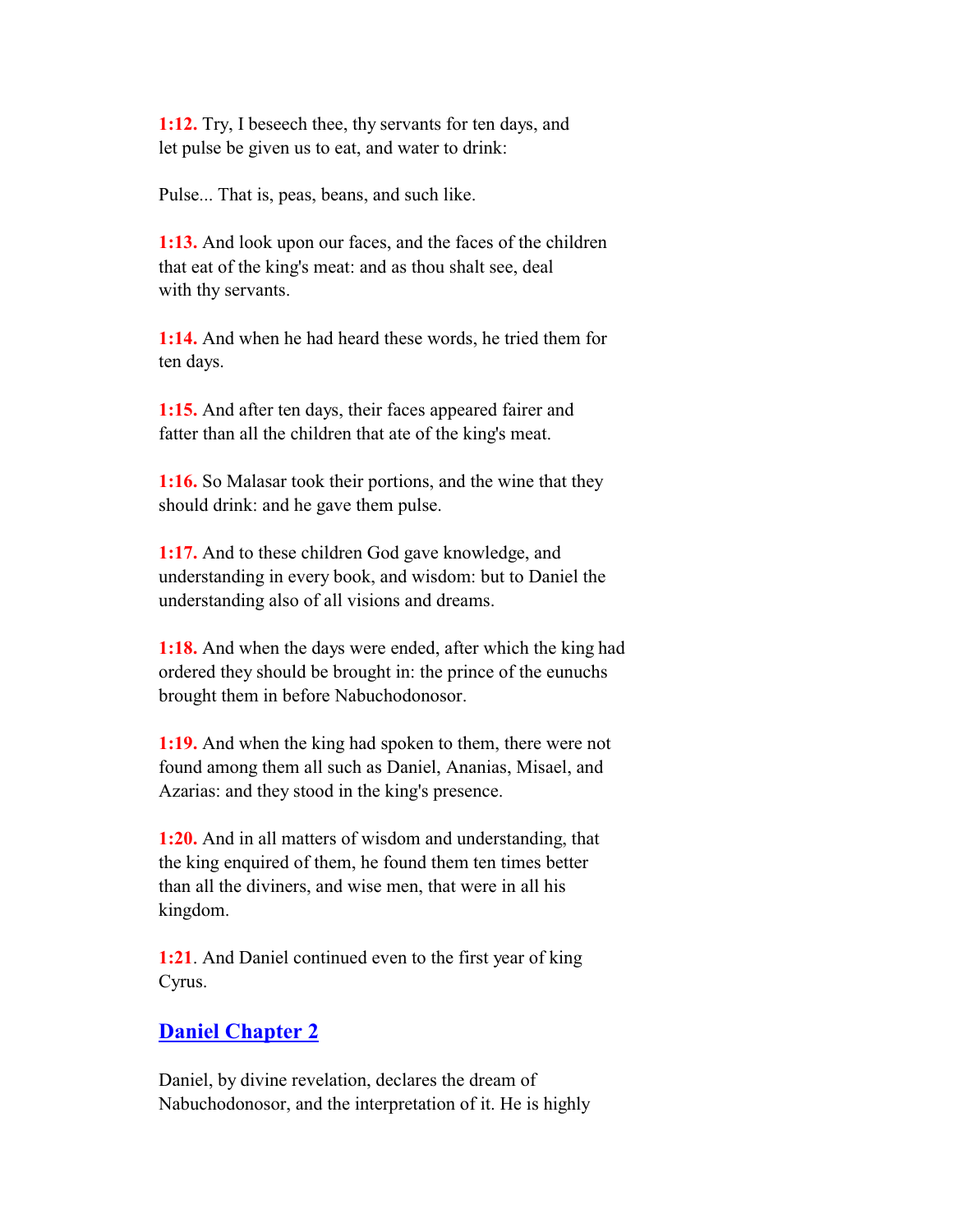honoured by the king.

 **2:1.** In the second year of the reign of Nabuchodonosor, Nabuchodonosor had a dream, and his spirit was terrified, and his dream went out of his mind.

 The second year... Viz., from the death of his father Nabopolassar; for he had reigned before as partner with his father in the empire.

 **2:2.** Then the king commanded to call together the diviners and the wise men, and the magicians, and the Chaldeans: to declare to the king his dreams: so they came and stood before the king.

 *The Chaldeeans... That is, the astrologers, that pretended to divine by stars.*

 **2:3.** And the king said to them: I saw a dream: and being troubled in mind I know not what I saw.

 **2:4.** And the Chaldeans answered the king in Syriac: O king, live for ever: tell to thy servants thy dream, and we will declare the interpretation thereof.

 **2:5.** And the king, answering, said to the Chaldeans: The thing is gone out of my mind: unless you tell me the dream, and the meaning thereof, you shall be put to death, and your houses shall be confiscated.

 **2:6.** but if you tell the dream, and the meaning of it, you shall receive of me rewards, and gifts, and great honour: therefore, tell me the dream, and the interpretation thereof.

 **2:7.** They answered again and said: Let the king tell his servants the dream, and we will declare the interpretation of it.

 **2:8.** The king answered and said: I know for certain, that you seek to gain time, since you know that the thing is gone from me.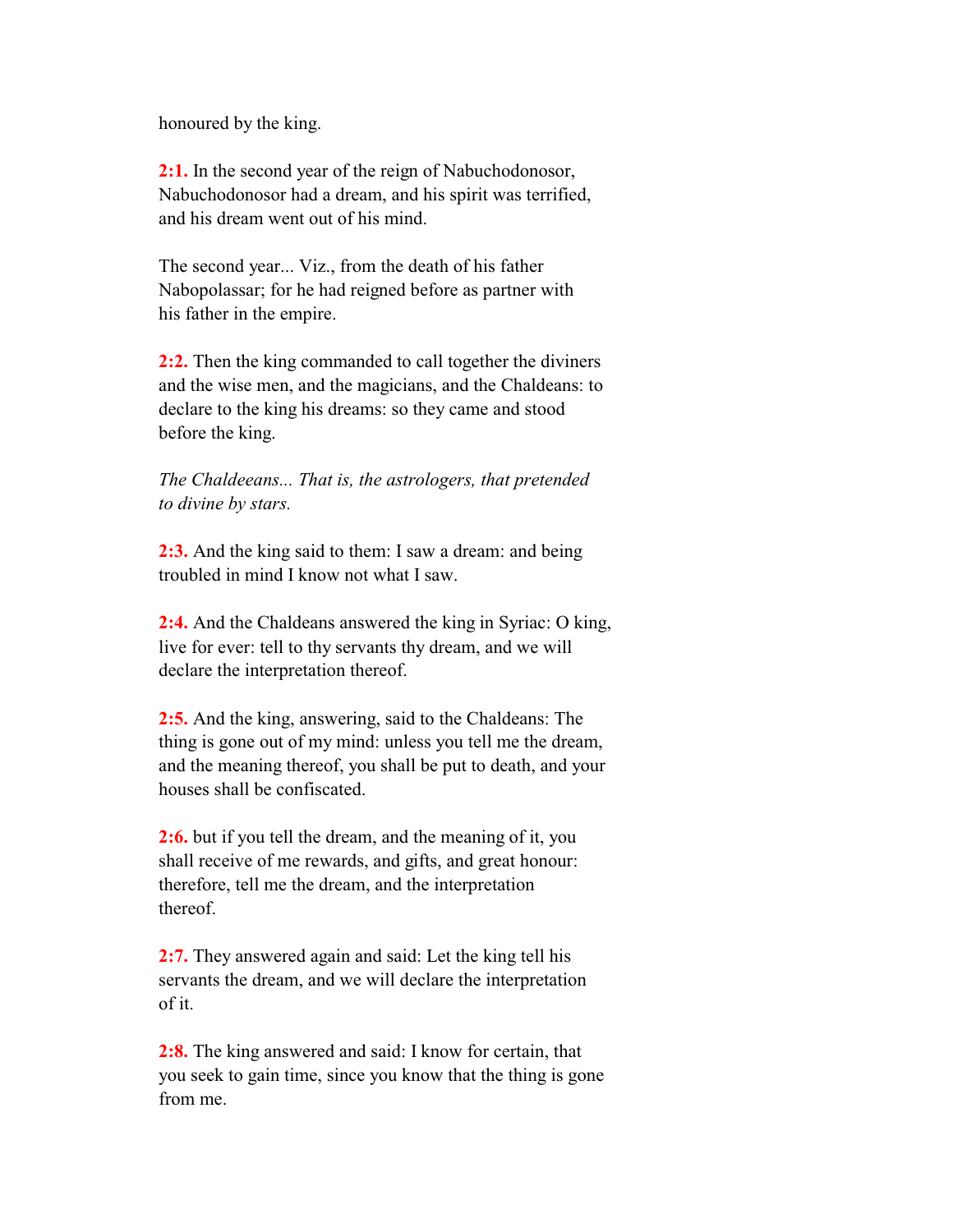**2:9.** If, therefore, you tell me not the dream, there is one sentence concerning you, that you have also framed a lying interpretation, and full of deceit, to speak before me till the time pass away. Tell me, therefore, the dream, that I may know that you also give a true interpretation thereof.

 **2:10.** Then the Chaldeans answered before the king, and said: There is no man upon earth, that can accomplish thy word, O king; neither doth any king, though great and mighty, ask such a thing of any diviner, or wise man, or Chaldean.

**2:11.** For the thing that thou asketh, O king, is difficult: nor can any one be found that can shew it before the king, except the gods, whose conversation is not with men.

 **2:12.** Upon hearing this, the king in fury, and in great wrath, commanded that all the wise men of Babylon should be put to death.

 **2:13.** And the decree being gone forth, the wise men were slain: and Daniel and his companions were sought for, to be put to death.

 **2:14.** Then Daniel inquired concerning the law and the sentence, of Arioch, the general of the king's army, who was gone forth to kill the wise men of Babylon.

 **2:15.** And he asked him that had received the orders of the king, why so cruel a sentence was gone forth from the face of the king. And when Arioch had told the matter to Daniel,

 **2:16.** Daniel went in, and desired of the king, that he would give him time to resolve the question, and declare it to the king.

2:17. And he went into his house, and told the matter to Ananias, and Misael, and Azarias, his companions:

**2:18.** To the end that they should ask mercy at the face of the God of heaven, concerning this secret, and that Daniel and his companions might not perish with the rest of the wise men of Babylon.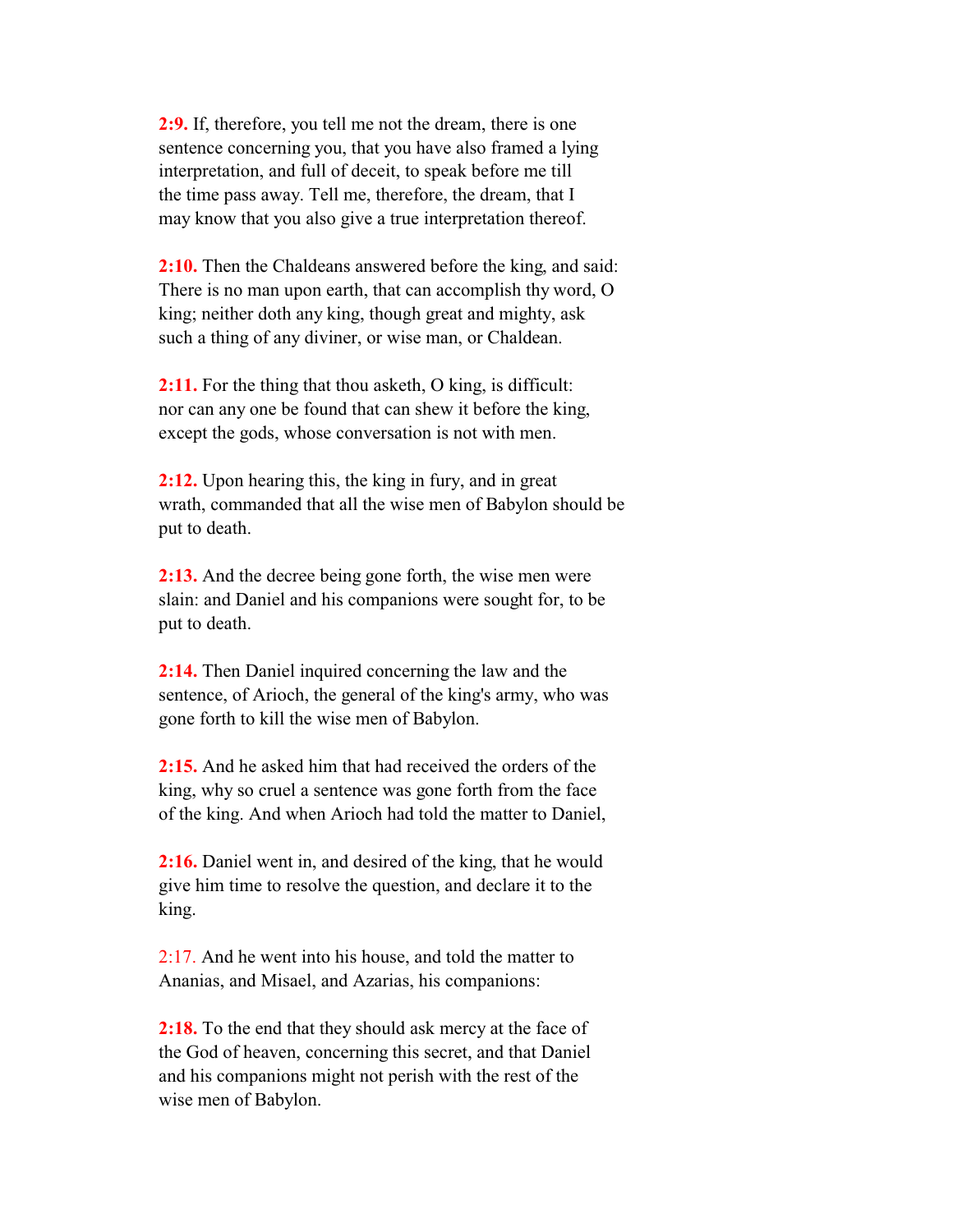**2:19.** Then was the mystery revealed to Daniel by a vision in the night: and Daniel blessed the God of heaven,

 **2:20.** And speaking, he said: Blessed be the name of the Lord from eternity and for evermore: for wisdom and fortitude are his.

 **2:21.** And he changeth times and ages: taketh away kingdoms, and establisheth them: giveth wisdom to the wise, and knowledge to them that have understanding:

 **2:22.** He revealeth deep and hidden things, and knoweth what is in darkness: and light is with him.

 **2:23.** To thee, O God of our fathers, I give thanks, and I praise thee: because thou hast given me wisdom and strength: and now thou hast shewn me what we desired of thee, for thou hast made known to us the king's discourse.

 **2:24.** After this Daniel went in to Arioch, to whom the king had given orders to destroy the wise men of Babylon, and he spoke thus to him: Destroy not the wise men of Babylon: bring me in before the king, and I will tell the solution to the king.

 **2:25.** Then Arioch in haste brought in Daniel to the king, and said to him: I have found a man of the children of the captivity of Juda, that will resolve the question to the king.

 **2:26.** The king answered, and said to Daniel, whose name was Baltassar: Thinkest thou indeed that thou canst tell me the dream that I saw, and the interpretation thereof?

 **2:27.** And Daniel made answer before the king, and said: The secret that the king desireth to know, none of the wise men, or the philosophers, or the diviners, or the soothsayers, can declare to the king.

 **2:28.** But there is a God in heaven that revealeth mysteries, who hath shewn to thee, O king Nabuchodonosor, what is to come to pass in the latter times. Thy dream, and the visions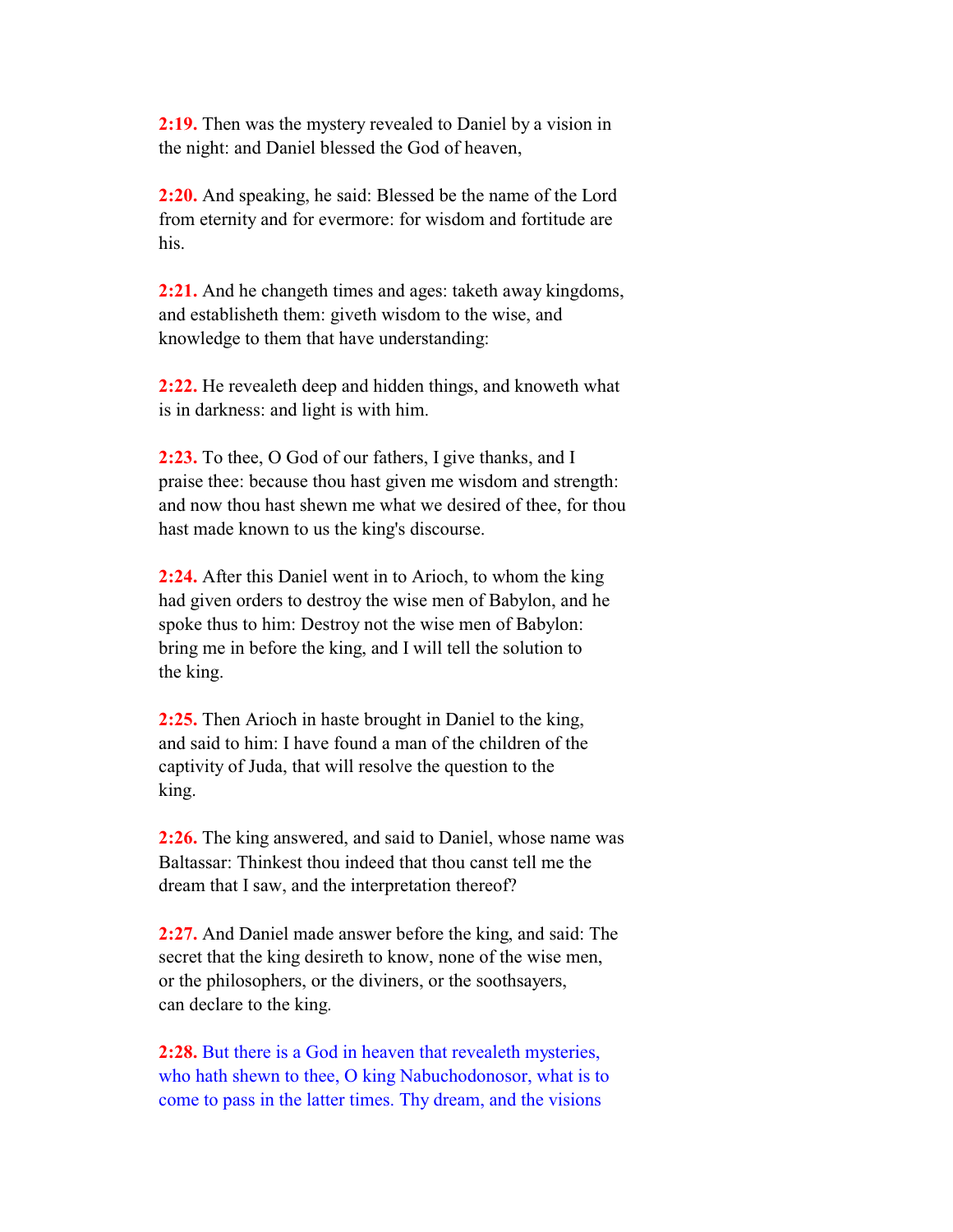of thy head upon thy bed, are these:

 **2:29.** Thou, O king, didst begin to think in thy bed, what should come to pass hereafter: and he that revealeth mysteries shewed thee what shall come to pass.

 **2:30.** To me also this secret is revealed, not by any wisdom that I have more than all men alive: but that the interpretation might be made manifest to the king, and thou mightest know the thought of thy mind.

 **2:31.** Thou, O king, sawest, and behold there was as it were a great statue: this statue, which was great and high, tall of stature, stood before thee, and the look thereof was terrible.

 **2:32.** The head of this statue was of fine gold, but the breast and the arms of silver, and the belly and the thighs of brass.

 **2:33.** And the legs of iron, the feet part of iron and part of clay.

 **2:34.** Thus thou sawest, till a stone was cut out of a mountain without hands: and it struck the statue upon the feet thereof that were of iron and clay, and broke them in pieces.

 **2:35.** Then was the iron, the clay, the brass, the silver, and the gold broken to pieces together, and became like the chaff of a summer's threshing floor, and they were carried away by the wind: and there was no place found for them: but the stone that struck the statue became a great mountain, and filled the whole earth.

 **2:36.** This is the dream: we will also tell the interpretation thereof before thee, O king.

 **2:37.** Thou art a king of kings: and the God of heaven hath given thee a kingdom, and strength, and power, and glory:

**2:38.** And all places wherein the children of men, and the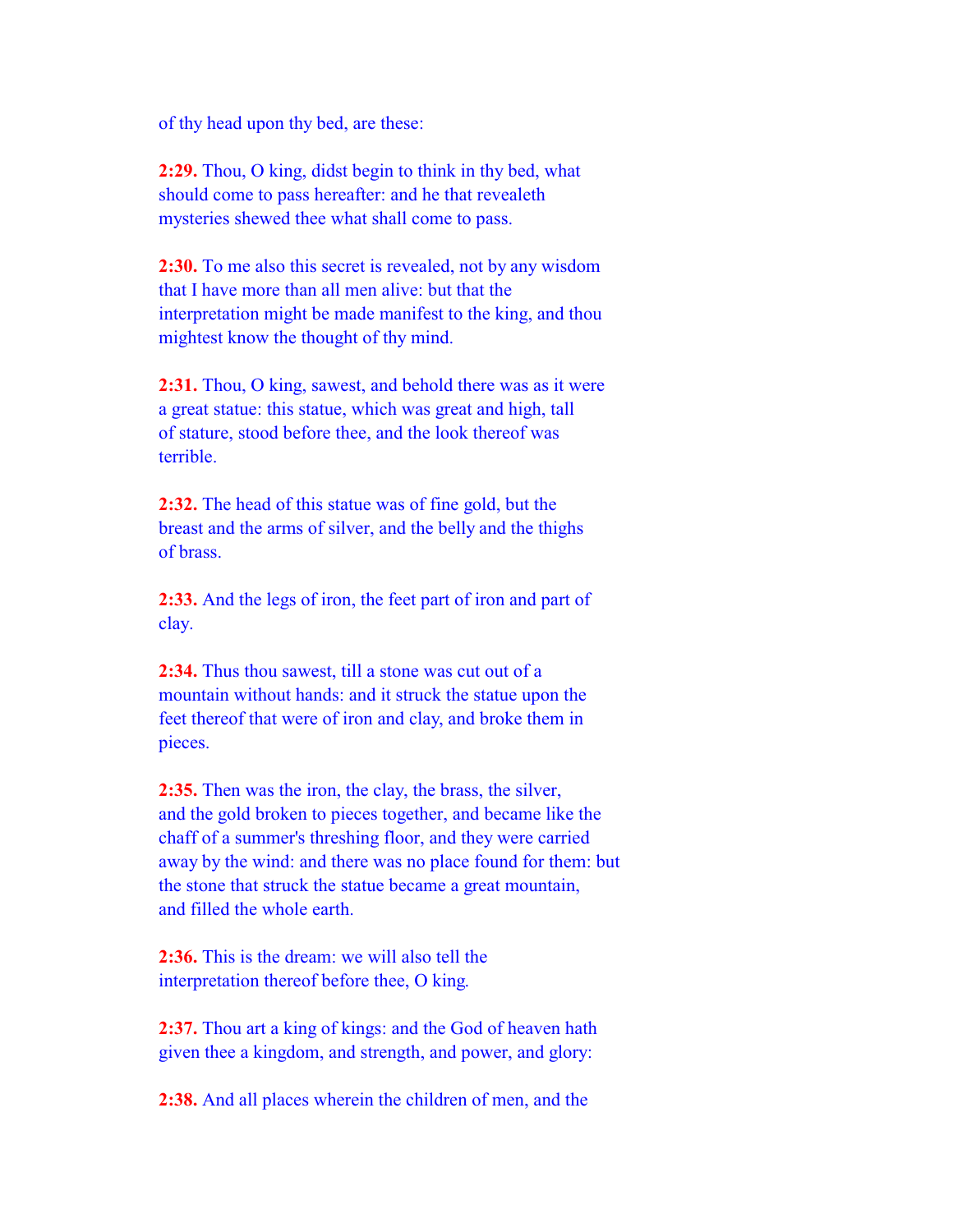beasts of the field do dwell: he hath also given the birds of the air into thy hand, and hath put all things under thy power: thou, therefore, art the head of gold.

 **2:39.** And after thee shall rise up another kingdom, inferior to thee, of silver: and another third kingdom of brass, which shall rule over all the world.

 *Another kingdom... Viz., that of the Medes and Persians. Ibid. Third kingdom... Viz., that of Alexander the Great.*

 **2:40.** And the fourth kingdom shall be as iron. As iron breaketh into pieces, and subdueth all things, so shall that break, and destroy all these.

 *The fourth kingdom, etc... Some understand this of the successors of Alexander, the kings of Syria and Egypt, others of the Roman empire, and its civil wars.*

 **2:41.** And whereas thou sawest the feet, and the toes, part of potter's clay, and part of iron: the kingdom shall be divided, but yet it shall take its origin from the iron, according as thou sawest the iron mixed with the miry clay.

 **2:42.** And as the toes of the feet were part of iron, and part of clay: the kingdom shall be partly strong, and partly broken.

 **2:43.** And whereas thou sawest the iron mixed with miry clay, they shall be mingled indeed together with the seed of man, but they shall not stick fast one to another, as iron cannot be mixed with clay.

 **2:44.** But in the days of those kingdoms, the God of heaven will set up a kingdom that shall never by destroyed, and his kingdom shall not be delivered up to another people: and it shall break in pieces, and shall consume all these kingdoms: and itself shall stand for ever.

 *A kingdom... Viz., the kingdom of Christ in the Catholic Church which cannot be destroyed.*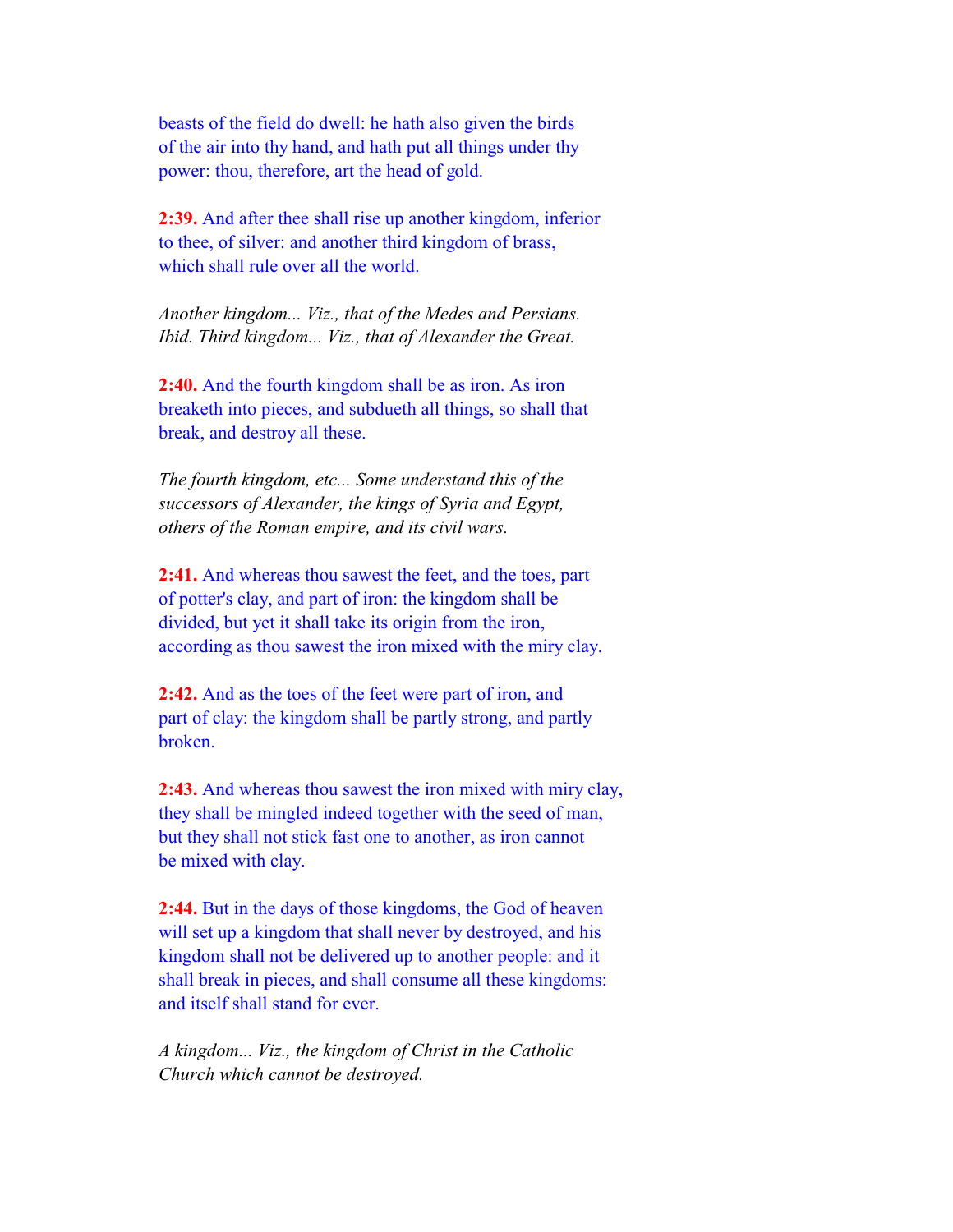**2:45.** According as thou sawest, that the stone was cut out of the mountain without hands, and broke in pieces the clay and the iron, and the brass, and the silver, and the gold, the great God hath shewn the king what shall come to pass hereafter, and the dream is true, and the interpretation thereof is faithful.

 **2:46.** Then king Nabuchodonosor fell on his face, and worshipped Daniel, and commanded that they should offer in sacrifice to him victims and incense.

 **2:47.** And the king spoke to Daniel, and said: Verily, your God is the God of gods, and Lord of kings, and a revealer of hidden things: seeing thou couldst discover this secret.

 **2:48.** Then the king advanced Daniel to a high station, and gave him many and great gifts: and he made him governor over all the provinces of Babylon: and chief of the magistrates over all the wise men of Babylon.

 **2:49.** And Daniel requested of the king, and he appointed Sidrach, Misach, and Abdenago, over the works of the province of Babylon: but Daniel himself was in the king's palace.

# **Daniel Chapter 3**

 Nabuchodonosor set up a golden statue; which he commands all to adore: the three children for refusing to do it are cast into the fiery furnace; but are not hurt by the flames. Their prayer and canticle of praise.

 **3:1.** King Nabuchodonosor made a statue of gold, of sixty cubits high, and six cubits broad, and he set it up in the plain of Dura, of the province of Babylon.

 **3:2.** Then Nabuchodonosor, the king, sent to call together the nobles, the magistrates, and the judges, the captains, the rulers, and governors, and all the chief men of the provinces, to come to the dedication of the statue which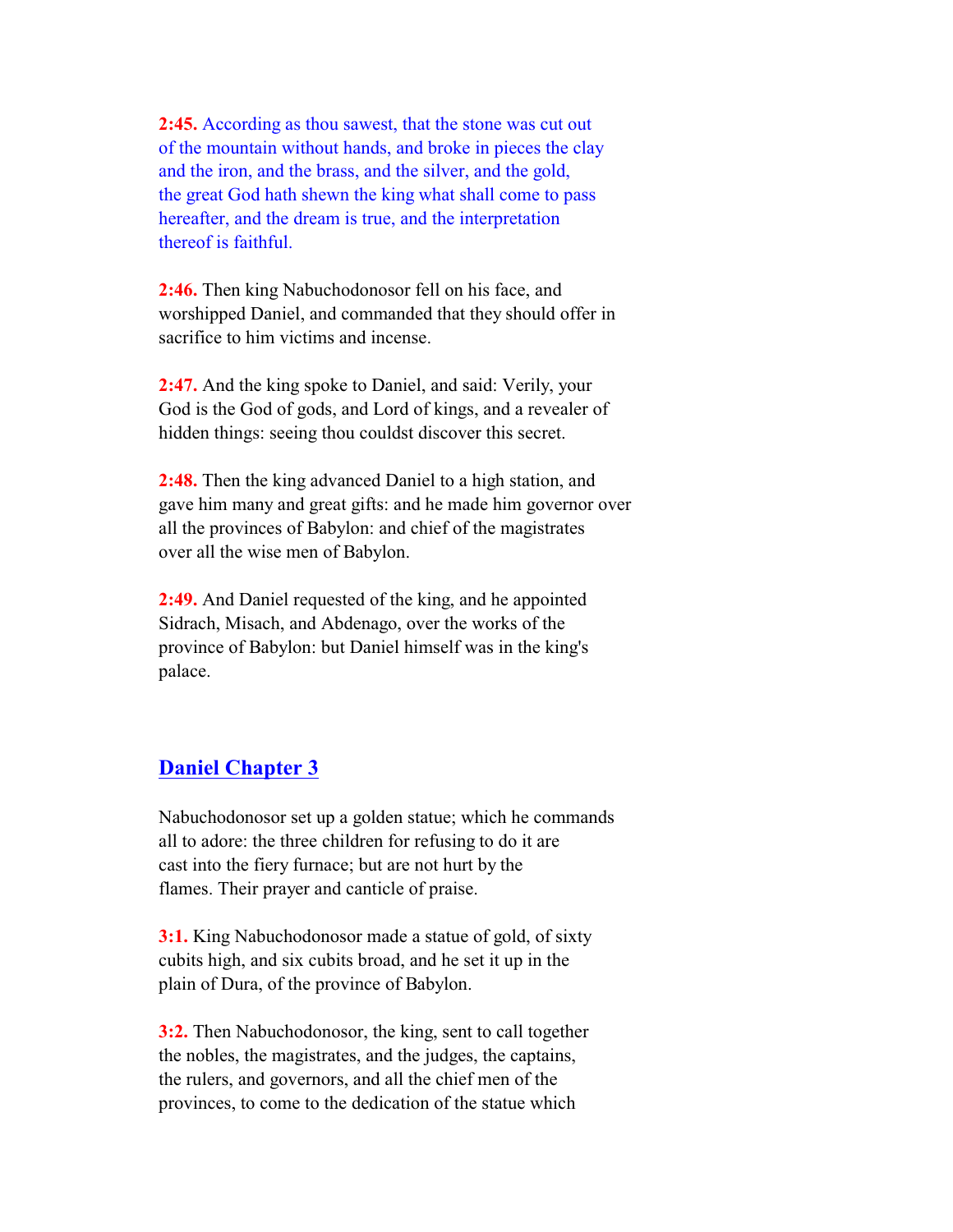king Nabuchodonosor had set up.

 **3:3.** Then the nobles, the magistrates, and the judges, the captains, and rulers, and the great men that were placed in authority, and all the princes of the provinces, were gathered together to come to the dedication of the statue, which king Nabuchodonosor had set up. And they stood before the statue which king Nabuchodonosor had set up.

 **3:4.** Then a herald cried with a strong voice: To you it is commanded, O nations, tribes and languages:

 **3:5.** That in the hour that you shall hear the sound of the trumpet, and of the flute, and of the harp, of the sackbut, and of the psaltery, and of the symphony, and of all kind of music, ye fall down and adore the golden statue which king Nabuchodonosor hath set up.

 **3:6.** But if any man shall not fall down and adore, he shall the same hour be cast into a furnace of burning fire.

 **3:7.** Upon this, therefore, at the time when all the people heard the sound of the trumpet, the flute, and the harp, of the sackbut, and the psaltery, of the symphony, and of all kind of music, all the nations, tribes, and languages fell down and adored the golden statue which king Nabuchodonosor had set up.

 **3:8.** And presently at that very time some Chaldeans came and accused the Jews,

**3:9.** And said to king Nabuchodonosor: O king, live for ever:

 **3:10.** Thou, O king, hast made a decree, that every man that shall hear the sound of the trumpet, the flute, and the harp, of the sackbut, and the psaltery, of the symphony, and of all kind of music, shall prostrate himself, and adore the golden statue:

 **3:11.** And that if any man shall not fall down and adore, he should be cast into a furnace of burning fire.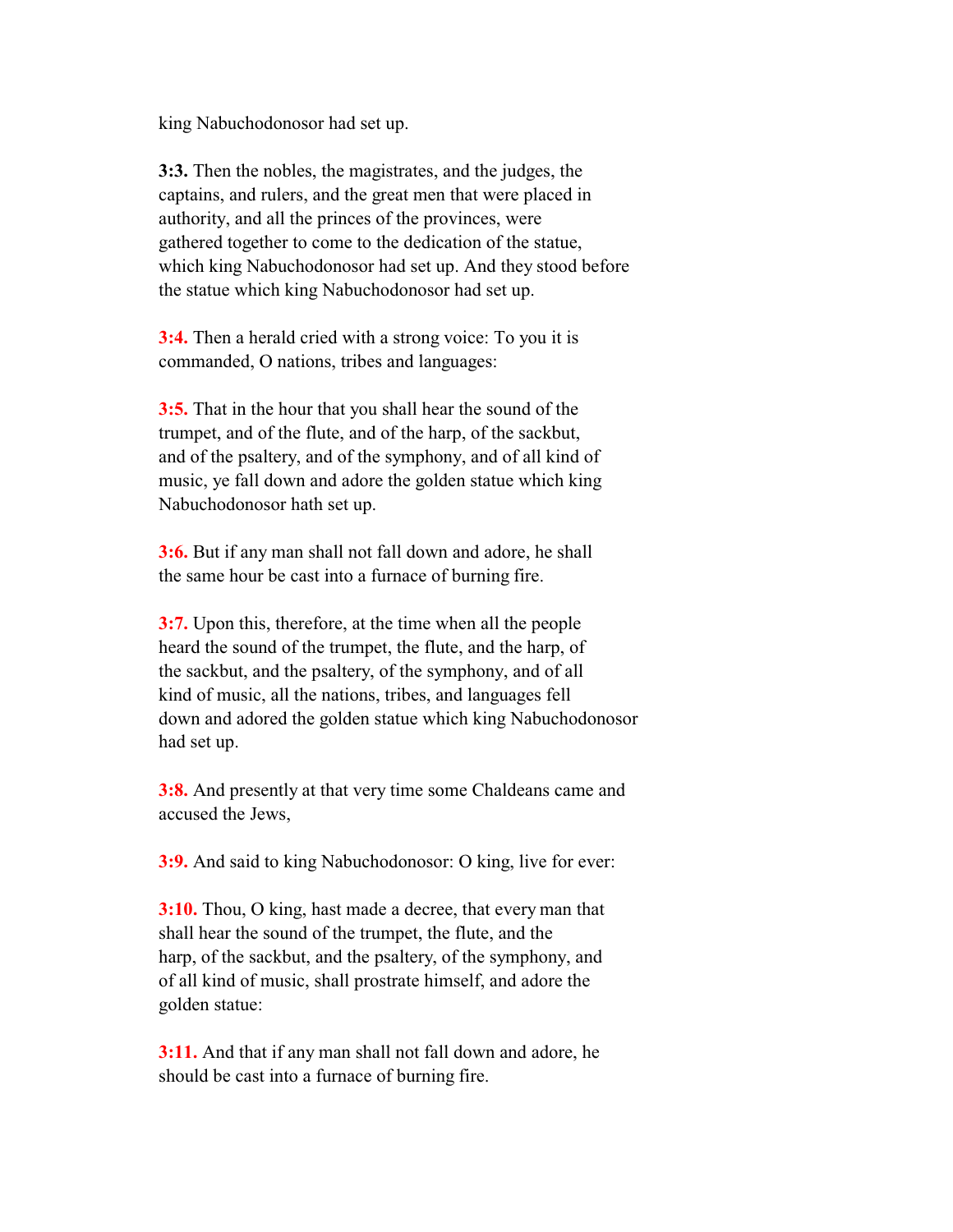**3:12.** Now there are certain Jews, whom thou hast set over the works of the province of Babylon, Sidrach, Misach, and Abdenago: these men, O king, have slighted thy decree: they worship not thy gods, nor do they adore the golden statue which thou hast set up.

 **3:13.** Then Nabuchodonosor in fury, and in wrath, commanded that Sidrach, Misach, ad Abdenago should be brought: who immediately were brought before the king.

 **3:14.** And Nabuchodonosor, the king, spoke to them, and said: Is it true, O Sidrach, Misach, and Abdenago, that you do not worship my gods, nor adore the golden statue that I have set up?

 **3:15.** Now, therefore, if you be ready, at what hour soever, you shall hear the sound of the trumpet, flute, harp, sackbut, and psaltery, and symphony, and of all kind of music, prostrate yourselves, and adore the statue which I have made: but if you do not adore, you shall be cast the same hour into the furnace of burning fire: and who is the God that shall deliver you out of my hand?

 **3:16.** Sidrach, Misach, and Abdenago, answered, and said to king Nabuchodonosor: We have no occasion to answer thee concerning this matter.

 **3:17.** For behold our God, whom we worship, is able to save us from the furnace of burning fire, and to deliver us out of thy hands, O king.

 **3:18.** But if he will not, be it known to thee, O king, that we will not worship thy gods, nor adore the golden statue which thou hast set up.

 **3:19.** Then was Nabuchodonosor filled with fury: and the countenance of his face was changed against Sidrach, Misach, and Abdenago, and he commanded that the furnace should be heated seven times more than it had been accustomed to be heated.

**3:20.** And he commanded the strongest men that were in his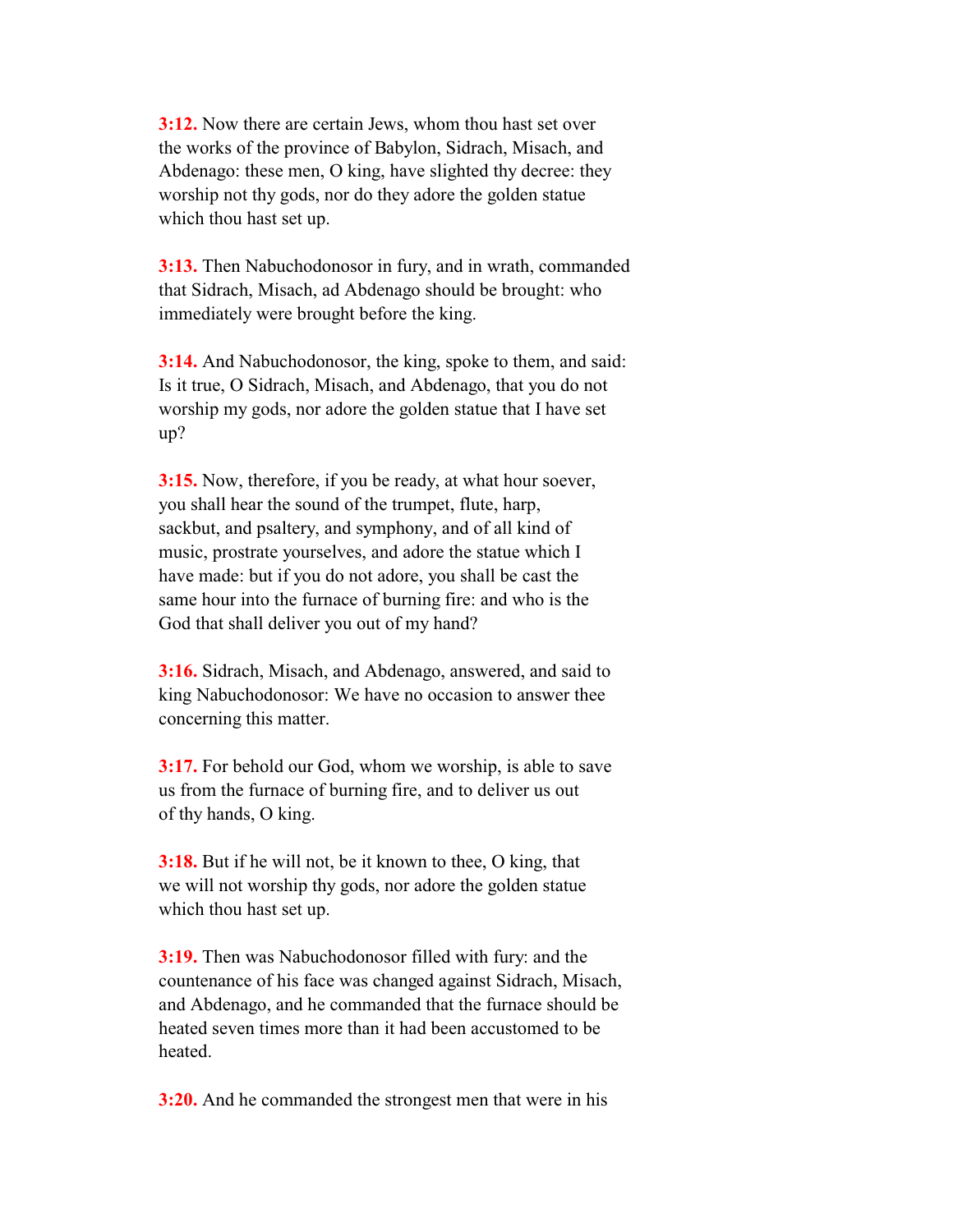army, to bind the feet of Sidrach, Misach, and Abdenago, and to cast them into the furnace of burning fire.

 **3:21.** And immediately these men were bound, and were cast into the furnace of burning fire, with their coats, and their caps, and their shoes, and their garments.

 **3:22.** For the king's commandment was urgent, and the furnace was heated exceedingly. And the flame of the fire slew those men that had cast in Sidrach, Misach, and Abdenago.

 **3:23.** But these three men, that is, Sidrach, Misach, and Abdenago, fell down bound in the midst of the furnace of burning fire.

 **3:24.** And they walked in the midst of the flame, praising God, and blessing the Lord.

 *And they walked, etc... Here St. Jerome takes notice, that from this verse, to ver. 91, was not in the Hebrew in his time. But as it was in all the Greek Bibles, (which were originally translated from the Hebrew,) it is more than probable that it had been formerly in the Hebrew or rather in the Chaldaic, in which the book of Daniel was written. But this is certain: that it is, and has been of old, received by the church, and read as canonical scripture in her liturgy, and divine offices.*

 **3:25.** Then Azarias standing up, prayed in this manner, and opening his mouth in the midst of the fire, he said:

 **3:26.** Blessed art thou, O Lord, the God of our fathers, and thy name is worthy of praise, and glorious for ever:

 **3:27.** For thou art just in all that thou hast done to us, and all thy works are true, and thy ways right, and all thy judgments true.

 **3:28.** For thou hast executed true judgments in all the things that thou hast brought upon us, and upon Jerusalem, the holy city of our fathers: for according to truth and judgment, thou hast brought all these things upon us for our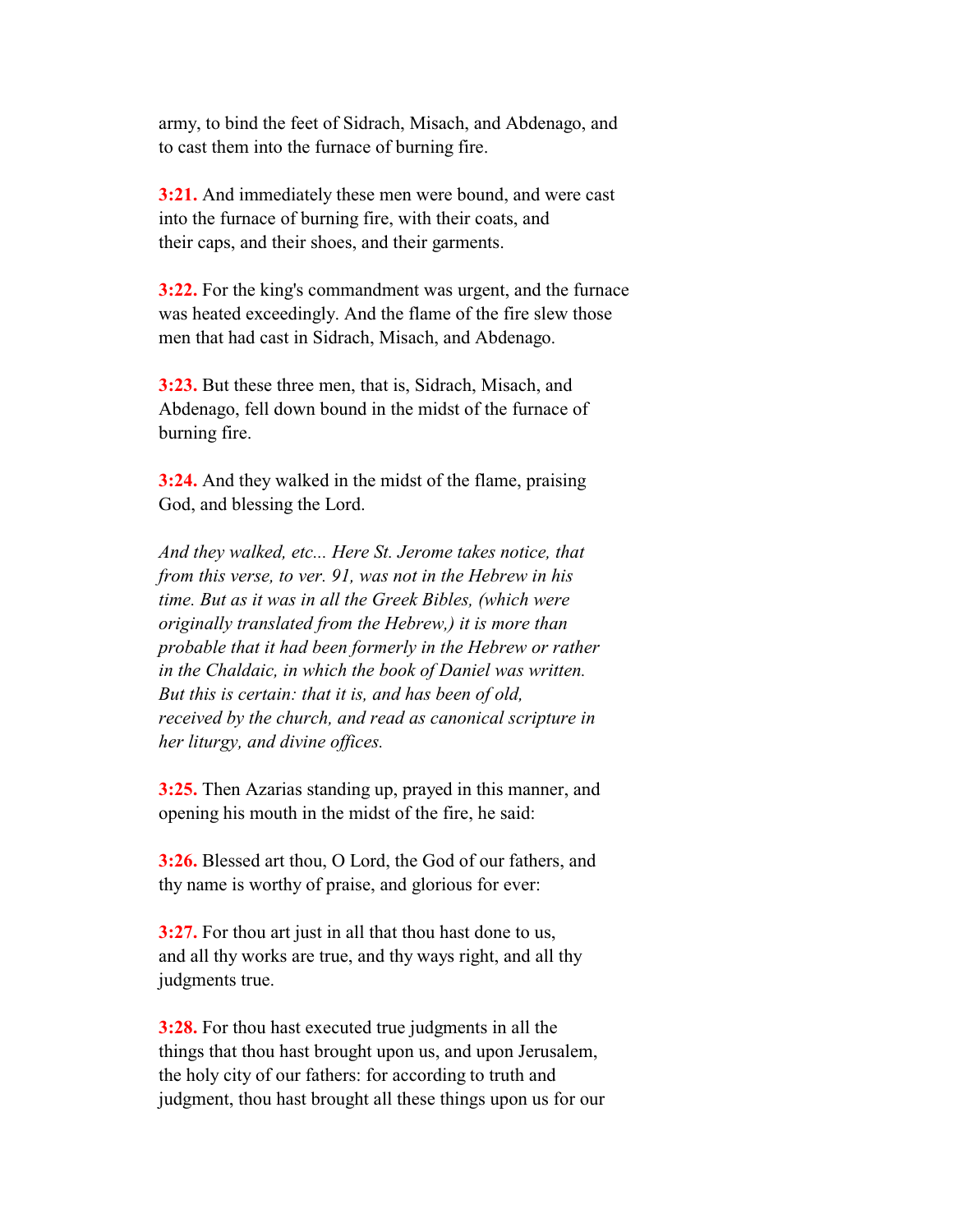sins.

 **3:29.** For we have sinned, and committed iniquity, departing from thee: and we have trespassed in all things:

 **3:30.** And we have not hearkened to thy commandments, nor have we observed nor done as thou hadst commanded us, that it might go well with us.

 **3:31.** Wherefore, all that thou hast brought upon us, and every thing that thou hast done to us, thou hast done in true judgment:

 **3:32.** And thou hast delivered us into the hands of our enemies that are unjust, and most wicked, and prevaricators, and to a king unjust, and most wicked beyond all that are upon the earth.

 **3:33.** And now we cannot open our mouths: we are become a shame, and a reproach to thy servants, and to them that worship thee.

 **3:34.** Deliver us not up for ever, we beseech thee, for thy name's sake, and abolish not thy covenant.

 **3:35.** And take not away thy mercy from us, for the sake of Abraham, thy beloved, and Isaac, thy servant, and Israel, thy holy one:

 **3:36.** To whom thou hast spoken, promising that thou wouldst multiply their seed as the stars of heaven, and as the sand that is on the sea shore.

 **3:37.** For we, O Lord, are diminished more than any nation, and are brought low in all the earth this day for our sins.

 **3:38.** Neither is there at this time prince, or leader, or prophet, or holocaust, or sacrifice, or oblation, or incense, or place of first fruits before thee,

 **3:39.** That we may find thy mercy: nevertheless, in a contrite heart and humble spirit let us be accepted.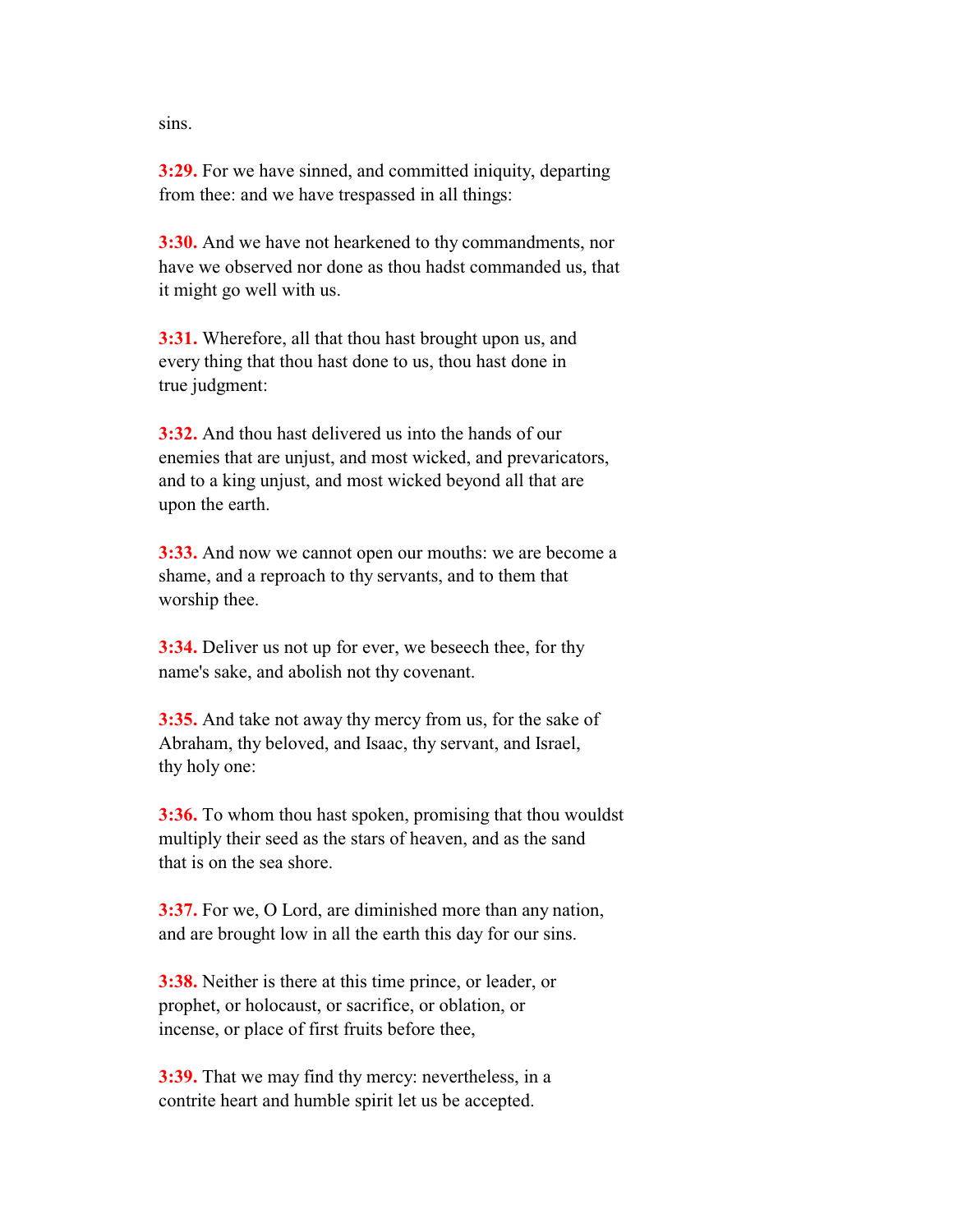**3:40.** As in holocausts of rams, and bullocks, and as in thousands of fat lambs: so let our sacrifice be made in thy sight this day, that it may please thee: for there is no confusion to them that trust in thee.

 **3:41.** And now we follow thee with all our heart, and we fear thee, and seek thy face.

**3:42.** Put us not to confusion, but deal with us according to thy meekness, and according to the multitude of thy mercies.

 **3:43.** And deliver us, according to thy wonderful works, and give glory to thy name, O Lord:

 **3:44.** And let all them be confounded that shew evils to thy servants, let them be confounded in all thy might, and let their strength be broken:

 **3:45.** And let them know that thou art the Lord, the only God, and glorious over all the world.

 **3:46.** Now the king's servants that had cast them in, ceased not to heat the furnace with brimstone and tow, and pitch, and dry sticks,

 **3:47.** And the flame mounted up above the furnace nine and forth cubits:

 **3:48.** And it broke forth, and burnt such of the Chaldeans as it found near the furnace.

 **3:49.** But the angel of the Lord went down with Azarias and his companions into the furnace: and he drove the flame of the fire out of the furnace,

 **3:50.** And made the midst of the furnace like the blowing of a wind bringing dew, and the fire touched them not at all, nor troubled them, nor did them any harm.

 **3:51.** Then these three, as with one mouth, praised and glorified and blessed God, in the furnace, saying: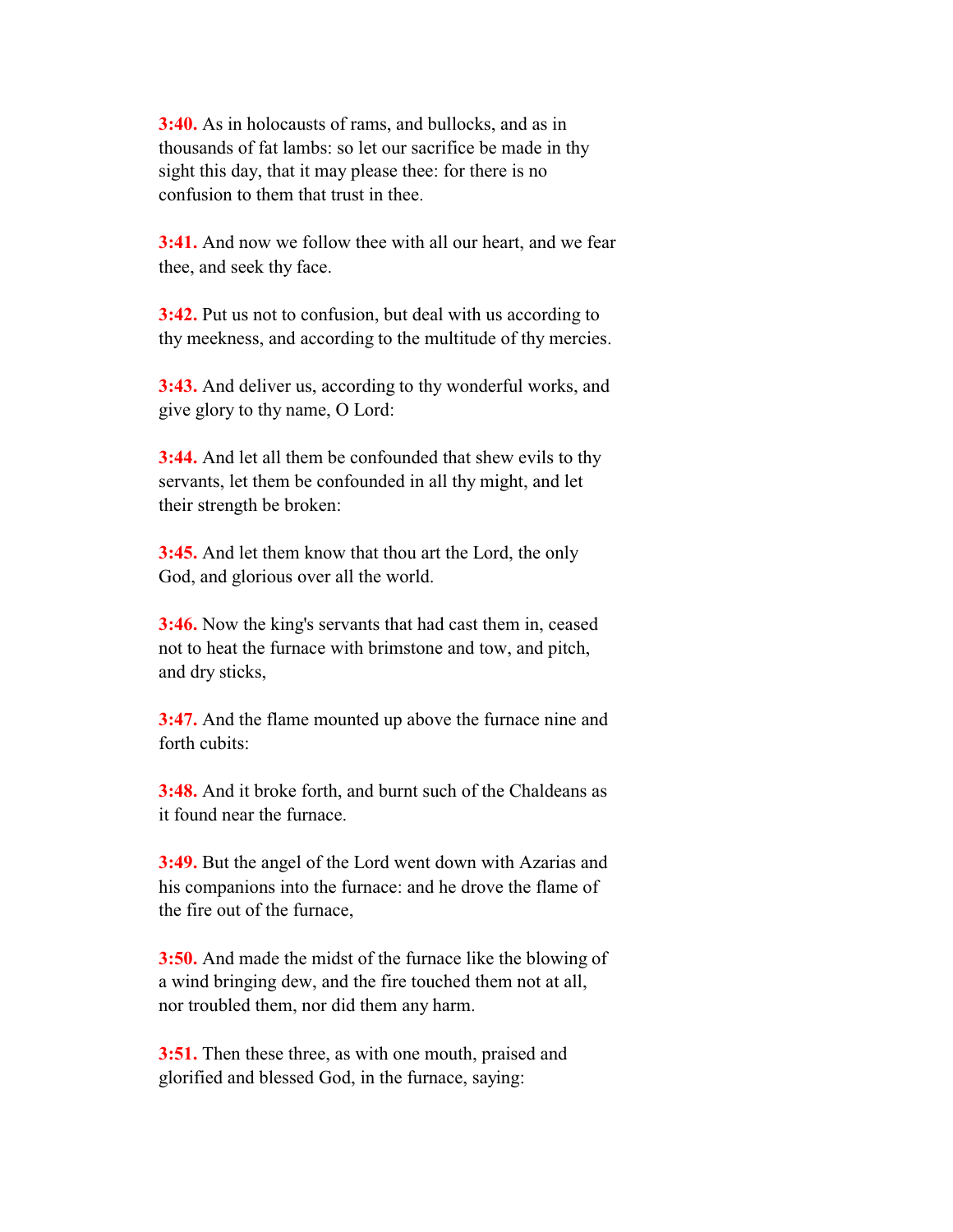**3:52.** Blessed art thou, O Lord, the God of our fathers; and worthy to be praised, and glorified, and exalted above all for ever: and blessed is the holy name of thy glory: and worthy to be praised and exalted above all, in all ages.

 **3:53.** Blessed art thou in the holy temple of thy glory: and exceedingly to be praised and exalted above all for ever.

 **3:55.** Blessed art thou that beholdest the depths, and sittest upon the cherubims: and worthy to be praised and exalted above all for ever.

 **3:56.** Blessed art thou in the firmament of heaven: and worthy of praise, and glorious for ever.

 **3:57.** All ye works of the Lord, bless the Lord: praise and exalt him above all for ever.

 **3:58.** O ye angels of the Lord, bless the Lord: praise and exalt him above all for ever.

 **3:59.** O ye heavens, bless the Lord: praise and exalt him above all for ever.

 **3:60.** O all ye waters that are above the heavens, bless the Lord: praise and exalt him above all for ever.

 **3:61.** O all ye powers of the Lord, bless the Lord: praise and exalt him above all for ever.

 **3:62.** O ye sun and moon, bless the Lord: praise and exalt him above all for ever.

 **3:63.** O ye stars of heaven, bless the Lord: praise and exalt him above all for ever.

 **3:64.** O every shower and dew, bless ye the Lord: praise and exalt him above all for ever.

 **3:65.** O all ye spirits of God, bless the Lord: praise and exalt him above all for ever.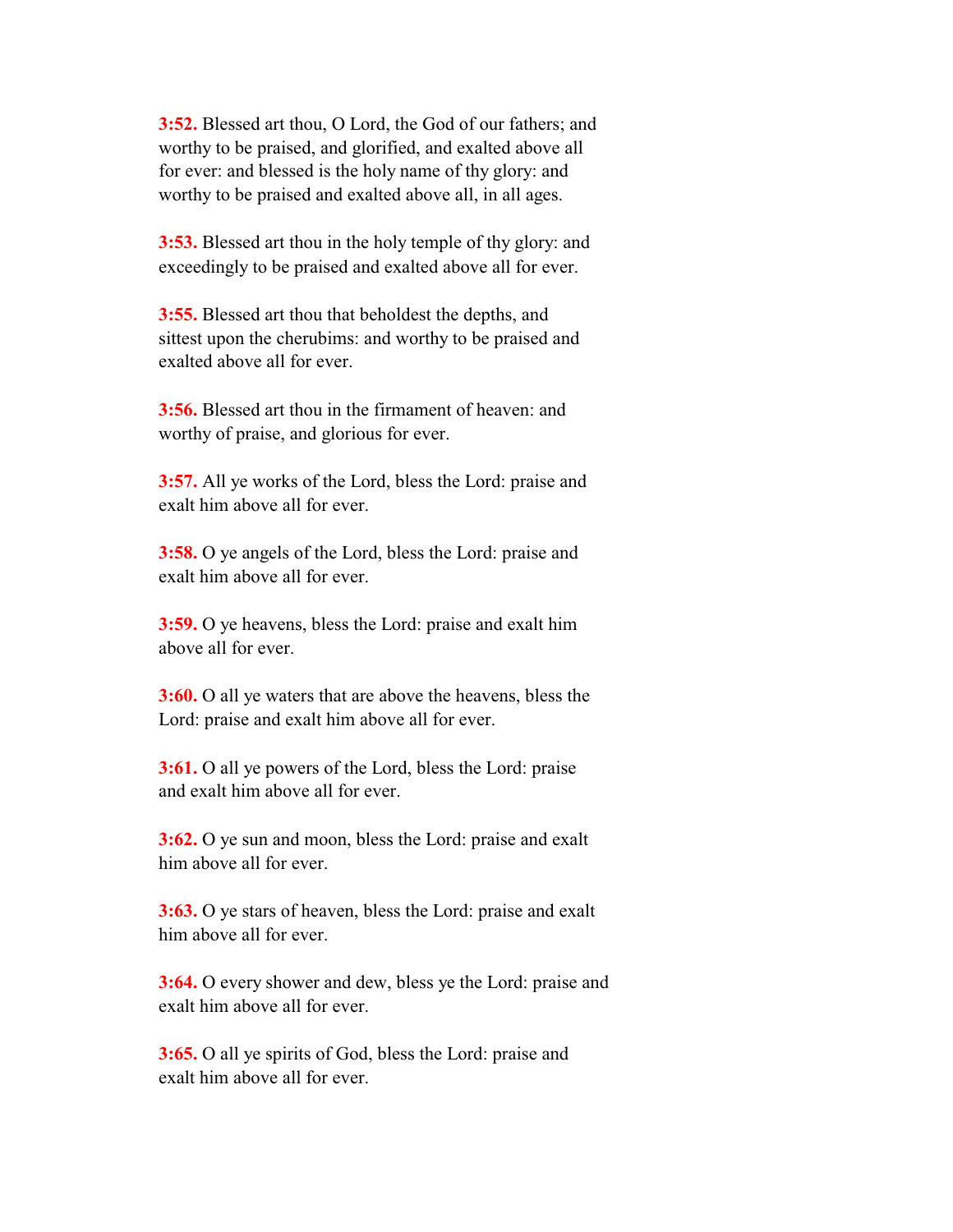**3:66.** O ye fire and heat, bless the Lord: praise and exalt him above all for ever.

 **3:67.** O ye cold and heat, bless the Lord, praise and exalt him above all for ever.

 **3:68.** O ye dews and hoar frost, bless the Lord: praise and exalt him above all for ever.

 **3:69.** O ye frost and cold, bless the Lord: praise and exalt him above all for ever.

 **3:70.** O ye ice and snow, bless the Lord: praise and exalt him above all for ever.

 **3:71.** O ye nights and days, bless the Lord: praise and exalt him above all for ever.

 **3:72.** O ye light and darkness, bless the Lord: praise and exalt him above all for ever.

 **3:73.** O ye lightnings and clouds, bless the Lord: praise and exalt him above all for ever.

 **3:74.** O let the earth bless the Lord: let it praise and exalt him above all for ever.

 **3:76.** O all ye things that spring up in the earth, bless the Lord: praise and exalt him above all for ever.

 **3:77.** O ye fountains, bless the Lord: praise and exalt him above all for ever.

 **3:78.** O ye seas and rivers, bless the Lord: praise and exalt him above all for ever.

 **3:79.** O ye whales, and all that move in the waters, bless the Lord: praise and exalt him above all for ever.

 **3:80.** O all ye fowls of the air, bless the Lord: praise and exalt him above all for ever.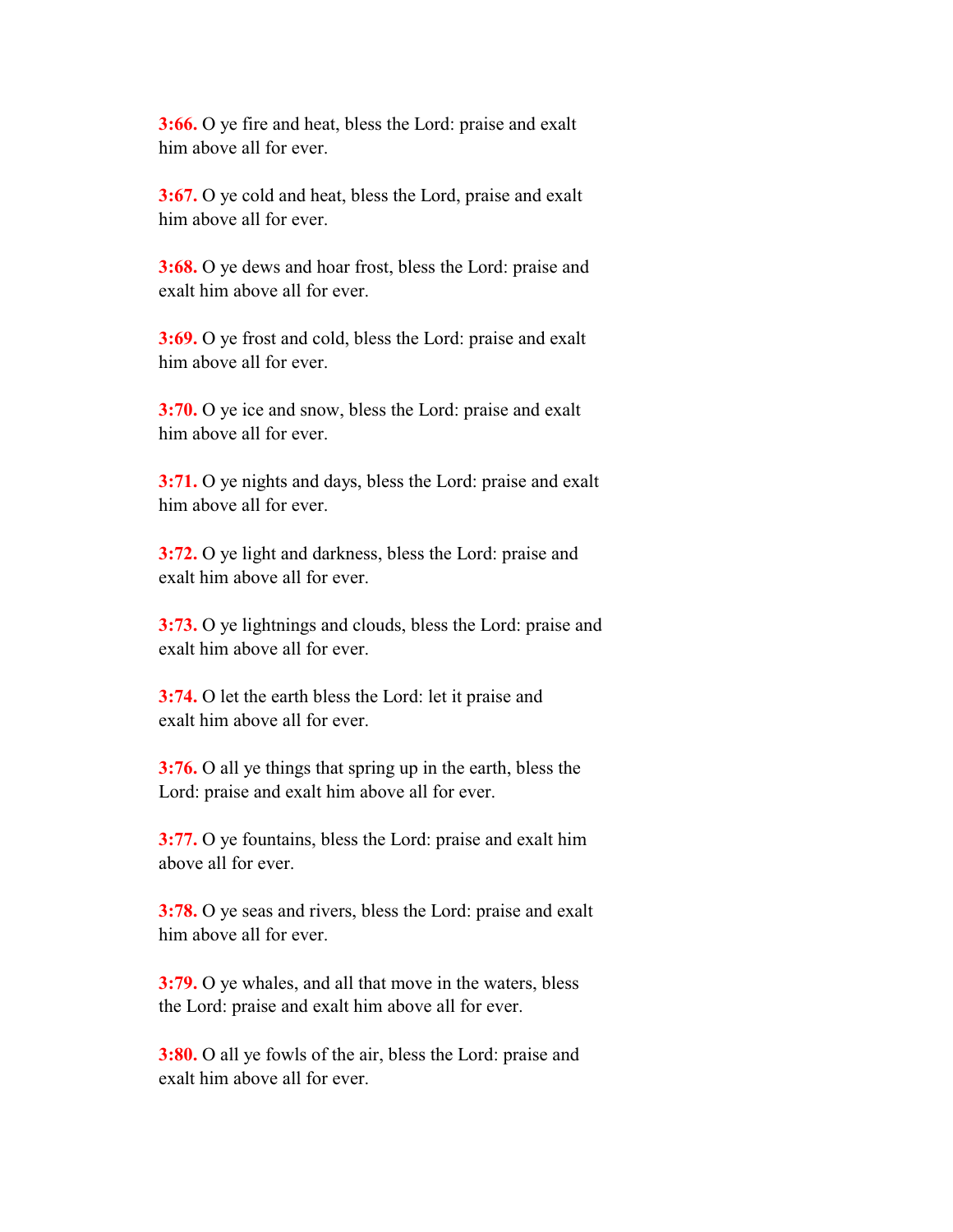**3:81.** O all ye beasts and cattle, bless the Lord: praise and exalt him above all for ever.

 **3:82.** O ye sons of men, bless the Lord: praise and exalt him above all for ever.

 **3:83.** O let Israel bless the Lord: let them praise and exalt him above all for ever.

 **3:84.** O ye priests of the Lord, bless the Lord: praise and exalt him above all for ever.

 **3:85.** O ye servants of the Lord, bless the Lord: praise and exalt him above all for ever.

 **3:86.** O ye spirits and souls of the just, bless the Lord: praise and exalt him above all for ever.

 **3:87.** O ye holy and humble of heart, bless the Lord: praise and exalt him above all for ever.

 **3:88.** O Ananias, Azarias, Misael, bless ye the Lord: praise and exalt him above all for ever. For he hath delivered us from hell, ad saved us out of the hand of death, and delivered us out of the midst of the burning flame, and saved us out of the midst of the fire.

 **3:89.** O give thanks to the Lord, because he is good: because his mercy endureth for ever and ever.

 **3:90.** O all ye religious, bless the Lord, the God of gods: praise him, and give him thanks, because his mercy endureth for ever and ever.

 **3:91.** Then Nabuchodonosor, the king, was astonished, and rose up in haste, and said to his nobles: Did we not cast three men bound into the midst of the fire? They answered the king, and said: True, O king.

 **3:92.** He answered, and said: Behold, I see four men loose, and walking in the midst of the fire, and there is no hurt in them, and the form of the fourth is like the son of God.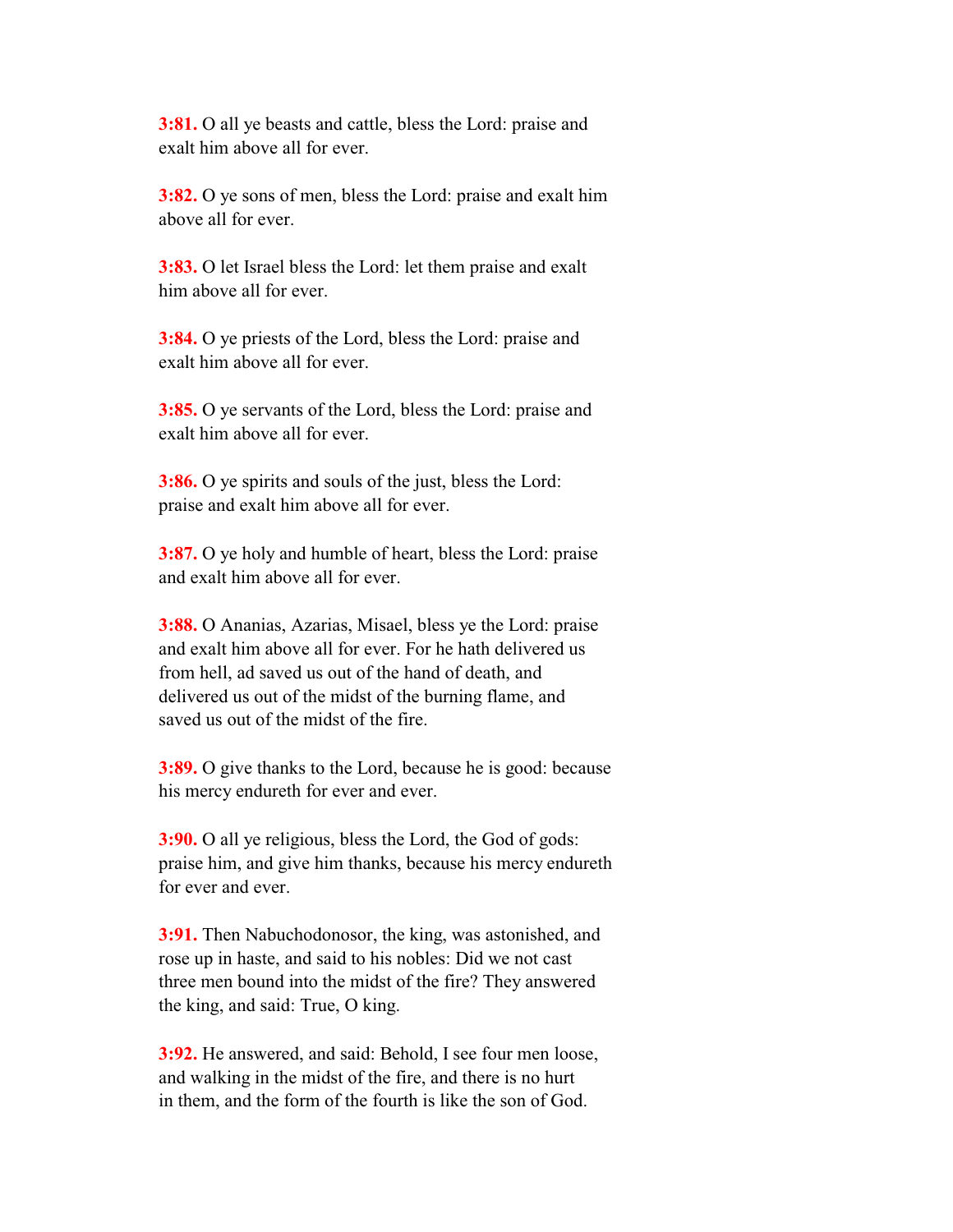**3:93.** Then Nabuchodonosor came to the door of the burning fiery furnace, and said: Sidrach, Misach, and Abdenago, ye servants of the most high God, go ye forth, and come. And immediately Sidrach, Misach, and Abdenago, went out from the midst of the fire.

 **3:94.** And the nobles, and the magistrates, and the judges, and the great men of the king, being gathered together, considered these men, that the fire had no power on their bodies, and that not a hair of their head had been singed, nor their garments altered, nor the smell of the fire had passed on them.

 **3:95.** Then Nabuchodonosor breaking forth, said: Blessed be the God of them, to wit, of Sidrach, Misach, and Abdenago, who hath sent his angel, and delivered his servants that believed in him: and they changed the king's word, and delivered up their bodies, that they might not serve nor adore any god except their own God.

 **3:96.** By me, therefore, this decree is made: That every people, tribe, and tongue, which shall speak blasphemy against the God of Sidrach, Misach, and Abdenago, shall be destroyed, and their houses laid waste: for there is no other God that can save in this manner.

 **3:97.** Then the king promoted Sidrach, Misach, and Abdenago, in the province of Babylon.

 **3:98.** Nabuchodonosor, the king, to all peoples, nations, and tongues, that dwell in all the earth, peace be multiplied unto you.

 *Nabuchodonosor, etc... These last three verses are a kind of preface to the following chapter, which is written in the style of an epistle from the king.*

 **3:99.** The most high God hath wrought signs and wonders towards me. It hath seemed good to me, therefore, to publish

 **3:100.** His signs, because they are great: and his wonders, because they are mighty: and his kingdom is an everlasting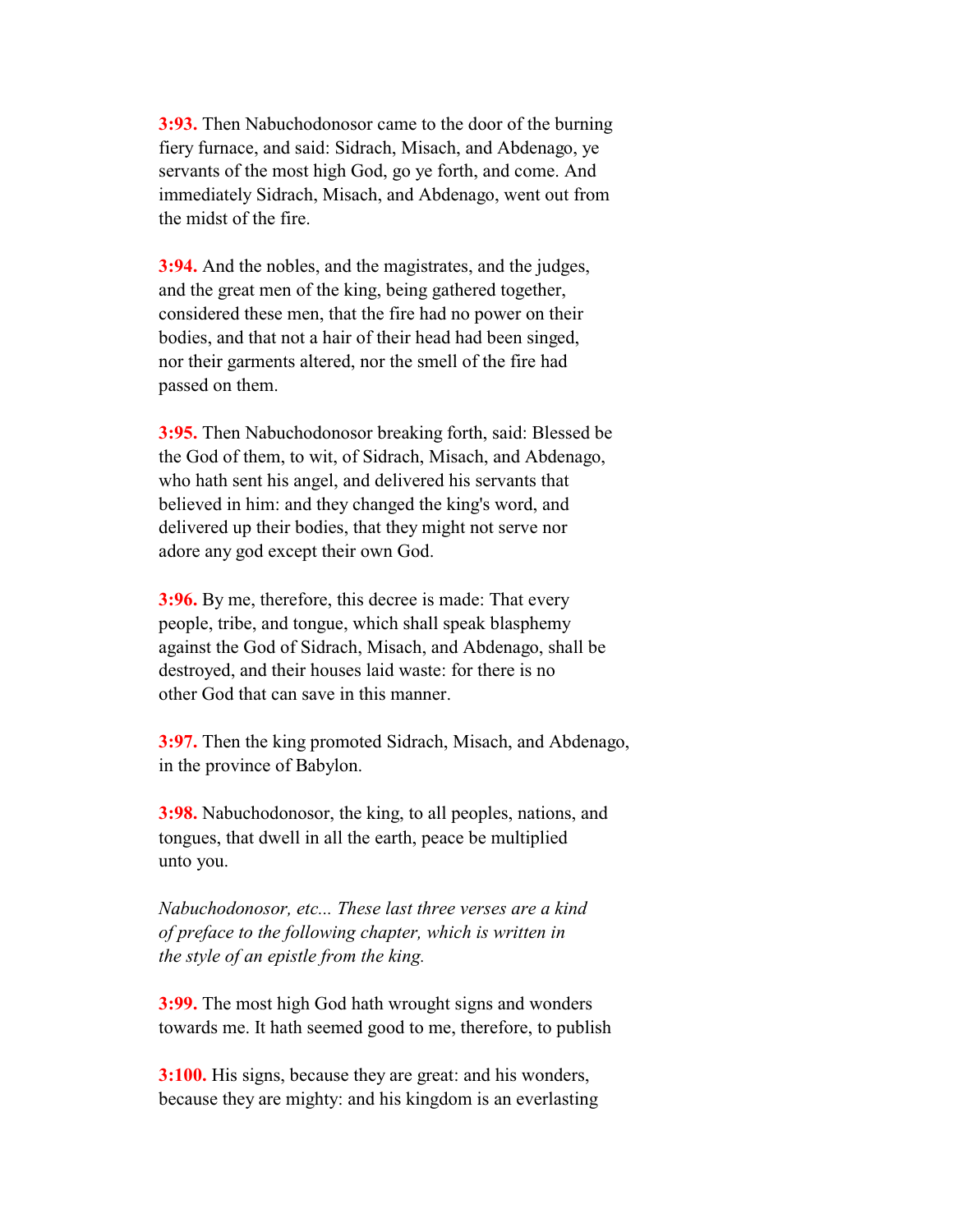kingdom, and his power to all generations.

## **Daniel Chapter 4**

 Nabuchodonosor's dream, by which the judgments of God are denounced against him for his pride, is interpreted by Daniel, and verified by the event.

 **4:1.** I, Nabuchodonosor, was at rest in my house, and flourishing in my palace:

 **4:2.** I saw a dream that affrighted me: and my thoughts in my bed, and the visions of my head, troubled me.

 **4:3.** Then I set forth a decree, that all the wise men of Babylon should be brought in before me, and that they should shew me the interpretation of the dream.

 **4:4.** Then came in the diviners, the wise men, the Chaldeans, and the soothsayers, and I told the dream before them: but they did not shew me the interpretation thereof.

 **4:5.** Till their colleague, Daniel, came in before me, whose name is Baltassar, according to the name of my god, who hath in him the spirit of the holy gods: and I told the dream before him.

 *Baltassar, according to the name of my god... He says this, because the name of Baltassar, or Belteshazzar, is derived from the name of Bel, the chief god of the Babylonians.*

 **4:6.** Baltassar, prince of the diviners, because I know that thou hast in thee the spirit of the holy gods, and that no secret is impossible to thee, tell me the visions of my dreams that I have seen, and the interpretation of them?

 **4:7.** This was the vision of my head in my bed: I saw, and behold a tree in the midst of the earth, and the height thereof was exceeding great.

**4:8.** The tree was great and strong, and the height thereof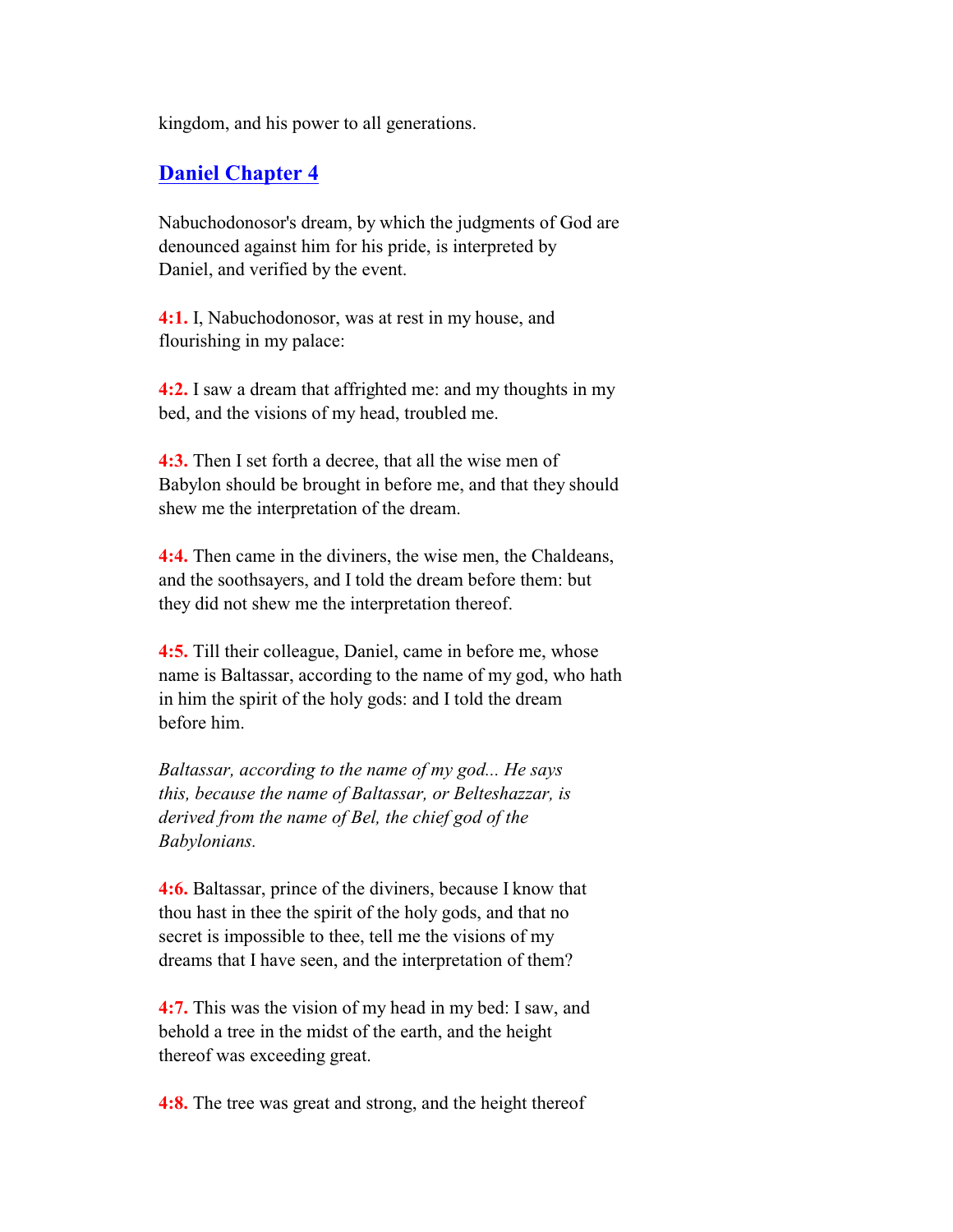reached unto heaven: the sight thereof was even to the ends of all the earth.

 **4:9.** Its leaves were most beautiful, and its fruit exceeding much: and in it was food for all: under it dwelt cattle and beasts, and in the branches thereof the fowls of the air had their abode: and all flesh did eat of it.

 **4:10.** I saw in the vision of my head upon my bed, and behold a watcher, and a holy one came down from heaven.

 *A watcher... A vigilant angel, perhaps the guardian of Israel.*

 **4:11.** He cried aloud, and said thus: Cut down the tree, and chop off the branches thereof: shake off its leaves, and scatter its fruits: let the beasts fly away that are under it, and the birds from its branches.

 **4:12.** Nevertheless, leave the stump of its roots in the earth, and let it be tied with a band of iron and of brass, among the grass, that is without, and let it be wet with the dew of heaven, and let its protion be with the wild beasts in the grass of the earth.

 **4:13.** Let his heart be changed from man's, and let a beast's heart be given him: and let seven times pass over him.

 *Let his heart be changed, etc... It does not appear by scripture that Nabuchodonosor was changed from human shape; much less that he was changed into an ox; but only that he lost his reason, and became mad; and in this condition remained abroad in the company of beasts, eating grass like an ox, till his hair grew in such manner as to resemble the feathers of eagles, and his nails to be like birds' claws.*

 **4:14.** This is the decree by the sentence of the watchers, and the word and demand of the holy ones: till the living know, that the most High ruleth in the kingdom of men: and he will give it to whomsoever it shall please him, and he will appoint the basest man over it.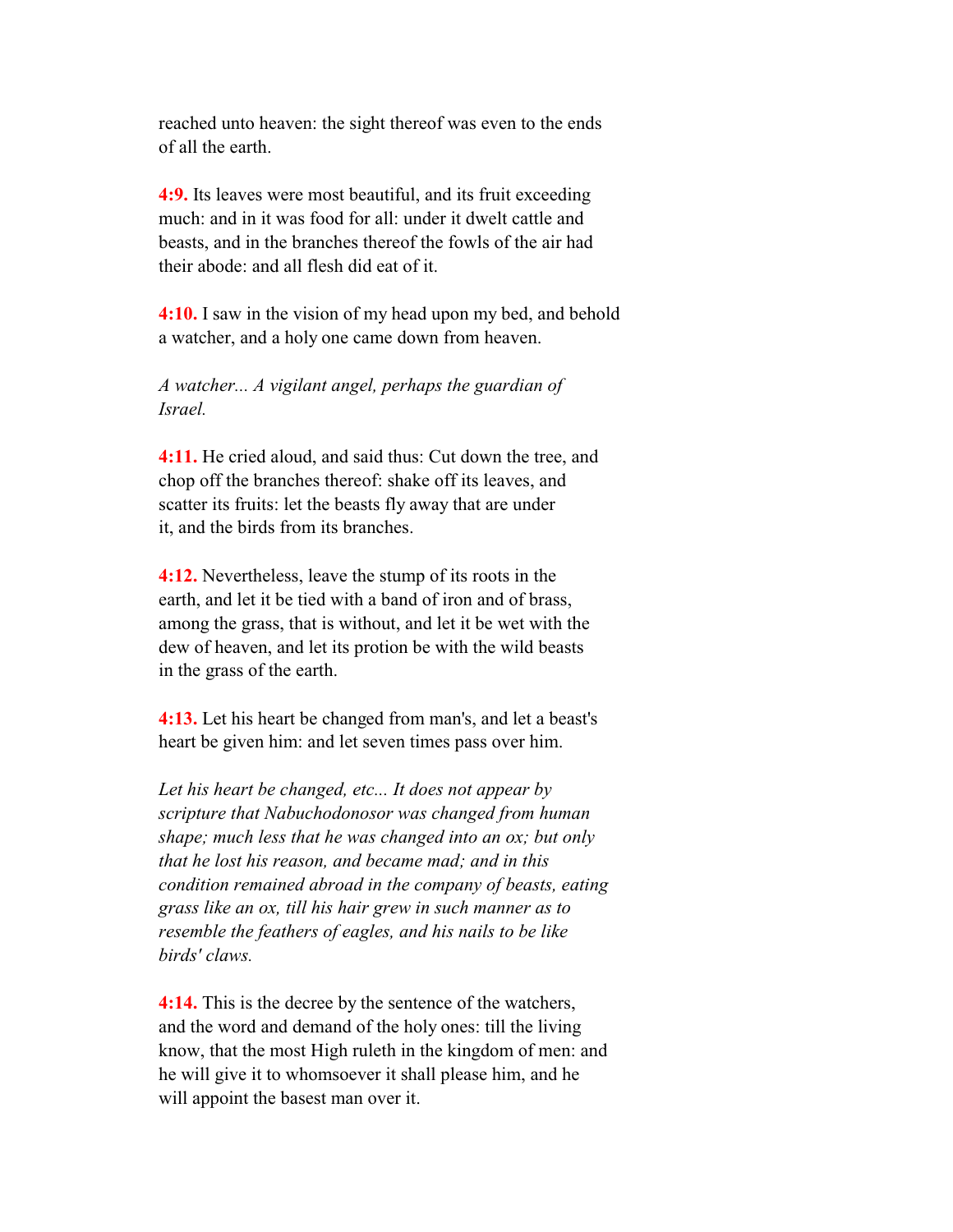**4:15.** I, king Nabuchodonosor, saw this dream: thou, therefore, O Baltassar, tell me quickly the interpretation: for all the wise men of my kingdom are not able to declare the meaning of it to me: but thou art able, because the spirit of the holy gods is in thee.

**4:16.** Then Daniel, whose name was Baltassar, began silently to think within himself for about one hour: and his thought troubled him. But the king answering, said: Baltassar, let not the dream and the interpretation thereof trouble thee. Baltassar answered, and said: My lord, the dream be to them that hate thee, and the interpretation thereof to thy enemies.

 **4:17.** The tree which thou sawest, which was high and strong, whose height reached to the skies, and the sight thereof into all the earth:

 **4:18.** And the branches thereof were most beautiful, and its fruit exceeding much, and in it was food for all, under which the beasts of the field dwelt, and the birds of the air had their abode in its branches.

 **4:19.** It is thou, O king, who art grown great, and become mighty: for thy greatness hath grown, and hath reached to heaven, and thy power unto the ends of the earth.

 **4:20.** And whereas the king saw a watcher, and a holy one come down from heaven, and say: Cut down the tree, and destroy it, but leave the stump of the roots thereof in the earth, and let it be bound with iron and brass, among the grass without, and let it be sprinkled with the dew of heaven, and let his feeding be with the wild beasts, till seven times pass over him.

 **4:21.** This is the interpretation of the sentence of the most High, which is come upon my lord, the king.

 **4:22.** They shall cast thee out from among men, and thy dwelling shall be with cattle, and with wild beasts, and thou shalt eat grass, as an ox, and shalt be wet with the dew of heaven: and seven times shall pass over thee, till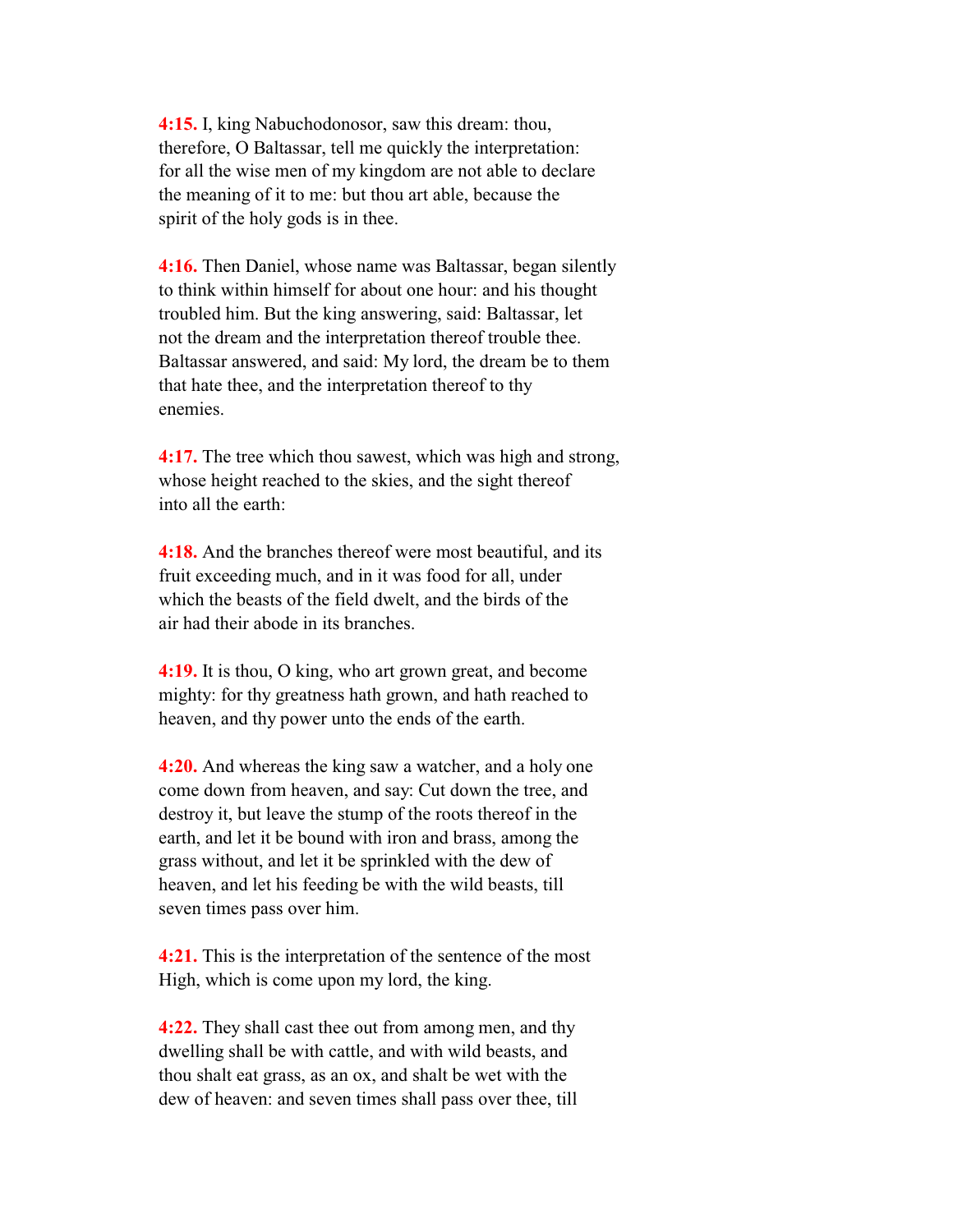thou know that the most High ruleth over the kingdom of men, and giveth it to whomsoever he will.

 **4:23.** But whereas he commanded, that the stump of the roots thereof, that is, of the tree, should be left: thy kingdom shall remain to thee, after thou shalt have known that power is from heaven.

 **4:24.** Wherefore, O king, let my counsel be acceptable to thee, and redeem thou thy sins with alms, and thy iniquities with works of mercy to the poor: perhaps he will forgive thy offences.

**4:25.** All these things came upon king Nabuchodonosor.

 **4:26.** At the end of twelve months he was walking in the palace of Babylon.

 **4:27.** And the king answered, and said: Is not this the great Babylon, which I have built, to be the seat of the kingdom, by the strength of my power, and in the glory of my excellence?

 **4:28.** And while the word was yet in the king's mouth, a voice came down from heaven: To thee, O king Nabuchodonosor, it is said: Thy kingdom shall pass from thee.

 **4:29.** And they shall cast thee out from among men, and thy dwelling shall be with cattle and wild beasts: thou shalt eat grass like an ox, and seven times shall pass over thee, till thou know that the most High ruleth in the kingdom of men, and giveth it to whomsoever he will.

 **4:30.** The same hour the word was fulfilled upon Nabuchodonosor, and he was driven away from among men, and did eat grass, like an ox, and his body was wet with the dew of heaven: till his hairs grew like the feathers of eagles, and his nails like birds' claws.

 **4:31.** Now at the end of the days, I, Nabuchodonosor, lifted up my eyes to heaven, and my sense was restored to me: and I blessed the most High, and I praised and glorified him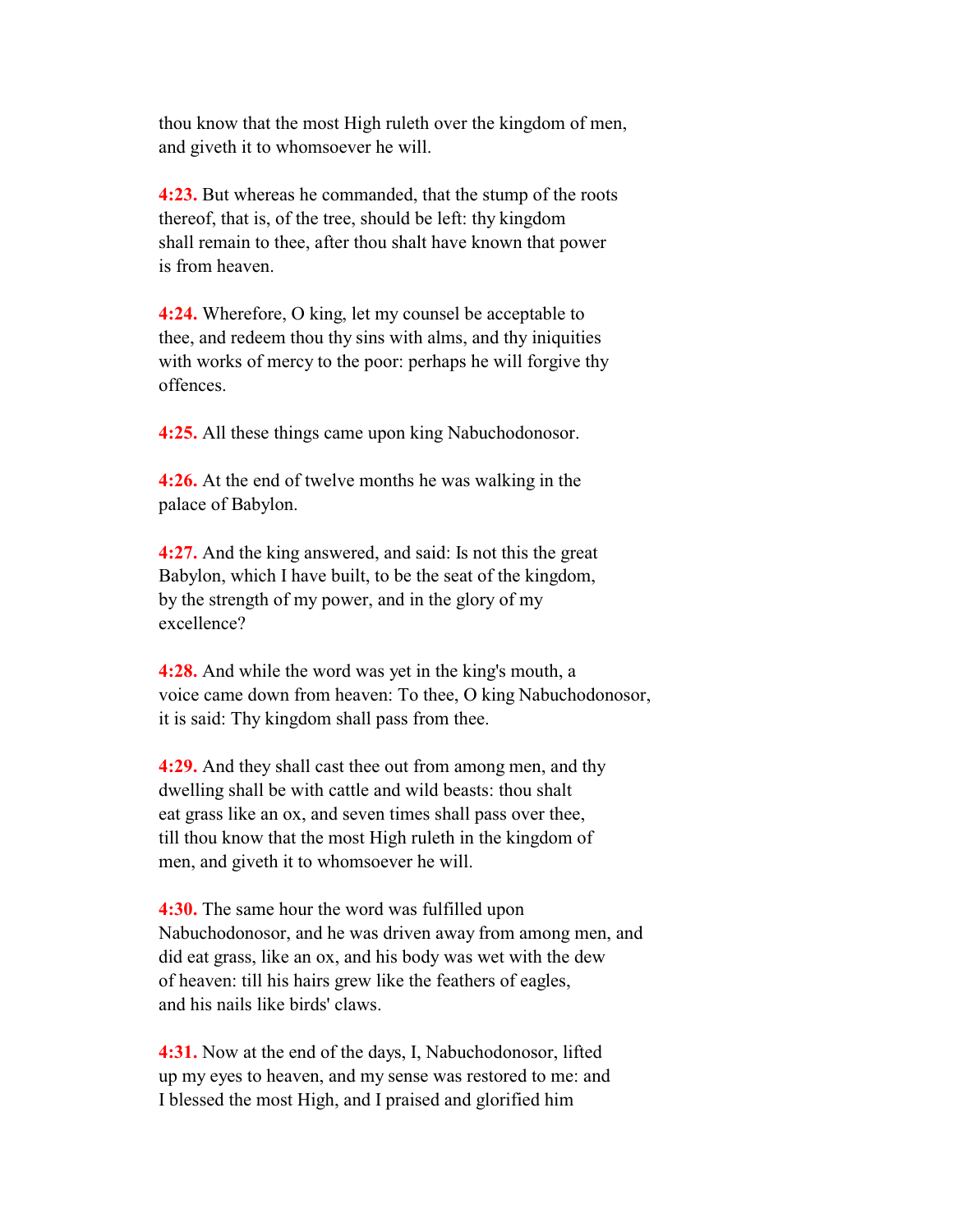that liveth for ever: for his power is an everlasting power, and his kingdom is to all generations.

 **4:32.** And all the inhabitants of the earth are reputed as nothing before him: for he doth according to his will, as well with the powers of heaven, as among the inhabitants of the earth: and there is none that can resist his hand, and say to him: Why hast thou done it?

 **4:33.** At the same time my sense returned to me, and I came to the honour and glory of my kingdom: and my shape returned to me: and my nobles, and my magistrates, sought for me, and I was restored to my kingdom: and greater majesty was added to me.

 **4:34.** Therefore I, Nabuchodonosor, do now praise, and magnify, and glorify the King of heaven: because all his works are true, and his ways judgments, and them that walk in pride he is able to abase.

 *I, Nabuchodonosor, do now, etc... From this place some commentators infer that this king became a true convert, and dying not long after, was probably saved.*

# **Daniel Chapter 5**

 Baltasar's profane banquet: his sentence is denounced by a handwriting on the wall, which Daniel reads and interprets.

 **5:1.** Baltasar, the king, made a great feast for a thousand of his nobles: and every one drank according to his age.

 *Baltasar... He is believed to be the same as Nabonydus, the last of the Chaldean kings, grandson to Nabuchodonosor. He is called his son, ver. 2, 11, etc., according to the style of the scriptures, because he was a descendant from him.*

 **5:2.** And being now drunk, he commanded that they should bring the vessels of gold and silver, which Nabuchodonosor, his father, had brought away out of the temple, that was in Jerusalem, that the king and his nobles, and his wives, and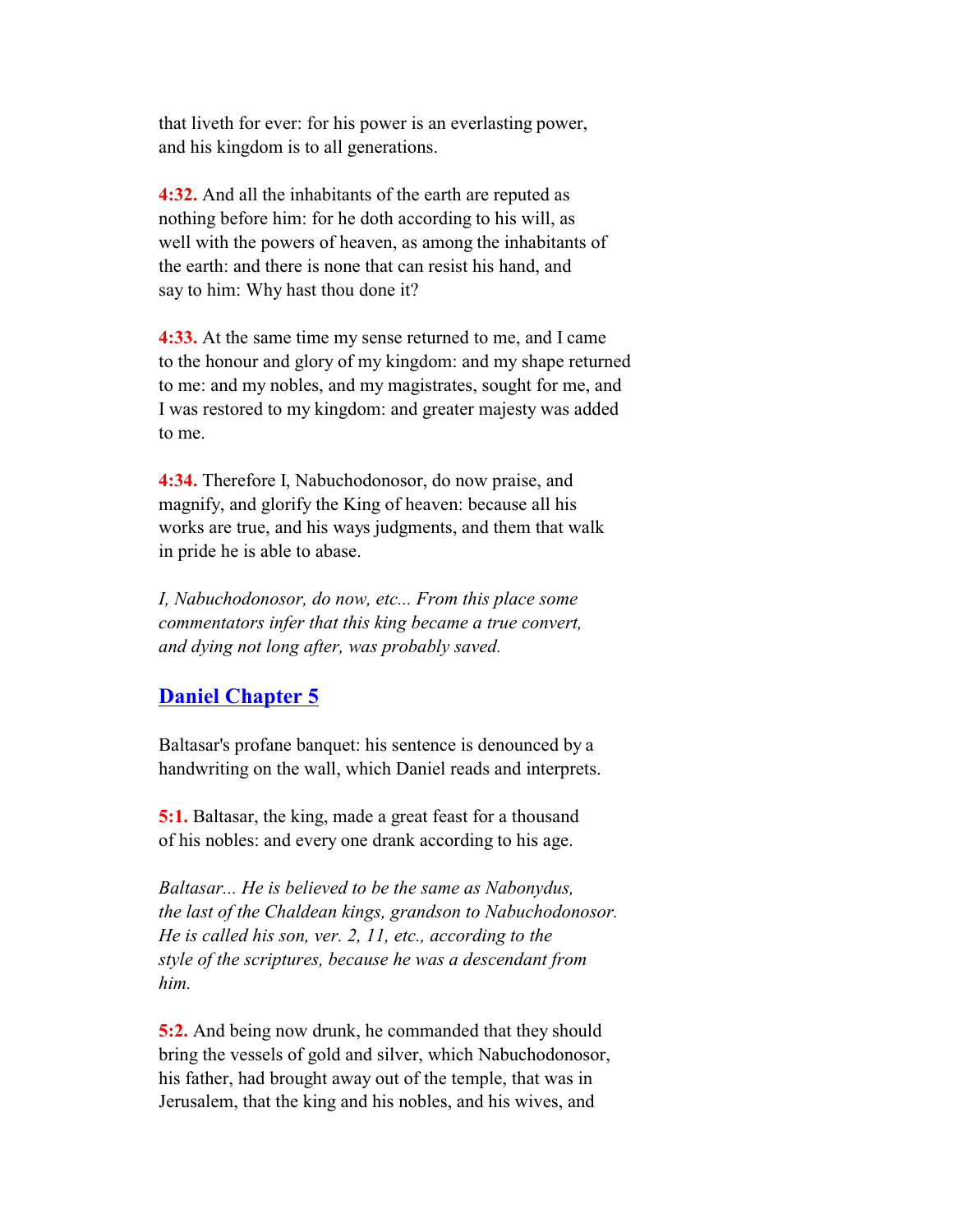his concubines, might drink in them.

 **5:3.** Then were the golden and silver vessels brought, which he had brought away out of the temple that was in Jeursalem: and the king and his nobles, his wives, and his concubines, drank in them.

 **5:4.** They drank wine, and praised their gods of gold, and of silver, of brass, of iron, and of wood, and of stone.

 **5:5.** In the same hour there appeared fingers, as it were of the hand of a man, writing over against the candlestick, upon the surface of the wall of the king's palace: and the king beheld the joints of the hand that wrote.

**5:6.** Then was the king's countenance changed, and his thoughts troubled him: and the joints of his loins were loosed, and his knees struck one against the other.

 **5:7.** And the king cried out aloud to bring in the wise men, the Chaldeans, and the soothsayers. And the king spoke, and said to the wise men of Babylon: Whosoever shall read this writing, and shall make known to me the interpretation thereof, shall be clothed with purple, and shall have a golden chain on his neck, and shall be the third man in my kingdom.

 **5:8.** Then came in all the king's wise men, but they could neither read the writing, nor declare the interpretation to the king.

 **5:9.** Wherewith king Baltasar was much troubled, and his countenance was changed: and his nobles also were troubled.

**5:10.** Then the queen, on occasion of what had happened to the king, and his nobles, came into the banquet-house: and she spoke, and said: O king, live for ever: let not thy thoughts trouble thee, neither let thy countenance be changed.

 *The queen... Not the wife, but the mother of the king.*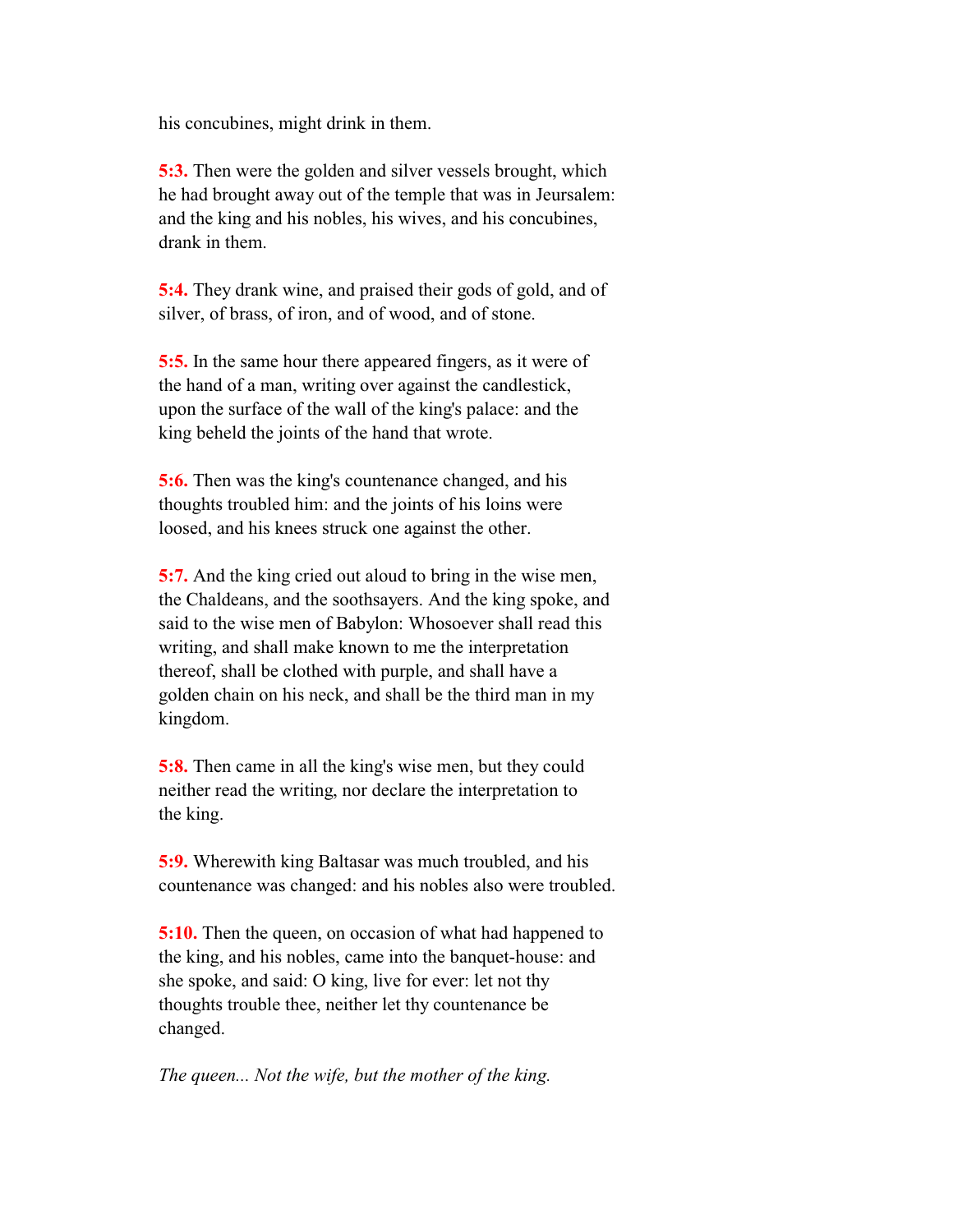**5:11.** There is a man in thy kingdom that hath the spirit of the holy gods in him: and in the days of thy father knowledge and wisdom were found in him: for king Nabuchodonosor, thy father, appointed him prince of the wise men, enchanters, Chaldeans, and soothsayers, thy father, I say, O king:

 **5:12.** Because a greater spirit, and knowledge, and understanding, and interpretation of dreams, and shewing of secrets, and resolving of difficult things, were found in him, that is, in Daniel: whom the king named Baltassar. Now, therefore, let Daniel be called for, and he will tell the interpretation.

 **5:13.** Then Daniel was brought in before the king. And the king spoke, and said to him: Art thou Daniel, of the children of the captivity of Juda, whom my father, the king, brought out of Judea?

 **5:14.** I have heard of thee, that thou hast the spirit of the gods, and excellent knowledge, and understanding, and wisdom are found in thee.

 **5:15.** And now the wise men, the magicians, have come in before me, to read this writing, and shew me the interpretation thereof; and they could not declare to me the meaning of this writing.

 **5:16.** But I have heard of thee, that thou canst interpret obscure things, and resolve difficult things: now if thou art able to read the writing, and to shew me the interpretation thereof, thou shalt be clothed with purple, and shalt have a chain of gold about thy neck, and shalt be the third prince in my kingdom.

 **5:17.** To which Daniel made answer, and said before the king: thy rewards be to thyself, and the gifts of thy house give to another: but the writing I will read to thee, O king, and shew thee the interpretation thereof.

 **5:18.** O king, the most high God gave to Nabuchodonosor, thy father, a kingdom, and greatness, and glory, and honour.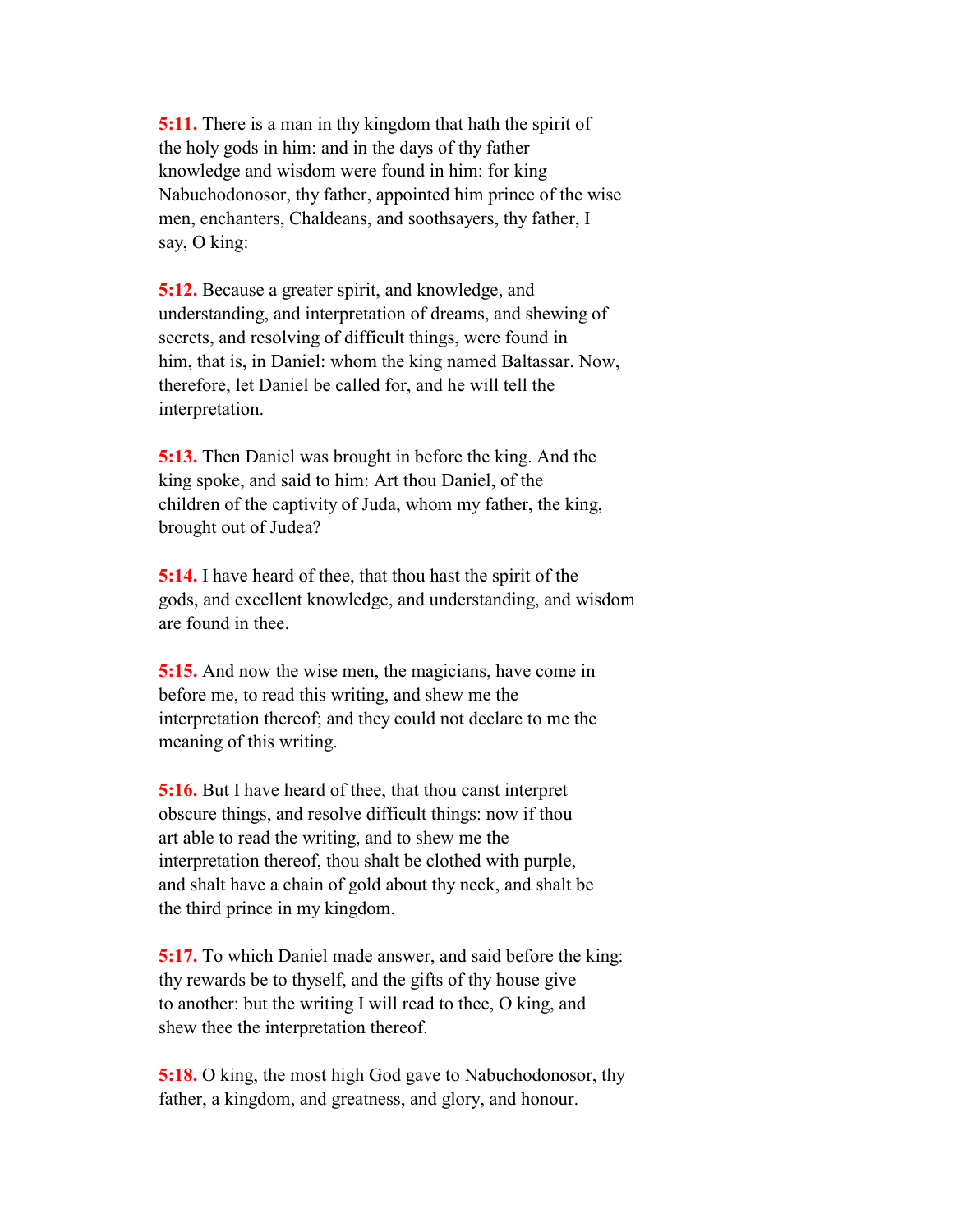**5:19.** And for the greatness that he gave to him, all people, tribes, and languages trembled, and were afraid of him: whom he would, he slew: and whom he would, he destroyed: and whom he would, he set up: and whom he would, he brought down.

 **5:20.** But when his heart was lifted up, and his spirit hardened unto pride, he was put down from the throne of his kingdom, and his glory was taken away.

 **5:21.** And he was driven out from the the sons of men, and his heart was made like the beasts, and his dwelling was with the wild asses, and he did eat grass like an ox, and his body was wet with the dew of heaven: till he knew that the most High ruled in the kingdom of men, and that he will set over it whomsoever it shall please him.

 **5:22.** Thou also, his son, O Baltasar, hast not humbled thy heart, whereas thou knewest all these things:

**5:23.** But hast lifted thyself up against the Lord of heaven: and the vessels of his house have been brought before thee: and thou, and thy nobles, and thy wives, and thy concubines, have drunk wine in them: and thou hast praised the gods of silver, and of gold, and of brass, of iron, and of wood, and of stone, that neither see, nor hear, nor feel: but the God who hath thy breath in his hand, and all thy ways, thou hast not glorified.

 **5:24.** Wherefore, he hath sent the part of the hand which hath written this that is set down.

 **5:25.** And this is the writing that is written: MANE, THECEL, PHARES.

 **5:26.** And this is the interpretation of the word. MANE: God hath numbered thy kingdom, and hath finished it.

**5:27.** THECEL: thou art weighed in the balance, and art found wanting.

 **5:28.** PHARES: thy kingdom is divided, and is given to the Medes and Persians.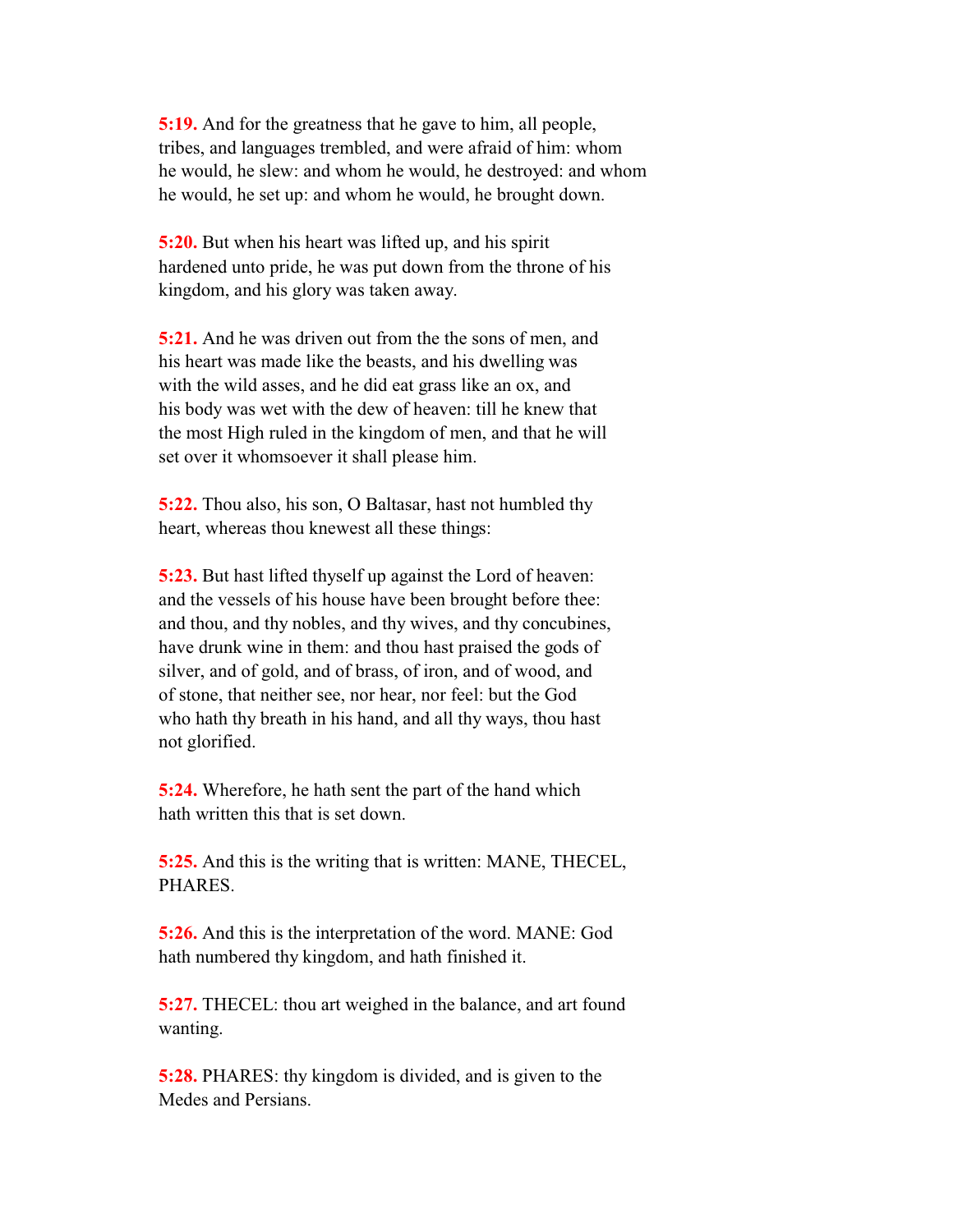**5:29.** Then by the king's command, Daniel was clothed with purple, and a chain of gold was put about his neck: and it was proclaimed of him that he had power as the third man in the kingdom.

 **5:30.** The same night Baltasar, the Chaldean king, was slain.

 **5:31.** And Darius, the Mede, succeeded to the kingdom, being threescore and two years old.

 *Darius... He is called Cyaxares by the historians; and was the son of Astyages, and uncle to Cyrus.*

# **Daniel Chapter 6**

 Daniel is promoted by Darius: his enemies procure a law forbidding prayer; for the transgression of this law Daniel is cast into the lions' den: but miraculously delivered.

 **6:1.** It seemed good to Darius, and he appointed over the kingdom a hundred and twenty governors, to be over his whole kingdom.

 **6:2.** And three princes over them of whom Daniel was one: that the governors might give an account to them, and the king might have no trouble.

 **6:3.** And Daniel excelled all the princes, and governors: because a greater spirit of God was in him.

**6:4.** And the king thought to set him over all the kingdom; whereupon the princes, and the governors, sought to find occasion against Daniel, with regard to the king: and they could find no cause, nor suspicion, because he was faithful, and no fault, nor suspicion was found in him.

 **6:5.** Then these men said: We shall not find any occasion against this Daniel, unless perhaps concerning the law of his God.

**6:6.** Then the princes, and the governors, craftily suggested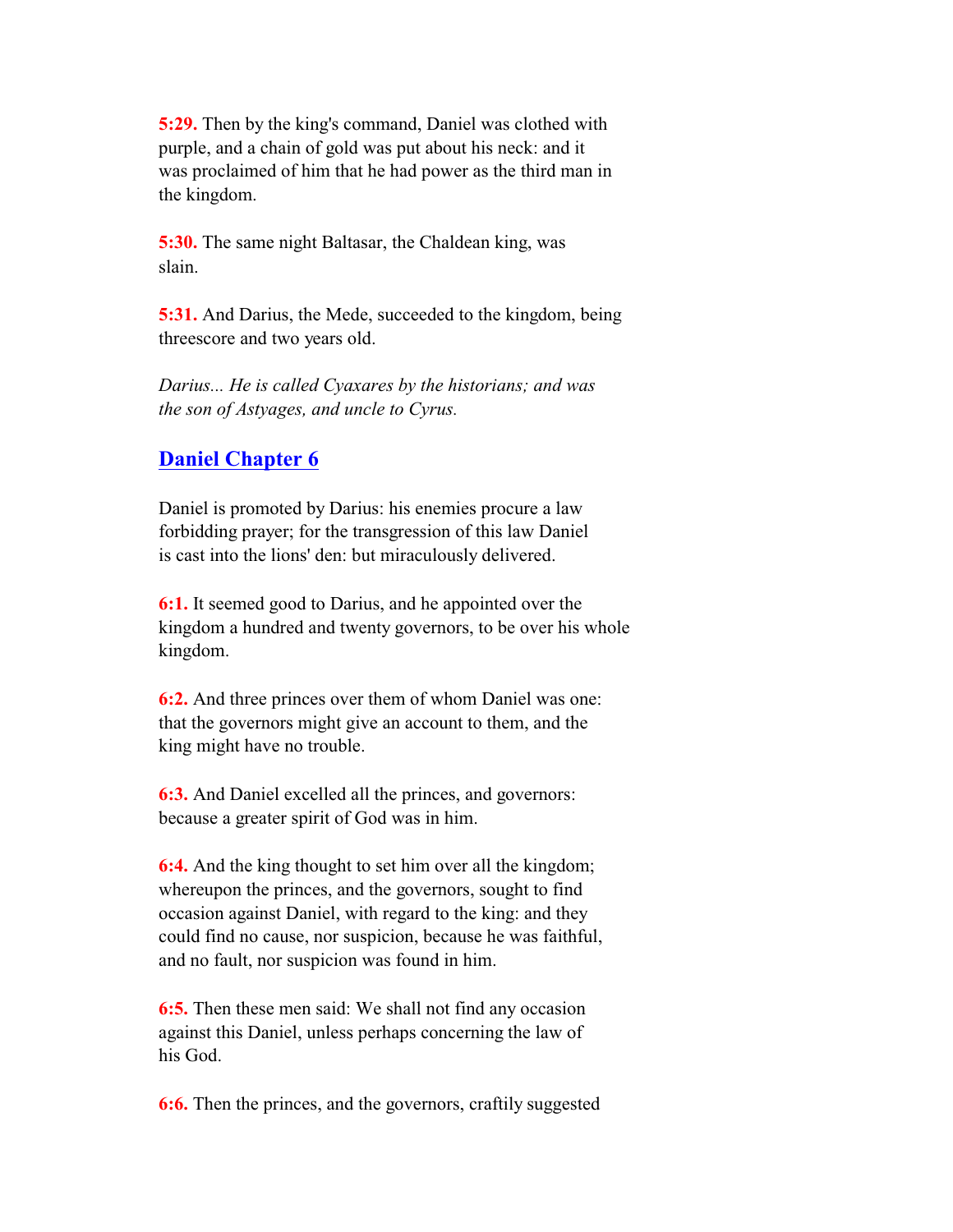to the king, and spoke thus unto him: King Darius, live for ever:

 **6:7.** All the princes of the kingdom, the magistrates, and governors, the senators, and judges, have consulted together, that an imperial decree, and an edict be published: That whosoever shall ask any petition of any god, or man, for thirty days, but of thee, O king, shall be cast into the den of the lions.

 **6:8.** Now, therefore, O king, confirm the sentence, and sign the decree: that what is decreed by the Medes and Persians may not be altered, nor any man be allowed to transgress it.

 **6:9.** So king Darius set forth the decree, and established it.

 **6:10.** Now, when Daniel knew this, that is to say, that the law was made, he went into his house: and opening the windows in his upper chamber towards Jerusalem, he knelt down three times a day, and adored and gave thanks before his God, as he had been accustomed to do before.

 **6:11.** Wherefore those men carefully watching him, found Daniel praying and making supplication to his God.

 **6:12.** And they came and spoke to the king concerning the edict: O king, hast thou not decreed, that every man that should make a request to any of the gods, or men, for thirty days, but to thyself, O king, should be cast into the den of the lions? And the king answered them, saying: The word is true, according to the decree of the Medes and Persians, which it is not lawful to violate.

 **6:13.** Then they answered, and said before the king: Daniel, who is of the children of the captivity of Juda, hath not regarded thy law, nor the decree that thou hast made: but three times a day he maketh his prayer.

 **6:14.** Now when the king had heard these words, he was very much grieved, and in behalf of Daniel he set his heart to deliver him, and even till sunset he laboured to save him.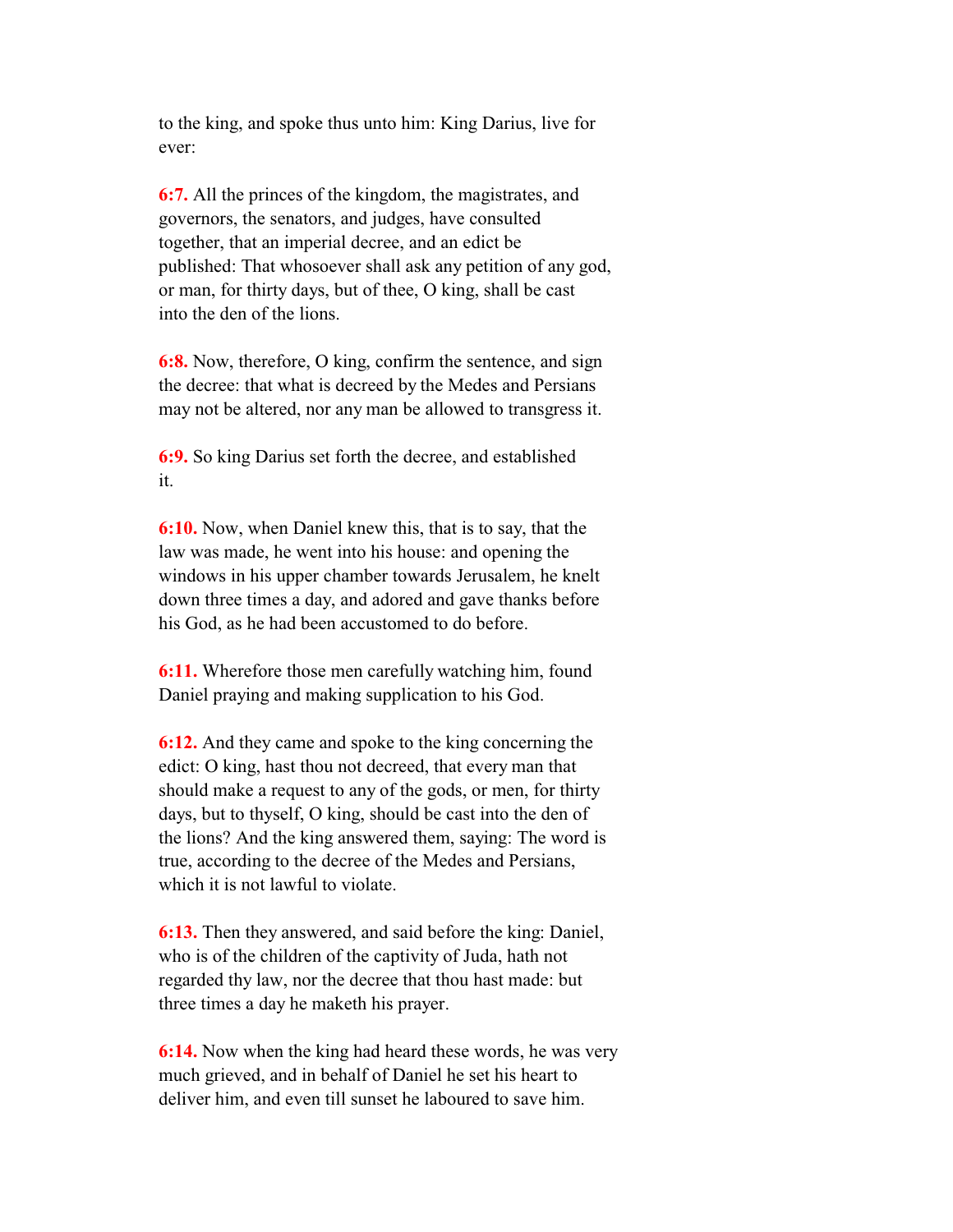**6:15.** But those men perceiving the king's design, said to him: Know thou, O king, that the law of the Medes and Persians is, that no decree which the king hath made, may be altered.

 **6:16.** Then the king commanded, and they brought Daniel, and cast him into the den of the lions. And the king said to Daniel: Thy God, whom thou always servest, he will deliver thee.

 **6:17.** And a stone was brought, and laid upon the mouth of the den: which the king sealed with his own ring, and with the ring of his nobles, that nothing should be done against Daniel.

 **6:18.** And the king went away to his house, and laid himself down without taking supper, and meat was not set before him, and even sleep departed from him.

 **6:19.** Then the king rising very early in the morning, went in haste to the lions' den:

 **6:20.** And coming near to the den, cried with a lamentable voice to Daniel, and said to him: Daniel, servant of the living God, hath thy God, whom thou servest always, been able, thinkest thou, to deliver thee from the lions?

 **6:21.** And Daniel answering the king, said: O king, live for ever:

 **6:22.** My God hath sent his angel, and hath shut up the mouths of the lions, and they have not hurt me: forasmuch as before him justice hath been found in me: yea, and before thee, O king, I have done no offence.

 **6:23.** Then was the king exceeding glad for him, and he commanded that Daniel should be taken out of the den: and Daniel was taken out of the den, and no hurt was found in him, because he believed in his God.

 **6:24.** And by the king's commandment, those men were brought that had accused Daniel: and they were cast into the lions'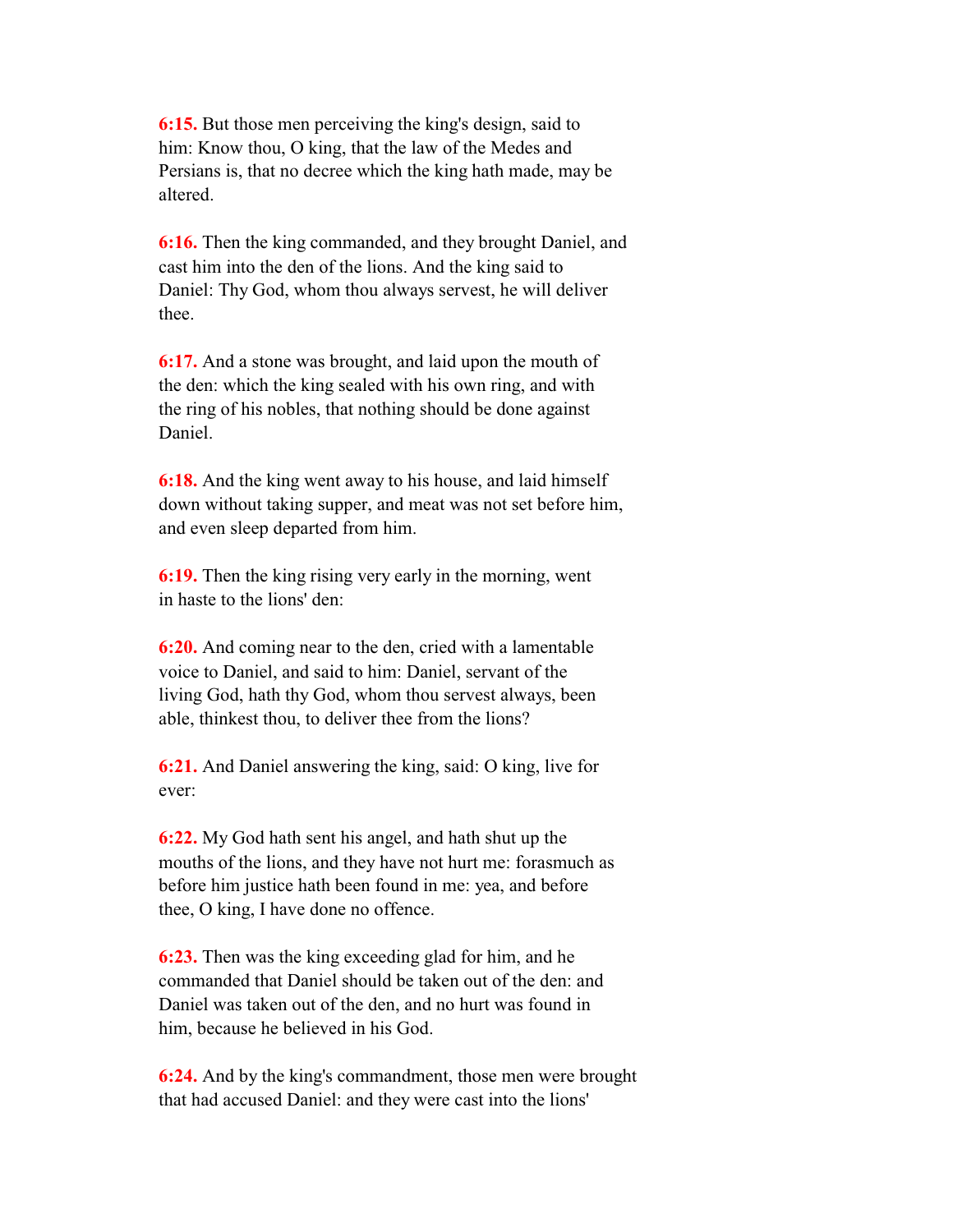den, they and their children, and their wives: and they did not reach the bottom of the den, before the lions caught them, and broke all their bones in pieces.

 **6:25.** Then king Darius wrote to all people, tribes, and languages, dwelling in the whole earth: PEACE be multiplied unto you.

 **6:26.** It is decreed by me, that in all my empire and my kingdom, all men dread and fear the God of Daniel. For he is the living and eternal God for ever: and his kingdom shall not be destroyed, and his power shall be for ever.

 **6:27.** He is the deliverer, and saviour, doing signs and wonders in heaven, and in earth: who hath delivered Daniel out of the lions' den.

 **6:28.** Now Daniel continued unto the reign of Darius, and the reign of Cyrus, the Persian.

## **Daniel Chapter 7**

 Daniel's vision of the four beasts, signifying four kingdoms: of God sitting on his throne: and of the opposite kingdoms of Christ and Antichrist.

 **7:1.** In the first year of Baltasar, king of Babylon, Daniel saw a dream: and the vision of his head was upon his bed: and writing the dream, he comprehended it in a few words: and relating the sum of it in short, he said:

 **7:2.** I saw in my vision by night, and behold the four winds of the heavens strove upon the great sea.

 **7:3.** And four great beasts, different one from another, came up out of the sea.

 *Four great beasts... Viz., the Chaldean, Persian, Grecian, and Roman empires. But some rather choose to understand the fourth beast of the successors of Alexander the Great, more especially of them that reigned in Asia and Syria.*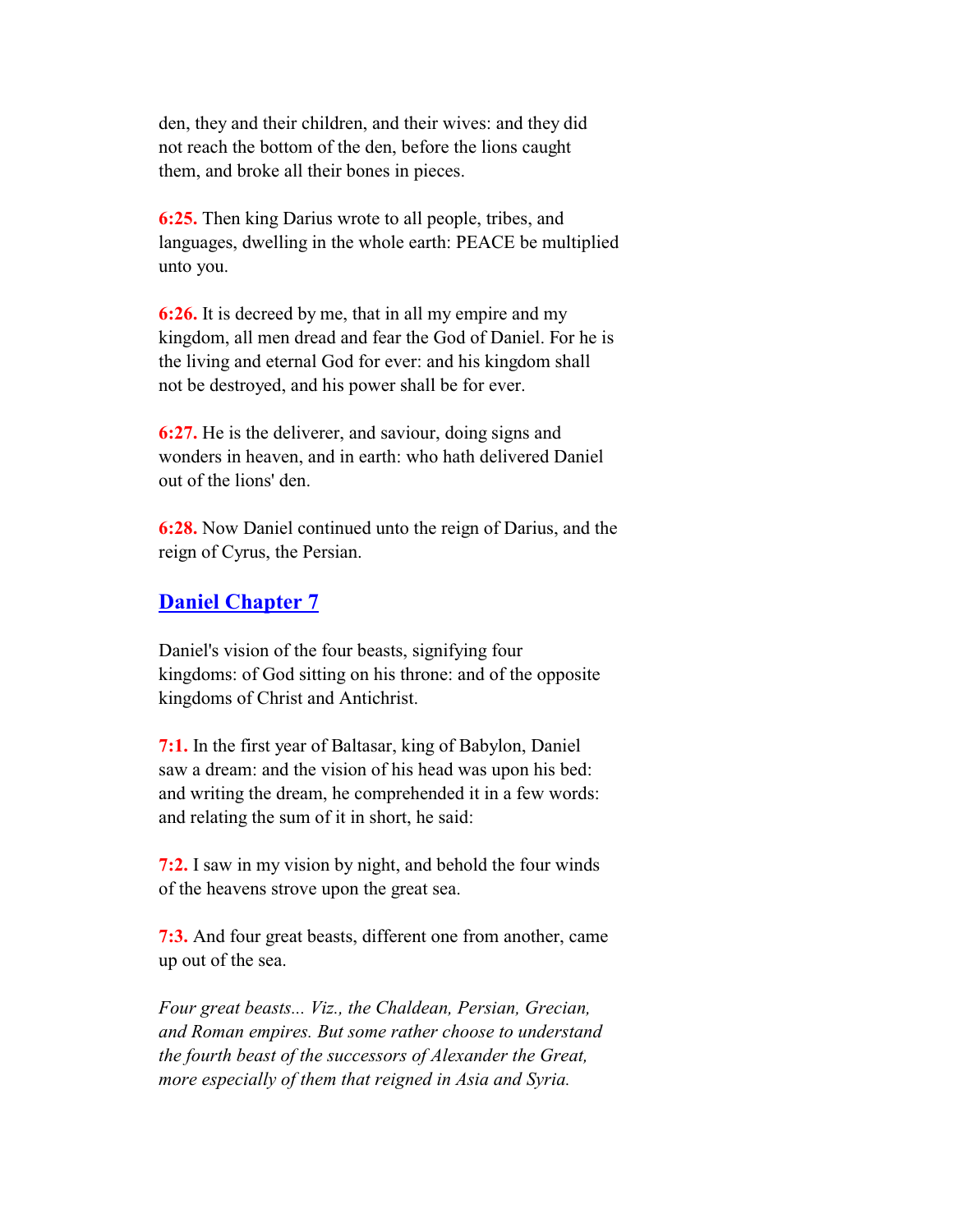**7:4.** The first was like a lioness, and had the wings of an eagle: I beheld till her wings were plucked off, and she was lifted up from the earth, and stood upon her feet as a man, and the heart of a man was given to her.

 **7:5.** And behold another beast, like a bear, stood up on one side: and there were three rows in the mouth thereof, and in the teeth thereof, and thus they said to it: Arise, devour much flesh.

 **7:6.** After this I beheld, and lo, another like a leopard, and it had upon it four wings, as of a fowl, and the beast had four heads, and power was given to it.

 **7:7.** After this I beheld in the vision of the night, and lo, a fourth beast, terrible and wonderful, and exceeding strong, it had great iron teeth, eating and breaking in pieces, and treading down the rest with his feet: and it was unlike to the other beasts which I had seen before it, and had ten horns.

 *Ten horns... That is, ten kingdoms, (as Apoc. 17.12,) among which the empire of the fourth beast shall be parcelled. Or ten kings of the number of the successors of Alexander; as figures of such as shall be about the time of Antichrist.*

 **7:8.** I considered the horns, and behold another little horn sprung out of the midst of them: and three of the first horns were plucked up at the presence thereof: and behold eyes like the eyes of a man were in this horn, and a mouth speaking great things.

 *Another little horn... This is commonly understood of Antichrist. It may also be applied to that great persecutor Antiochus Epiphanes, as a figure of Antichrist.*

 **7:9.** I beheld till thrones were placed, and the ancient of days sat: his garment was white as snow, and the hair of his head like clean wool: his throne like flames of fire: the wheels of it like a burning fire.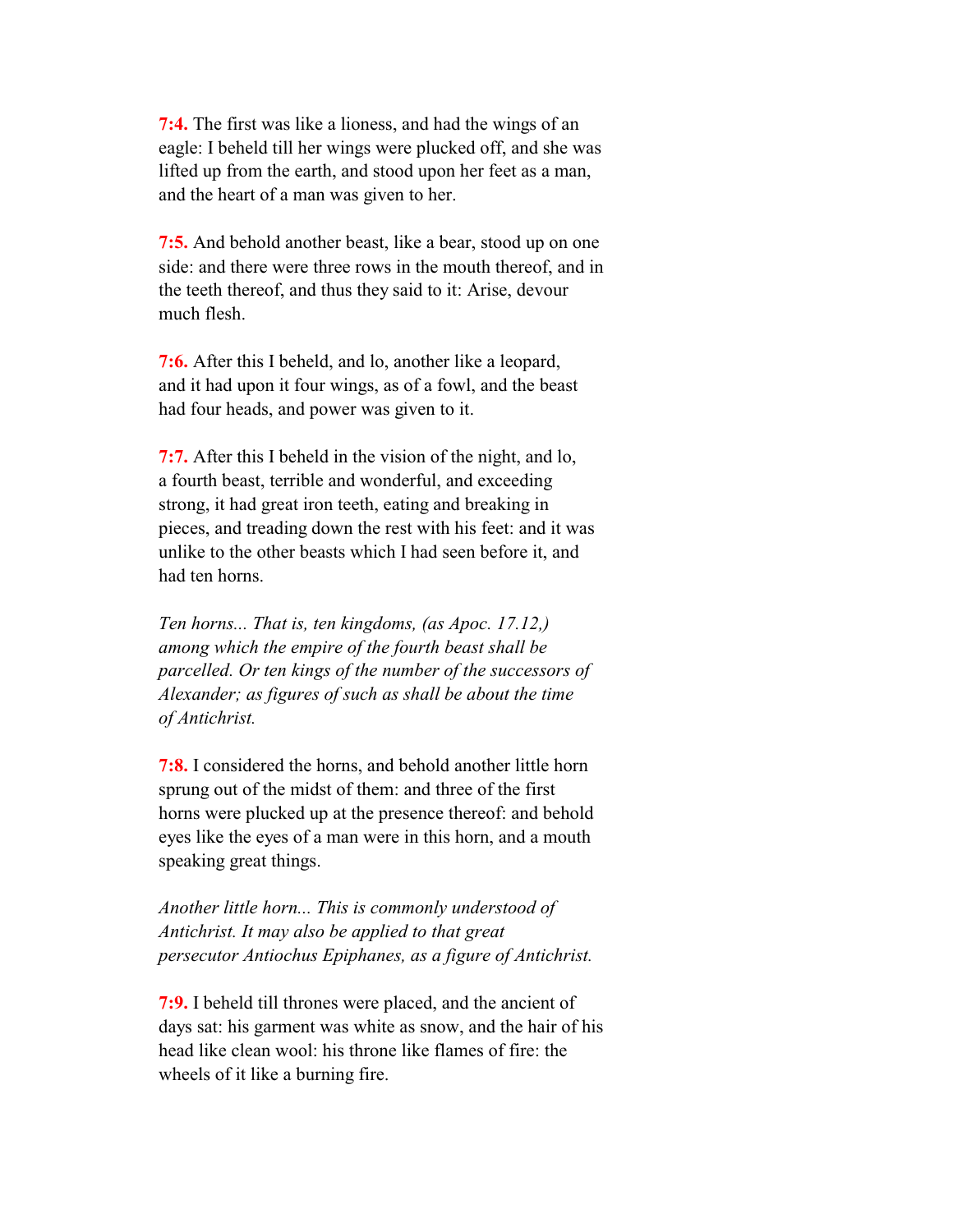**7:10.** A swift stream of fire issued forth from before him: thousands of thousands ministered to him, and ten thousand times a hundred thousand stood before him: the judgment sat, and the books were opened.

 **7:11.** I beheld, because of the voice of the great words which that horn spoke: and I saw that the beast was slain, and the body thereof was destroyed, and given to the fire to be burnt:

 **7:12.** And that the power of the other beasts was taken away: and that times of life were appointed them for a time, and a time.

 **7:13.** I beheld, therefore, in the vision of the night, and lo, one like the Son of man came with the clouds of heaven, and he came even to the ancient of days: and they presented him before him.

 **7:14.** And he gave him power, and glory, and a kingdom: and all peoples, tribes, and tongues shall serve him: his power is an everlasting power that shall not be taken away: and his kingdom that shall not be destroyed.

 **7:15.** My spirit trembled; I, Daniel, was affrighted at these things, and the visions of my head troubled me.

 **7:16.** I went near to one of them that stood by, and asked the truth of him concerning all these things, and he told me the interpretation of the words, and instructed me:

 **7:17.** These four great beasts, are four kingdoms, which shall arise out of the earth.

 **7:18.** But the saints of the most high God shall take the kingdom: and they shall possess the kingdom for ever and ever.

 **7:19.** After this I would diligently learn concerning the fourth beast, which was very different from all, and exceeding terrible: his teeth and claws were of iron: he devoured and broke in pieces, and the rest he stamped upon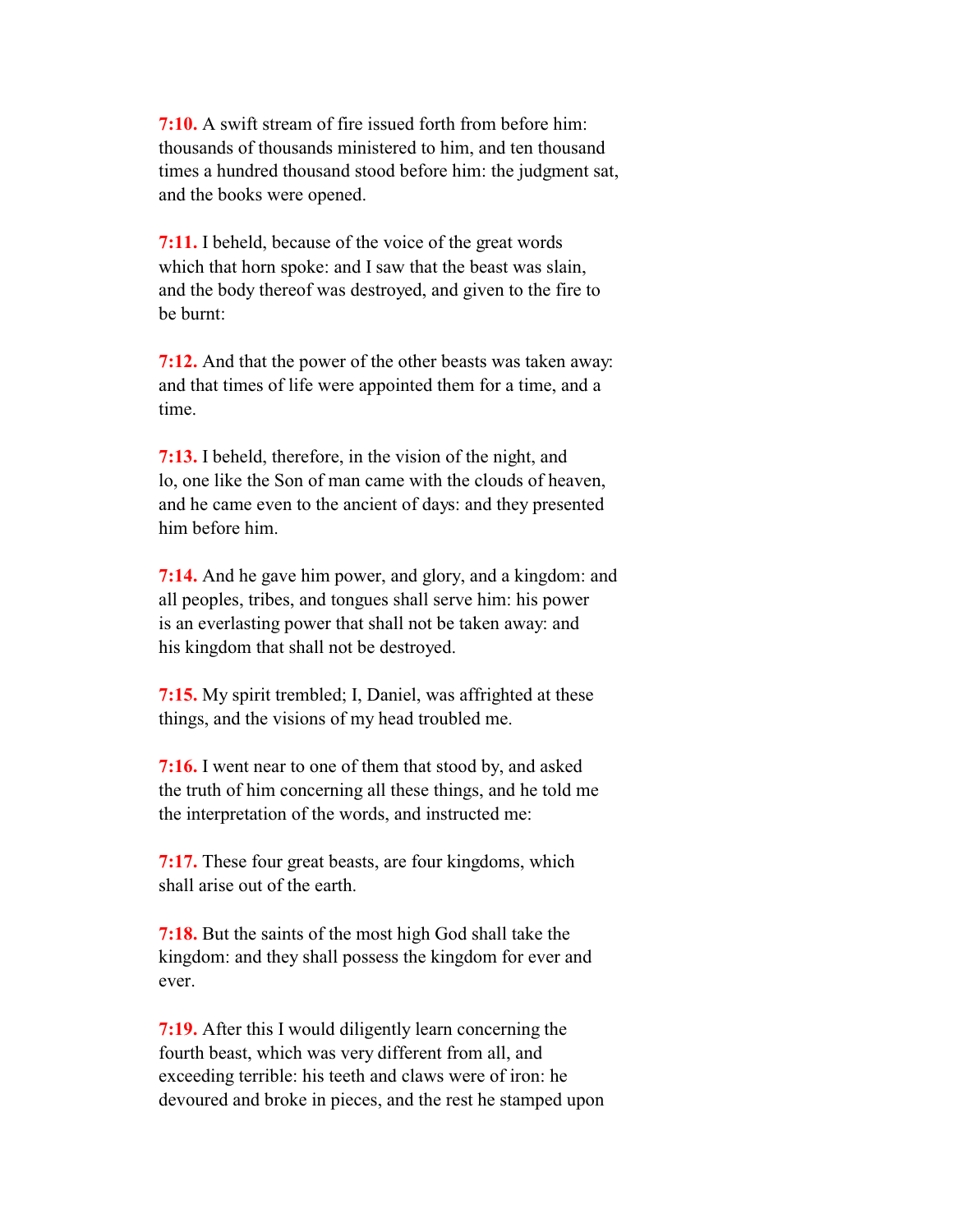with his feet:

 **7:20.** And concerning the ten horns that he had on his head: and concerning the other that came up, before which three horns fell: and of that horn that had eyes, and a mouth speaking great things, and was greater than the rest.

 **7:21.** I beheld, and lo, that horn made war against the saints, and prevailed over them,

 **7:22.** Till the ancient of days came and gave judgment to the saints of the most High, and the time came, and the saints obtained the kingdom.

 **7:23.** And thus he said: The fourth beast shall be the fourth kingdom upon earth, which shall be greater than all the kingdoms, and shall devour the whole earth, and shall tread it down, and break it in pieces.

 **7:24.** And the ten horns of the same kingdom, shall be ten kings: and another shall rise up after them, and he shall be mightier than the former, and he shall bring down three kings.

 **7:25.** And he shall speak words against the High One, and shall crush the saints of the most High: and he shall think himself able to change times and laws, and they shall be delivered into his hand until a time, and times, and half a time.

 *A time, and times, and half a time... That is, three years and a half; which is supposed to be the length of the duration of the persecution of Antichrist.*

 **7:26.** And a judgment shall sit, that his power may be taken away, and be broken in pieces, and perish even to the end.

 **7:27.** And that the kingdom, and power, and the greatness of the kingdom, under the whole heaven, may be given to the people of the saints of the most High: whose kingdom is an everlasting kingdom, and all kings shall serve him, and shall obey him.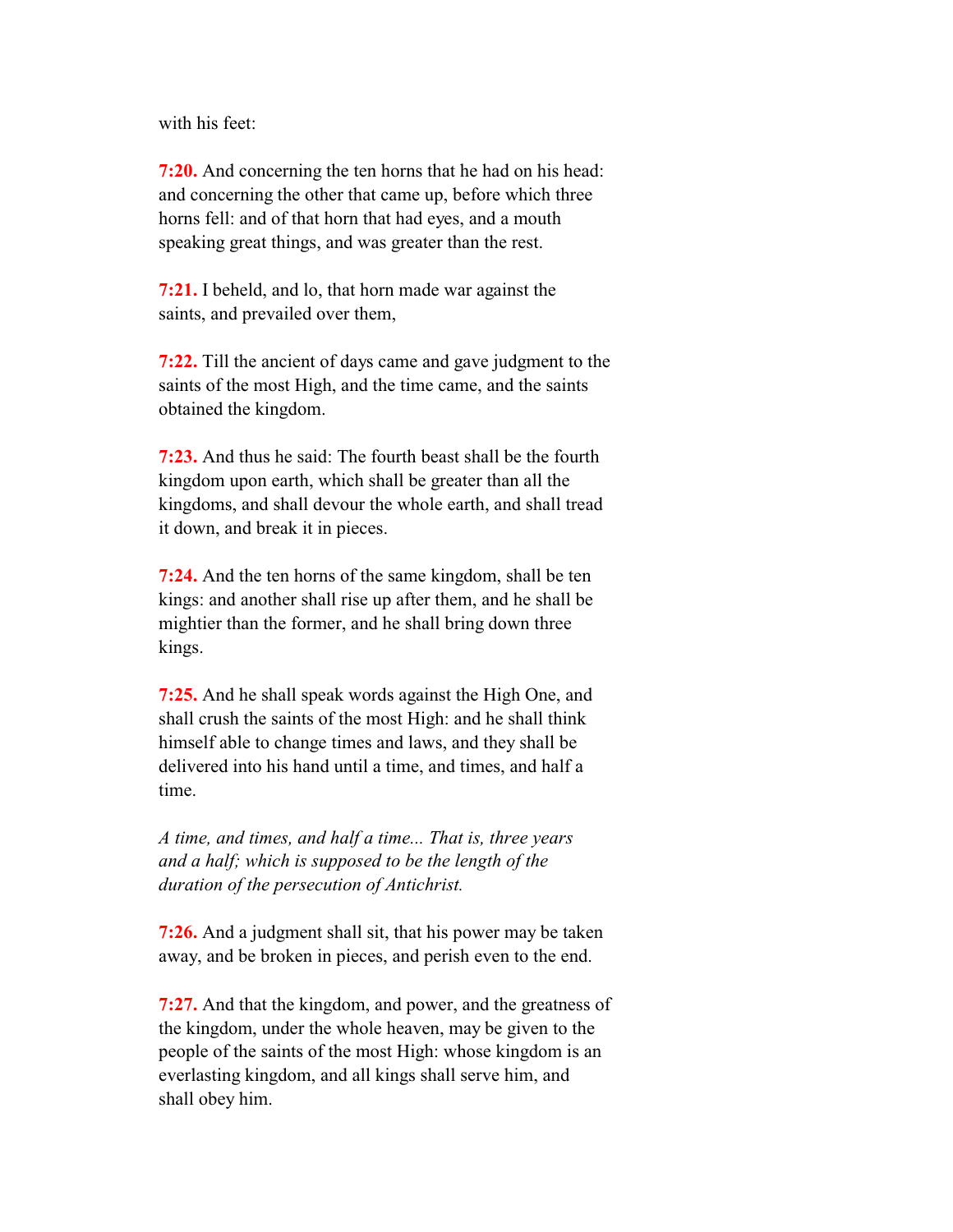**7:28.** Hitherto is the end of the word. I, Daniel, was much troubled with my thoughts, and my countenance was changed in me: but I kept the word in my heart.

### **Daniel Chapter 8**

 Daniel's vision of the ram and the he goat interpreted by the angel Gabriel.

 **8:1.** In the third year of the reign of king Baltasar, a vision appeared to me. I, Daniel, after what I had seen in the beginning,

 **8:2.** Saw in my vision when I was in the castle of Susa, which is in the province of Elam: and I saw in the vision that I was over the gate of Ulai.

 **8:3.** And I lifted up my eyes, and saw: and behold a ram stood before the water, having two high horns, and one higher than the other, and growing up. Afterward

#### *A ram... The empire of the Medes and Persians.*

 **8:4.** I saw the ram pushing with his horns against the west, and against the north, and against the south: and no beasts could withstand him, nor be delivered out of his hand: and he did according to his own will, and became great.

 **8:5.** And I understood: and behold a he goat came from the west on the face of the whole earth, and he touched not the ground, and the he goat had a notable horn between his eyes.

 A he goat... The empire of the Greeks, or Macedonians. Ibid. He touched not the ground... He conquered all before him, with so much rapidity, that he seemed rather to fly, than to walk upon the earth.-Ibid. A notable horn... Alexander the Great.

 **8:6.** And he went up to the ram that had the horns, which I had seen standing before the gate, and he ran towards him in the force of his strength.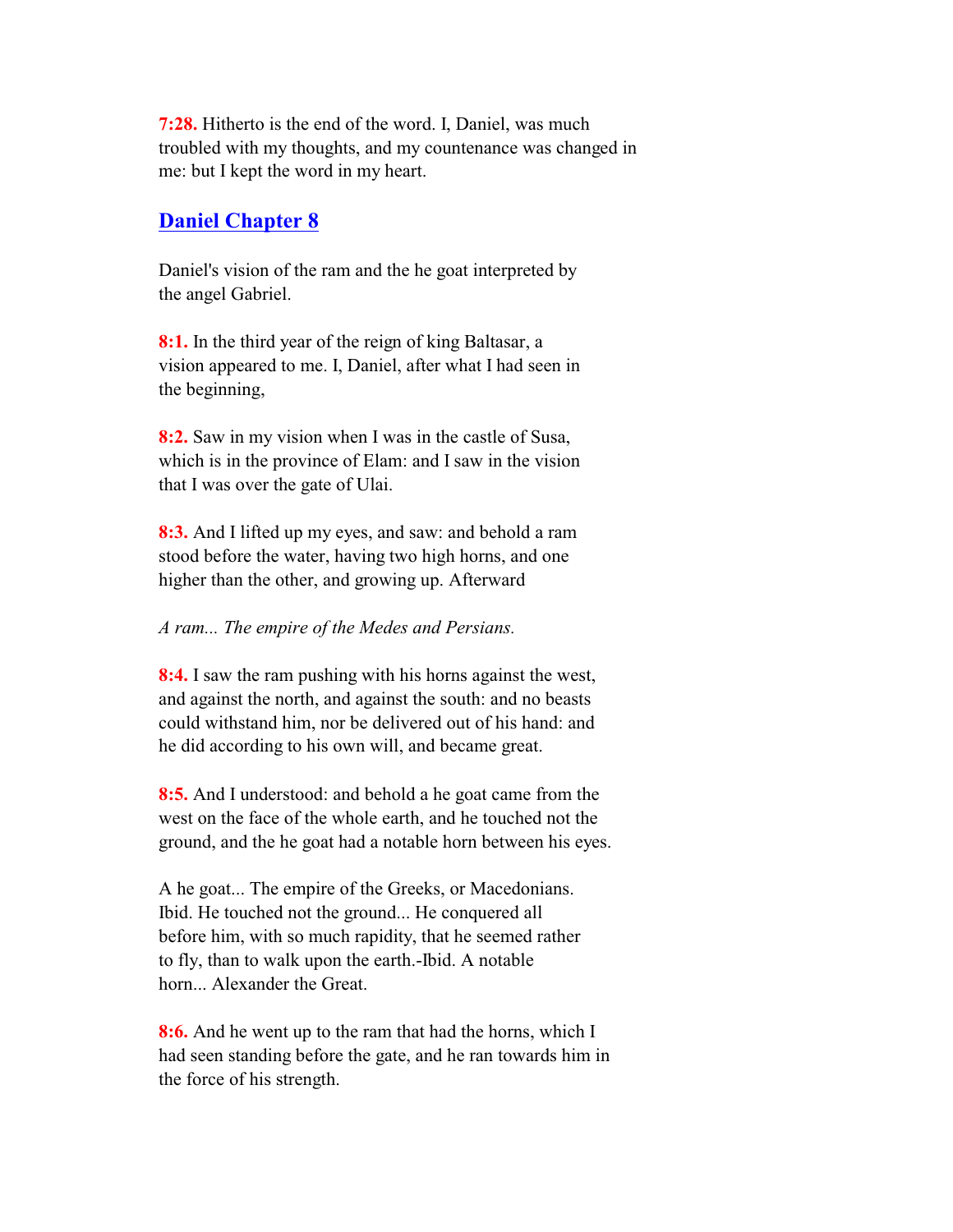**8:7.** And when he was come near the ram, he was enraged against him, and struck the ram: and broke his two horns, and the ram cound not withstand him: and when he had cast him down on the ground, he stamped upon him, and none could deliver the ram out of his hand.

 **8:8.** And the he goat became exceeding great: and when he was grown, the great horn was broken, and there came up four horns under it towards the four winds of heaven.

 *Four horns... Seleucus, Antigonus, Philip, and Ptolemeus, the successors of Alexander, who divided his empire among them.*

 **8:9.** And out of one of them came forth a little horn: and it became great against the south, and against the east, and against the strength.

 *A little horn... Antiochus Epiphanes, a descendant of Seleucus. He grew against the south, and the east, by his victories over the kings of Egypt and Armenia: and against the strength, that is, against Jerusalem and the people of God.*

 **8:10.** And it was magnified even unto the strength of heaven: and it threw down of the strength, and of the stars, and trod upon them.

 *Unto the strength of heaven... or, against the strength of heaven. So are here called the army of the Jews, the people of God.*

**8:11.** And it was magnified even to the prince of the strength: and it took away from him the continual sacrifice, and cast down the place of his sanctuary.

 **8:12.** And strength was given him against the continual sacrifice, because of sins: and truth shall be cast down on the ground, and he shall do and shall prosper.

 **8:13.** And I heard one of the saints speaking, and one saint said to another I know not to whom, that was speaking: How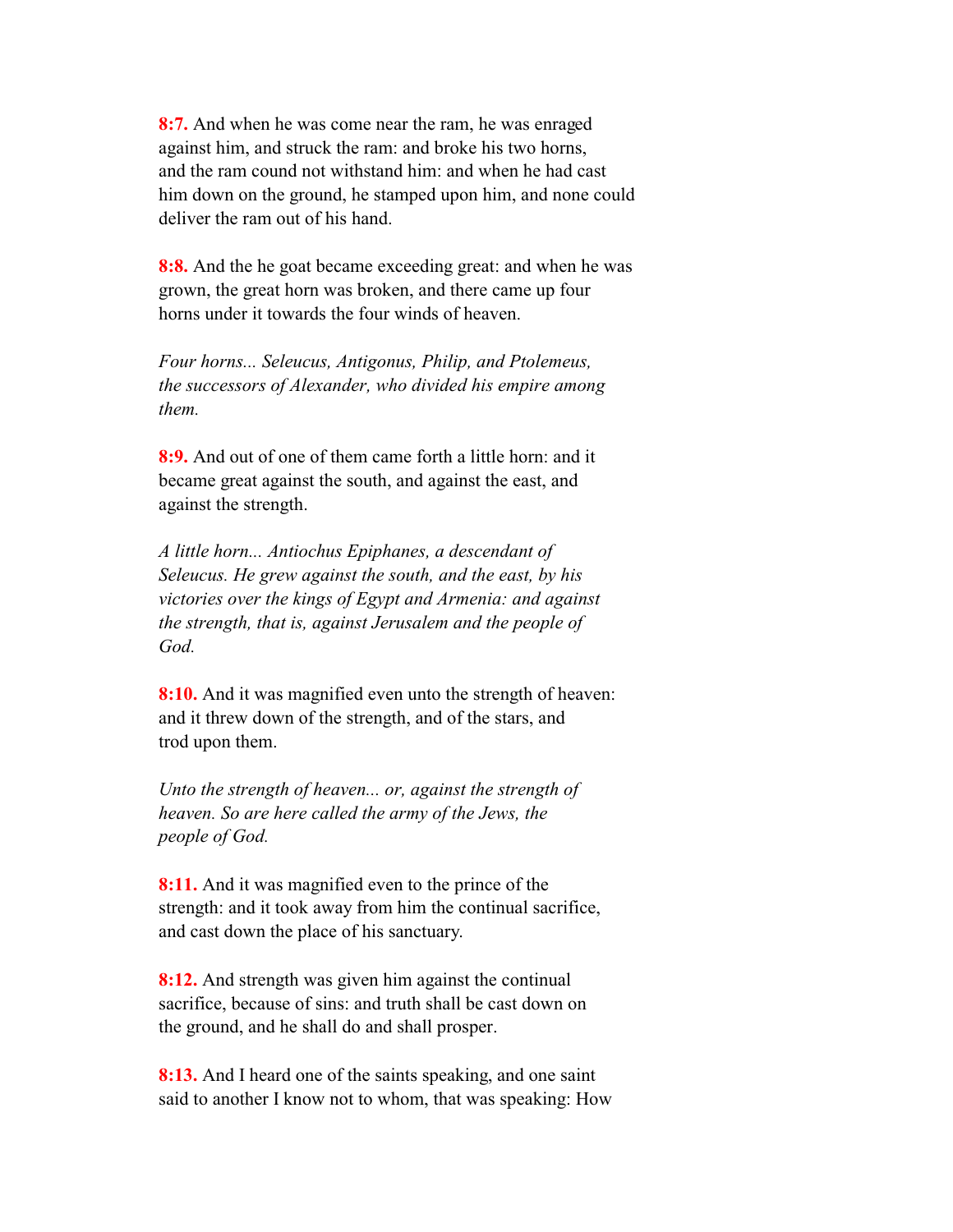long shall be the vision, concerning the continual sacrifice, and the sin of the desolation that is made: and the sanctuary, and the strength be trodden under foot?

 **8:14.** And he said to him: Unto evening and morning two thousand three hundred days: and the sanctuary shall be cleansed.

 *Unto evening and morning two thousand three hundred days... That is, six years and almost four months: which was the whole time from the beginning of the persecution of Antiochus till his death.*

 **8:15.** And it came to pass when I, Daniel, saw the vision, and sought the meaning, that behold there stood before me as it were the appearance of a man.

 **8:16.** And I heard the voice of a man between Ulai: and he called, and said: Gabriel, make this man to understand the vision.

 **8:17.** And he came, and stood near where I stood: and when he was come, I fell on my face, trembling, and he said to me: Understand, O son of man, for in the time of the end the vision shall be fulfilled.

 **8:18.** And when he spoke to me, I fell flat on the ground: and he touched me, and set me upright.

 **8:19.** And he said to me: I will shew thee what things are to come to pass in the end of the malediction: for the time hath its end.

 **8:20.** The ram, which thou sawest with horns, is the king of the Medes and Persians.

 **8:21.** And the he goat, is the king of the Greeks, and the great horn that was between his eyes, the same is the first king.

 **8:22.** But whereas when that was broken, there arose up four for it, four kings shall rise up of his nation, but not with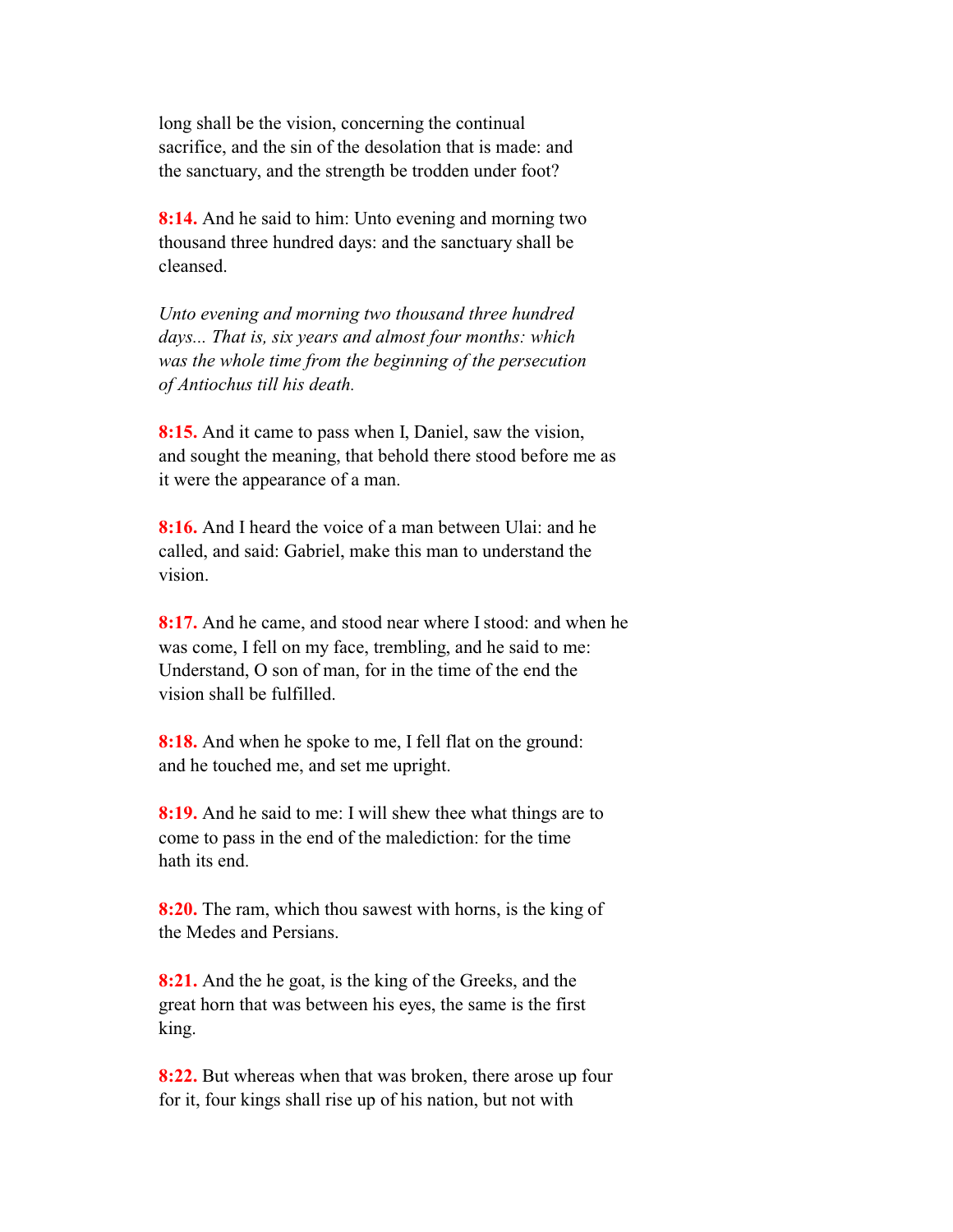his strength.

 **8:23.** And after their reign, when iniquities shall be grown up, there shall arise a king of a shameless face, and understanding dark sentences.

 **8:24.** And his power shall be strengthened, but not by his own force: and he shall lay all things waste, and shall prosper, and do more than can be believed. And he shall destroy the mighty, and the people of the saints,

 **8:25.** According to his will, and craft shall be successful in his hand: and his heart shall be puffed up, and in the abundance of all things he shall kill many: and he shall rise up aginst the prince of princes, and shall be broken without hand.

 **8:26.** And the vision of the evening and the morning, which was told, is true: thou, therefore, seal up the vision, because it shall come to pass after many days.

 **8:27.** And I, Daniel, languished, and was sick for some days: and when I was risen up, I did the king's business, and I was astonished at the vision, and there was none that could interpret it.

#### **Daniel Chapter 9**

 Daniel's confession and prayer: Gabriel informs him concerning the seventy weeks to the coming of Christ.

 **9:1.** In the first year of Darius, the son of Assuerus, of the seed of the Medes, who reigned over the kingdom of the Chaldeans:

 **9:2.** The first year of his reign I, Daniel, understood by books the number of the years, concerning which the word of the Lord came to Jeremias, the prophet, that seventy years should be accomplished of the desolation of Jerusalem.

 **9:3.** And I set my face to the Lord, my God, to pray and make supplication with fasting, and sackcloth, and ashes.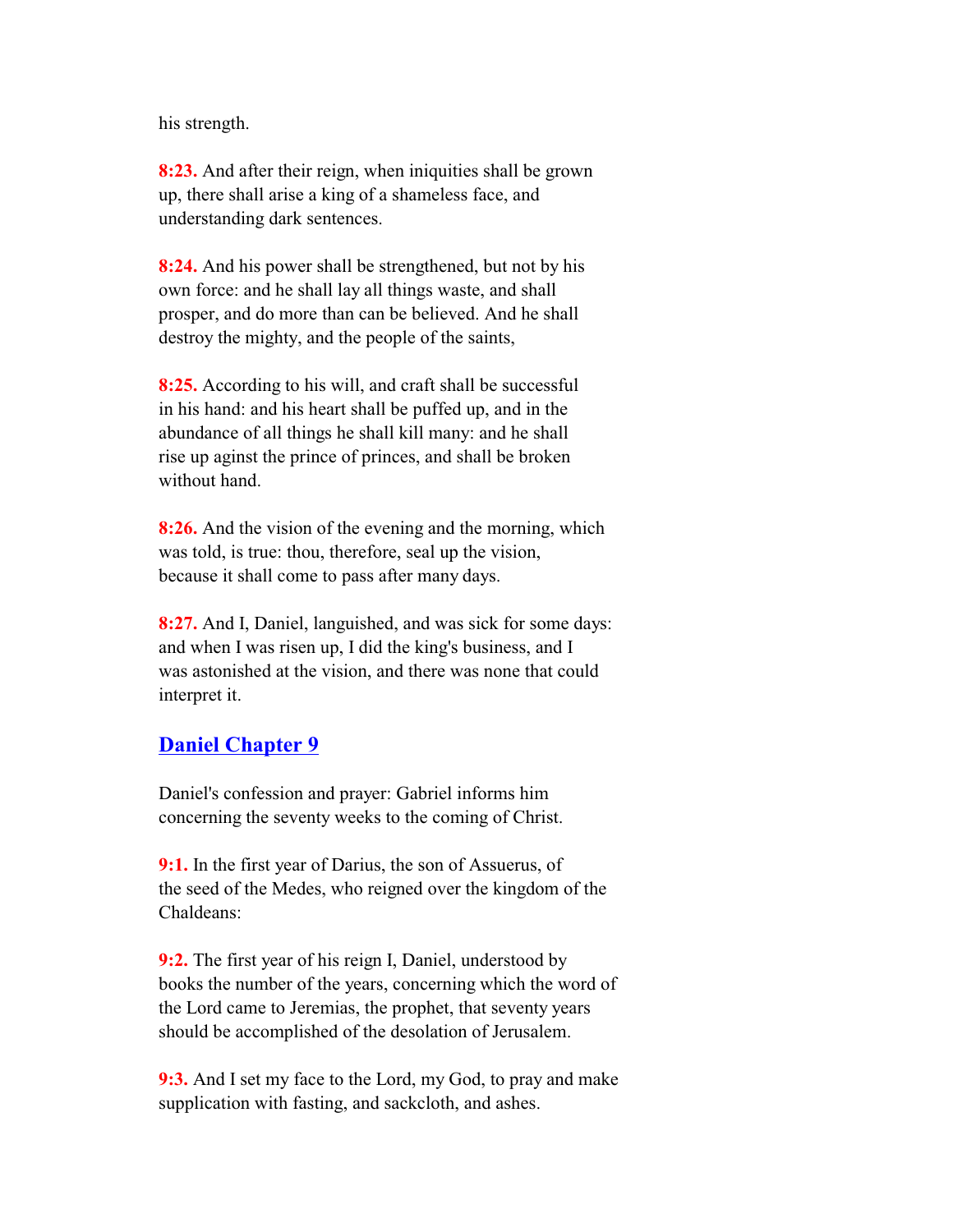**9:4.** And I prayed to the Lord, my God, and I made my confession, and said: I beseech thee, O Lord God, great and terrible, who keepest the covenant, and mercy to them that love thee, and keep thy commandments.

 **9:5.** We have sinned, we have committed iniquity, we have done wickedly, and have revolted: and we have gone aside from thy commandments, and thy judgments.

 **9:6.** We have not hearkened to thy servants, the prophets, that have spoken in thy name to our kings, to our princes, to our fathers, and to all the people of the land.

**9:7.** To thee, O Lord, justice: but to us confusion of face, as at this day to the men of Juda, and to the inhabitants of Jerusalem, and to all Israel, to them that are near, and to them that are far off, in all the countries whither thou hast driven them, for their iniquities, by which they have sinned against thee.

**9:8.** O Lord, to us belongeth confusion of face, to our princes, and to our fathers, that have sinned.

 **9:9.** But to thee, the Lord our God, mercy and forgiveness, for we have departed from thee:

**9:10.** And we have not hearkened to the voice of the Lord, our God, to walk in his law, which he set before us by his servants, the prophets.

 **9:11.** And all Israel have transgressed thy law, and have turned away from hearing thy voice, and the malediction, and the curse, which is written in the book of Moses, the servant of God, is fallen upon us, because we have sinned against him.

 **9:12.** And he hath confirmed his words which he spoke against us, and against our princes that judged us, that he would bring in upon us a great evil, such as never was under all the heaven, according to that which hath been done in Jerusalem.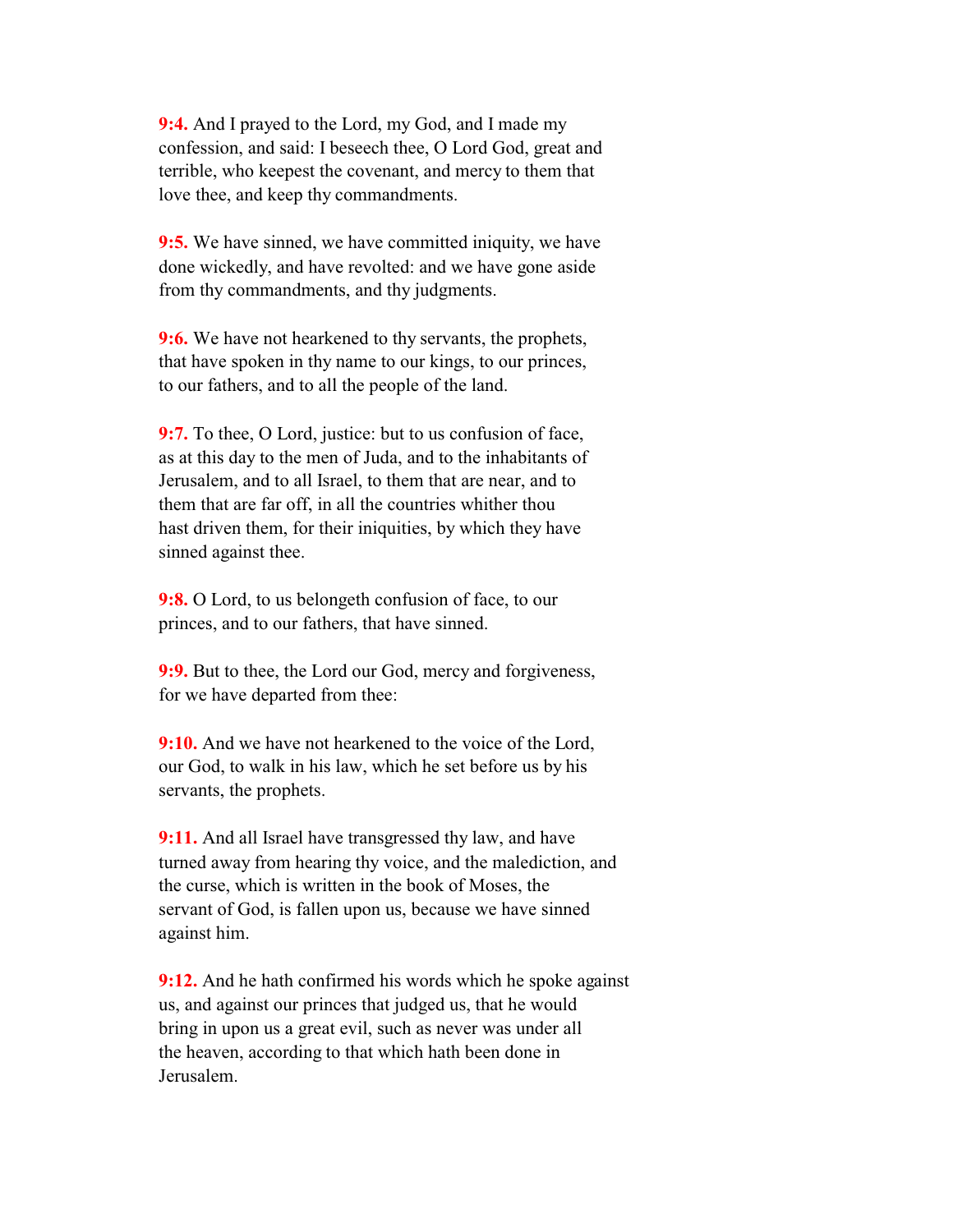**9:13.** As it is written in the law of Moses, all this evil is come upon us: and we entreated not thy face, O Lord our God, that we might turn from our iniquities, and think on thy truth.

 **9:14.** And the Lord hath watched upon the evil, and hath brought it upon us: the Lord, our God, is just in all his works which he hath done: for we have not hearkened to his voice.

 **9:15.** And now, O Lord, our God, who hast brought forth thy people out of the land of Egypt, with a strong hand, and hast made thee a name as at this day: we have sinned, we have committed iniquity,

**9:16.** O Lord, against all thy justice: let thy wrath and thy indignation be turned away, I beseech thee, from thy city, Jerusalem, and from thy holy mountain. For by reason of our sins, and the iniquities of our fathers, Jerusalem, and thy people, are a reproach to all that are round about us.

**9:17.** Now, therefore, O our God, hear the supplication of thy servant, and his prayers: and shew thy face upon thy sanctuary, which is desolate, for thy own sake.

 **9:18.** Incline, O my God, thy ear, and hear: open thy eyes, and see our desolation, and the city upon which thy name is called: for it is not for our justifications that we present our prayers before thy face, but for the multitude of thy tender mercies.

 **9:19.** O Lord, hear: O Lord, be appeased: hearken, and do: delay not, for thy own sake, O my God: because thy name is invocated upon thy city, and upon thy people.

 **9:20.** Now while I was yet speaking, and praying, and confessing my sins, and the sins of my people of Israel, and presenting my supplications in the sight of my God, for the holy mountain of my God:

 **9:21.** As I was yet speaking in prayer, behold the man, Gabriel, whom I had seen in the vision at the beginning,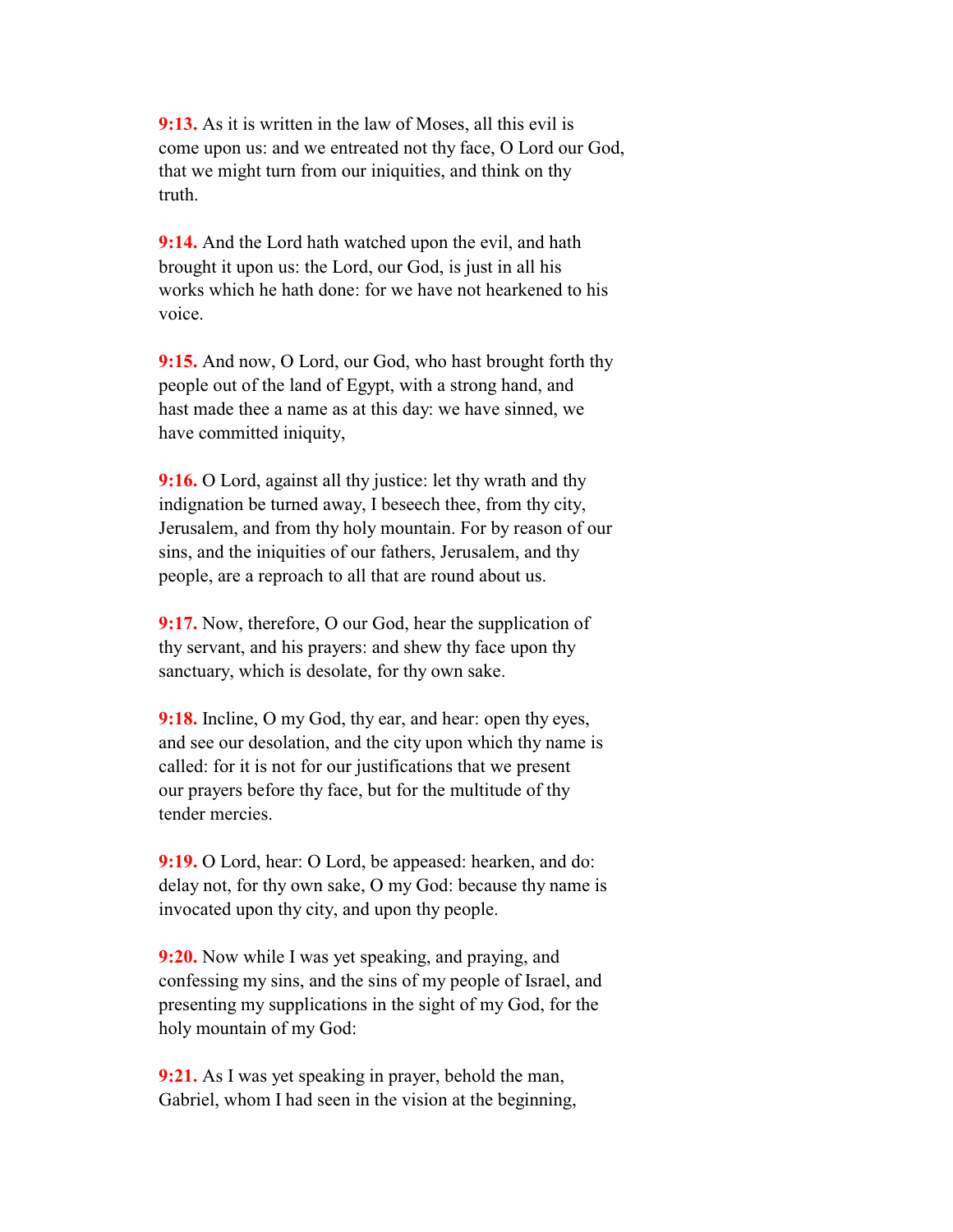flying swiftly, touched me at the time of the evening sacrifice.

 *The man Gabriel... The angel Gabriel in the shape of a man.*

 **9:22.** And he instructed me, and spoke to me, and said: O Daniel, I am now come forth to teach thee, and that thou mightest understand.

 **9:23.** From the beginning of thy prayers the word came forth: and I am come to shew it to thee, because thou art a man of desires: therefore, do thou mark the word, and understand the vision.

 *Man of desires... that is, ardently praying for the Jews then in captivity.*

 **9:24.** Seventy weeks are shortened upon thy people, and upon thy holy city, that transgression may be finished, and sin may have an end, and iniquity may be abolished; and everlasting justice may be brought; and vision and prophecy may be fulfilled; and the Saint of saints may be anointed.

 *Seventy weeks... Viz., of years, (or seventy times seven, that is, 490 years,) are shortened; that is, fixed and determined, so that the time shall be no longer.*

 **9:25.** Know thou, therefore, and take notice: that from the going forth of the word, to build up Jerusalem again, unto Christ, the prince, there shall be seven weeks, and sixty-two weeks: and the street shall be built again, and the walls, in straitness of times.

 *From the going forth of the word, etc... That is, from the twentieth year of king Artaxerxes, when by his commandment Nehemias rebuilt the walls of Jerusalem, 2 Esd. 2. From which time, according to the best chronology, there were just sixty-nine weeks of years, that is, 483 years to the baptism of Christ, when he first began to preach and execute the office of Messias.-Ibid. In straitness of times... angustia temporum: which may allude both to the*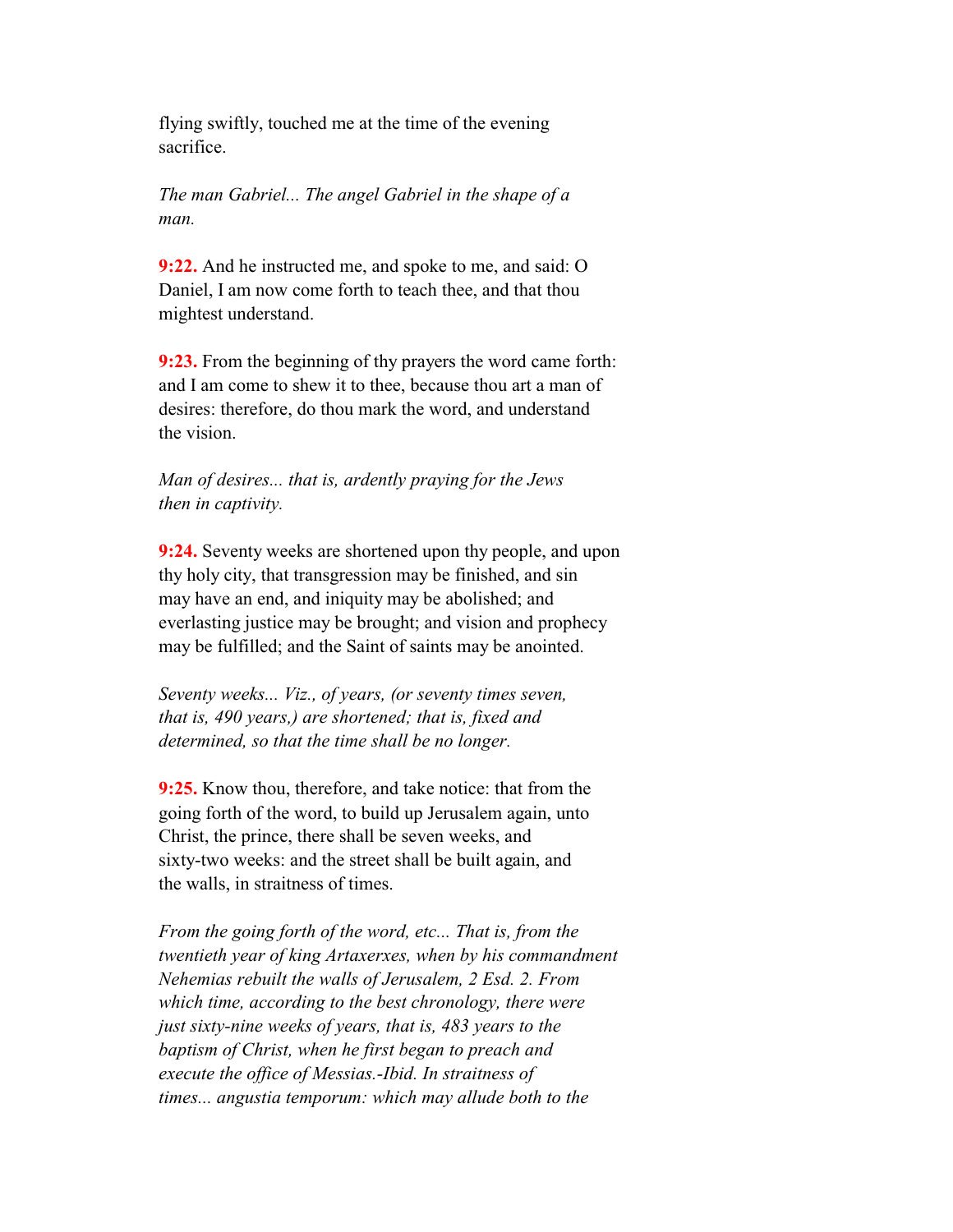*difficulties and opposition they met with in building: and to the shortness of the time in which they finished the wall, viz., fifty-two days.*

 **9:26.** And after sixty-two weeks Christ shall be slain: and the people that shall deny him shall not be his. And a people, with their leader, that shall come, shall destroy the city, and the sanctuary: and the end thereof shall be waste, and after the end of the war the appointed desolation.

#### *A people with their leader... The Romans under Titus.*

 **9:27.** And he shall confirm the covenant with many, in one week: and in the half of the week the victim and the sacrifice shall fail: and there shall be in the temple the abomination of desolation: and the desolation shall continue even to the consummation, and to the end.

 *In the half of the week... or, in the middle of the week, etc. Because Christ preached three years and a half: and then by his sacrifice upon the cross abolished all the sacrifices of the law.-Ibid. The abomination of desolation... Some understand this of the profanation of the temple by the crimes of the Jews, and by the bloody faction of the zealots. Others of the bringing in thither the ensigns and standard of the pagan Romans. Others, in fine, distinguish three different times of desolation: viz., that under Antiochus; that when the temple was destroyed by the Romans; and the last near the end of the world under Antichrist. To all which, as they suppose, this prophecy may have a relation.*

### **Daniel Chapter 10**

 Daniel having humbled himself by fasting and penance seeth a vision, with which he is much terrified; but he is comforted by an angel.

 **10:1.** In the third year of Cyrus, king of the Persians, a word was revealed to Daniel, surnamed Baltassar, and a true word, and great strength: and he understood the word: for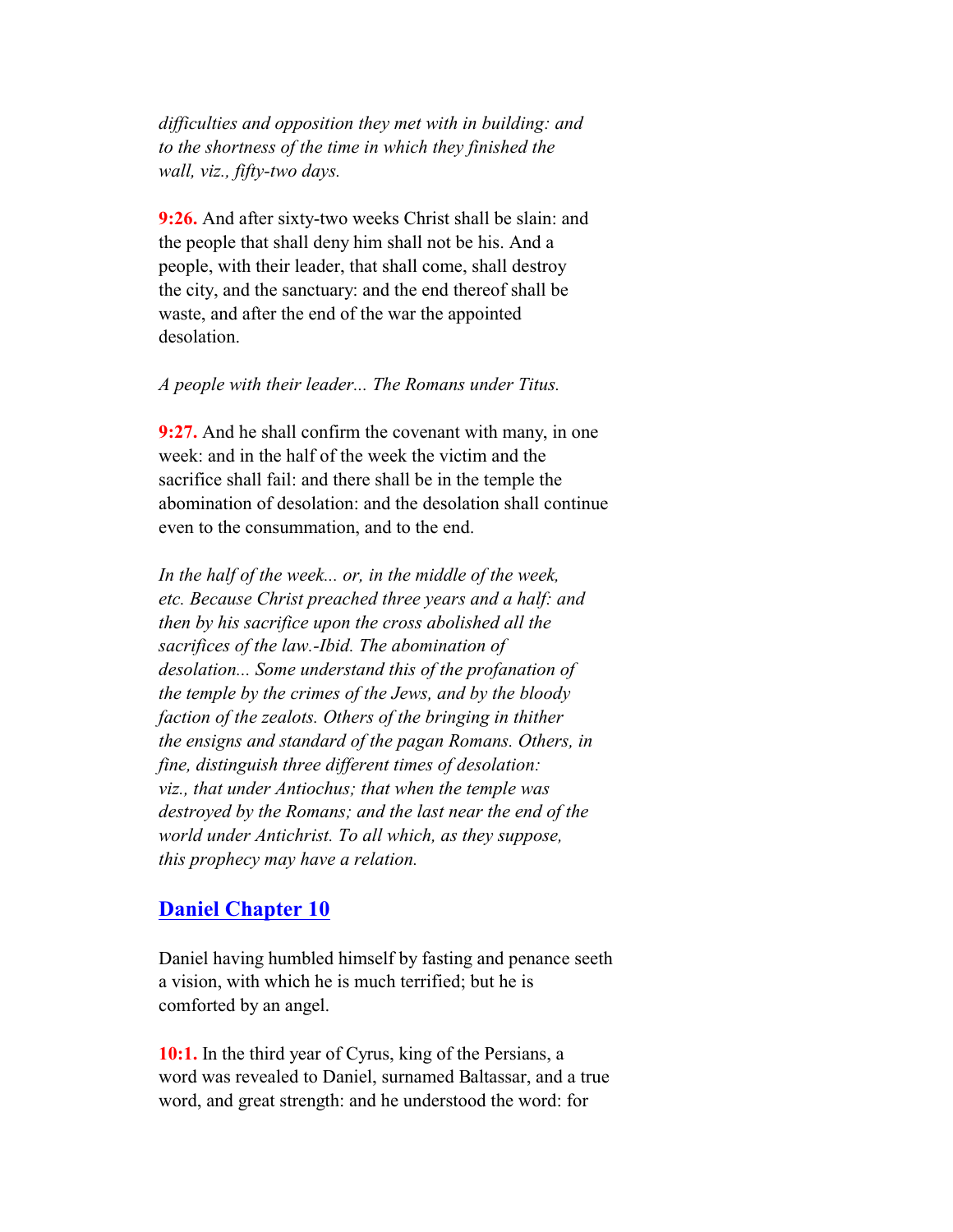there is need of understanding in a vision.

 **10:2.** In those days I, Daniel, mourned the days of three weeks.

 **10:3.** I ate no desirable bread, and neither flesh, nor wine, entered into my mouth, neither was I anointed with ointment: till the days of three weeks were accomplished.

 **10:4.** And in the four and twentieth day of the first month, I was by the great river, which is the Tigris.

 **10:5.** And I lifted up my eyes, and I saw: and behold a man clothed in linen, and his loins were girded with the finest gold:

 **10:6.** And his body was like the chrysolite, and his face as the appearance of lightning, and his eyes as a burning lamp: and his arms, and all downward even to the feet, like in appearance to glittering brass: and the voice of his word like the voice of a multitude.

 **10:7.** And I, Daniel alone, saw the vision: for the men that were with me saw it not: but an exceeding great terror fell upon them, and they fled away, and hid themselves.

 **10:8**. And I, being left alone, saw this great vision: and there remained no strength in me, and the appearance of my countenance was changed in me, and I fainted away, and retained no strength.

 **10:9.** And I heard the voice of his words: and when I heard I lay in a consternation upon my face, and my face was close to the ground.

 **10:10.** And behold a hand touched me, and lifted me up upon my knees, and upon the joints of my hands.

 **10:11.** And he said to me: Daniel, thou man of desires, understand the words that I speak to thee, and stand upright: for I am sent now to thee. And when he had said this word to me, I stood trembling.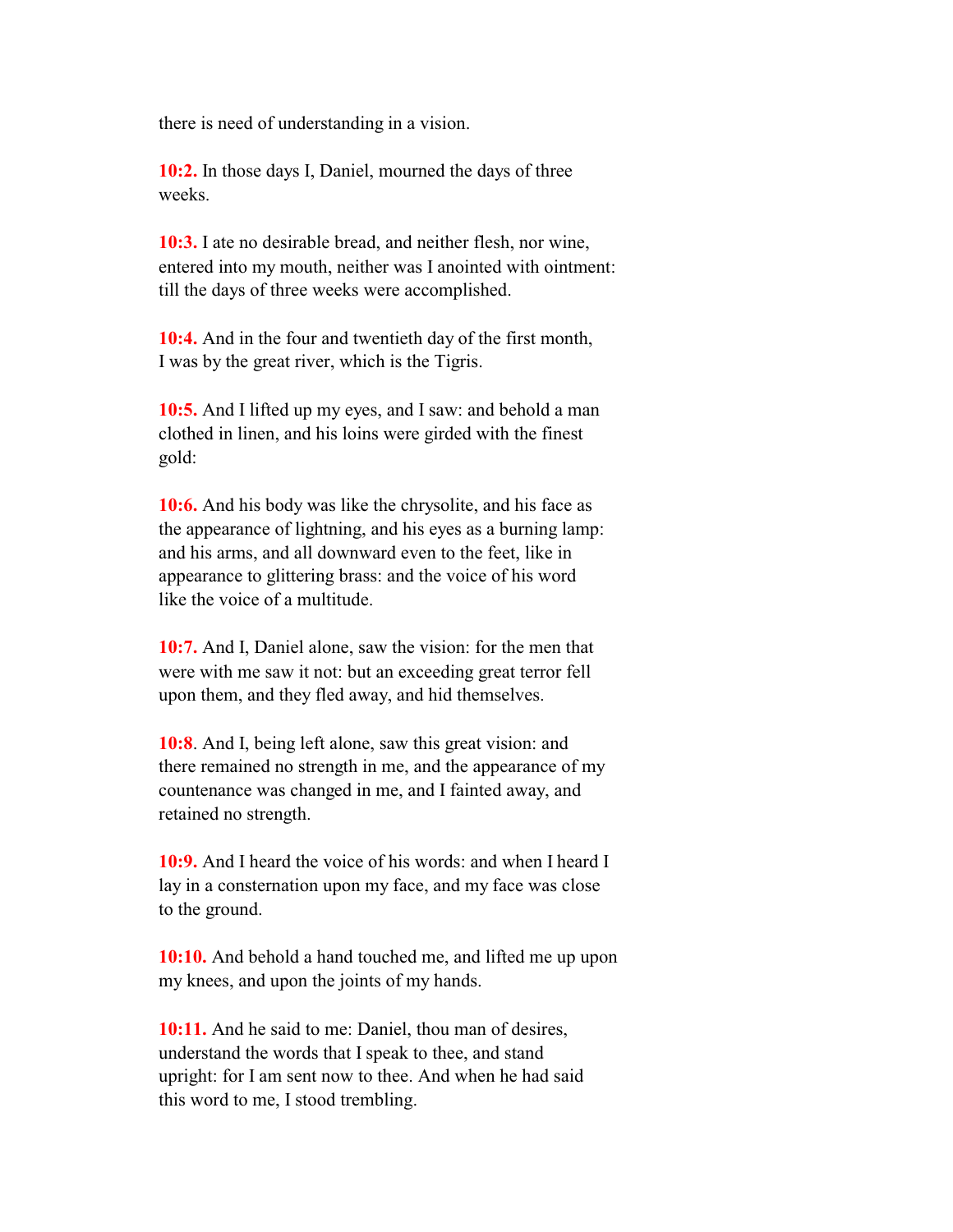**10:12.** And he said to me: Fear not, Daniel: for from the first day that thou didst set thy heart to understand, to afflict thyself in the sight of thy God, thy words have been heard: and I am come for thy words.

 **10:13.** But the prince of the kingdom of the Persians resisted me one and twenty days: and behold Michael, one of the chief princes, came to help me, and I remained there by the king of the Persians.

 The prince, etc... That is, the angel guardian of Persia: who according to his office, seeking the spiritual good of the Persians was desirous that many of the Jews should remain among them.

 **10:14.** But I am come to teach thee what things shall befall thy people in the latter days, for as yet the vision is for days.

 **10:15.** And when he was speaking such words to me, I cast down my countenance to the ground, and held my peace.

 **10:16.** And behold as it were the likeness of a son of man touched my lips: then I opened my mouth and spoke, and said to him that stood before me: O my lord, at the sight of thee my joints are loosed, and no strength hath remained in me.

 **10:17.** And how can the servant of my lord speak with my lord? for no strength remaineth in me; moreover, my breath is stopped.

 **10:18.** Therefore, he that looked like a man, touched me again, and strengthened me.

 **10:19.** And he said: Fear not, O man of desires, peace be to thee: take courage, and be strong. And when he spoke to me, I grew strong, and I said: Speak, O my lord, for thou hast strengthened me.

 **10:20.** And he said: Dost thou know wherefore I am come to thee? And now I will return, to fight against the prince of the Persians. When I went forth, there appeared the prince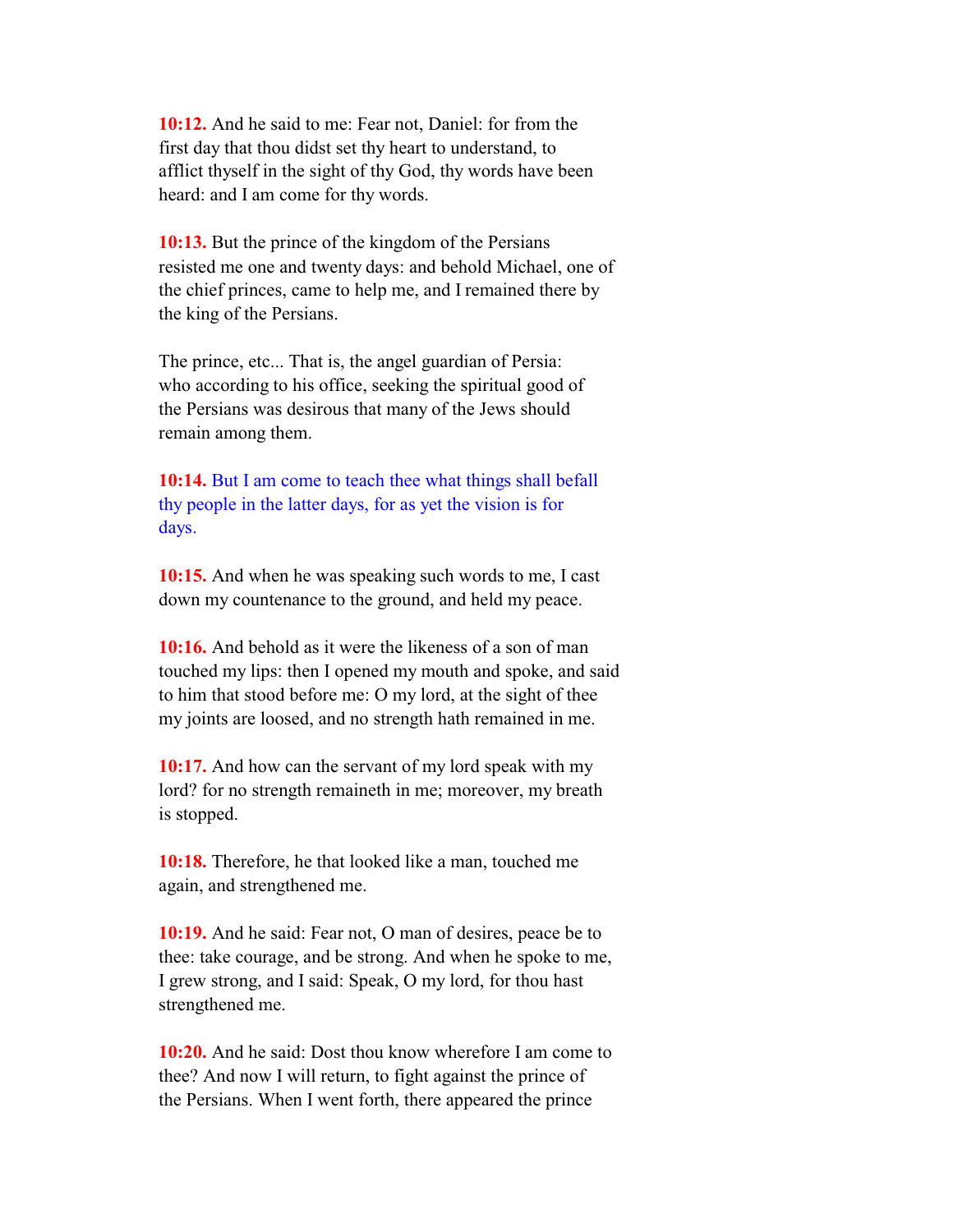of the Greeks coming.

 **10:21.** But I will tell thee what is set down in the scripture of truth: and none is my helper in all these things, but Michael your prince.

 *Michael your prince... The guardian general of the Church of God.*

# **Daniel Chapter 11**

 The angel declares to Daniel many things to come, with regard to the Persian and Grecian kings: more especially with regard to Antiochus as a figure of Antichrist.

 **11:1.** And from the first year of Darius, the Mede, I stood up, that he might be strengthened, and confirmed.

 **11:2.** And now I will shew thee the truth. Behold, there shall stand yet three kings in Persia, and the fourth shall be enriched exceedingly above them all: and when he shall be grown mighty by his riches, he shall stir up all against the kingdom of Greece.

 *Three kings... Viz., Cambyses, Smerdes Magus, and Darius, the son of Hystaspes.-Ibid. The fourth... Xerxes.*

 **11:3.** But there shall rise up a strong king, and shall rule with great power: and he shall do what he pleaseth.

*A strong king... Alexander.*

 **11:4.** And when he shall come to his height, his kingdom shall be broken, and it shall be divided towards the four winds of the heaven: but not to his posterity, nor according to his pwoer with wheich he ruled. For his kingdom shall be rent in peices, even for strangers, besides these.

 **11:5.** And the king of the south shall be strengthened, and one of his princes shall prevail over him, and he shall rule with great power: for his dominions shall be great.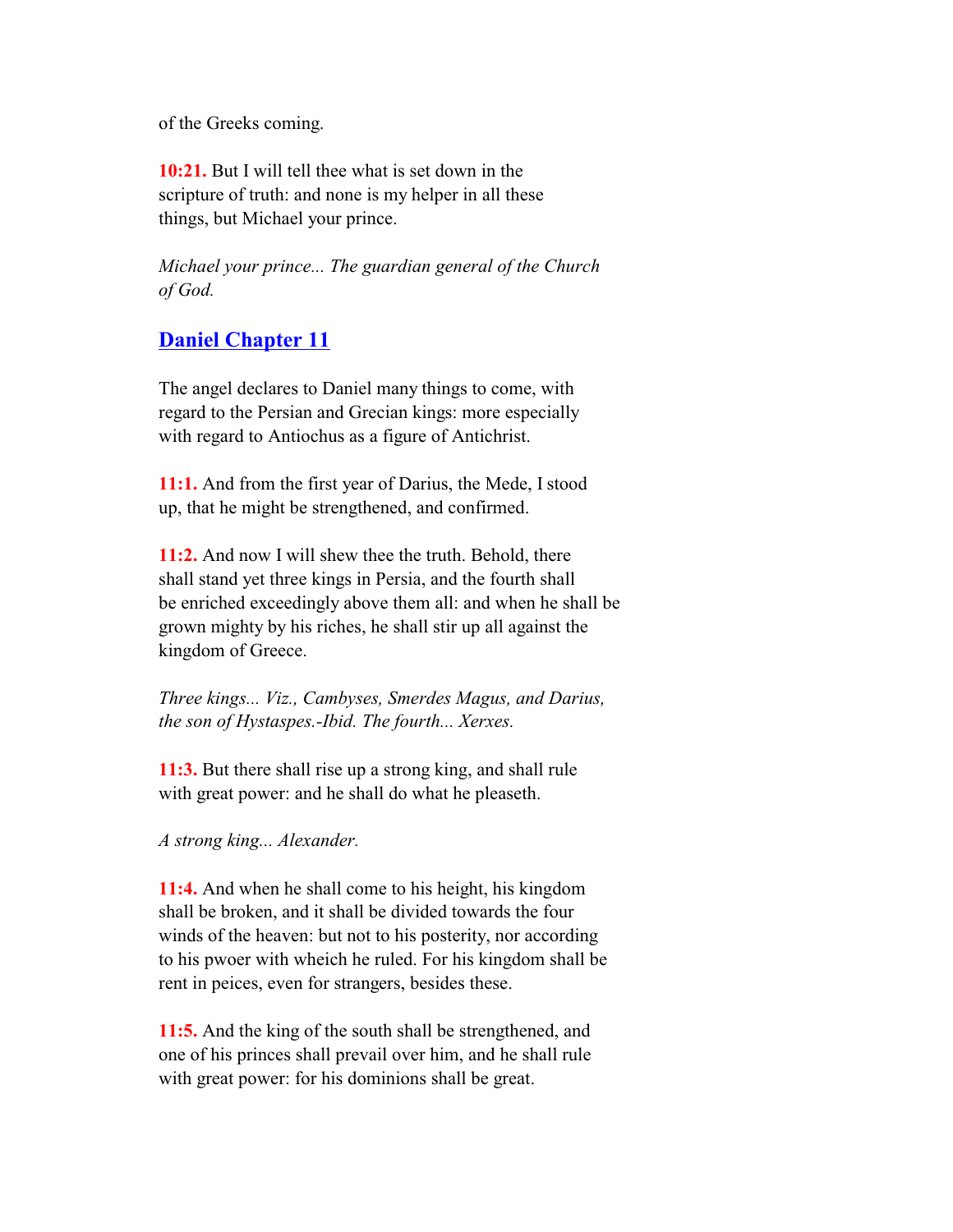*The king of the south... Ptolemeus the son of Lagus, king of Egypt, which lies south of Jerusalem.-Ibid. One of his princes... that is, one of Alexander's princes, shall prevail over him: that is, shall be stronger than the king of Egypt. He speaks of Seleucus Nicator, king of Asia and Syria, whose successors are here called the kings of the north, because their dominions lay to the north in respect to Jerusalem.*

 **11:6.** And after the end of years they shall be in league together: and the daughter of the king of the south shall come to the king of the north to make friendship, but she shall not obtain the strength of the arm, neither shall her seed stand: and she shall be given up, and her young men that brought her, and they that strengthened her in these times.

 *The daughter of the king of the south... Viz., Berenice, daughter of Ptolemeus Philadelphus, given in marriage to Antiochus Theos, grandson of Seleucus.*

 **11:7.** And a plant of the bud of her roots shall stand up: and he shall come with an army, and shall enter into the province of the king of the north: and he shall abuse them, and shall prevail.

 *A plant, etc... Ptolemeus Evergetes, the son of Philadelphus.*

 **11:8.** And he shall also carry away captive into Egypt their gods, and their graven things, and their precious vessels of gold and silver: he shall prevail aginst the king of the north.

 *The king of the north... Seleucus Callinicus.*

 **11:9.** And the king of the south shall enter into the kingdom, and shall return to his own land.

 **11:10.** And his sons shall be provoked, and they shall assemble a multitude of great forces: and he shall come with haste like a flood: and he shall return, and be stirred up,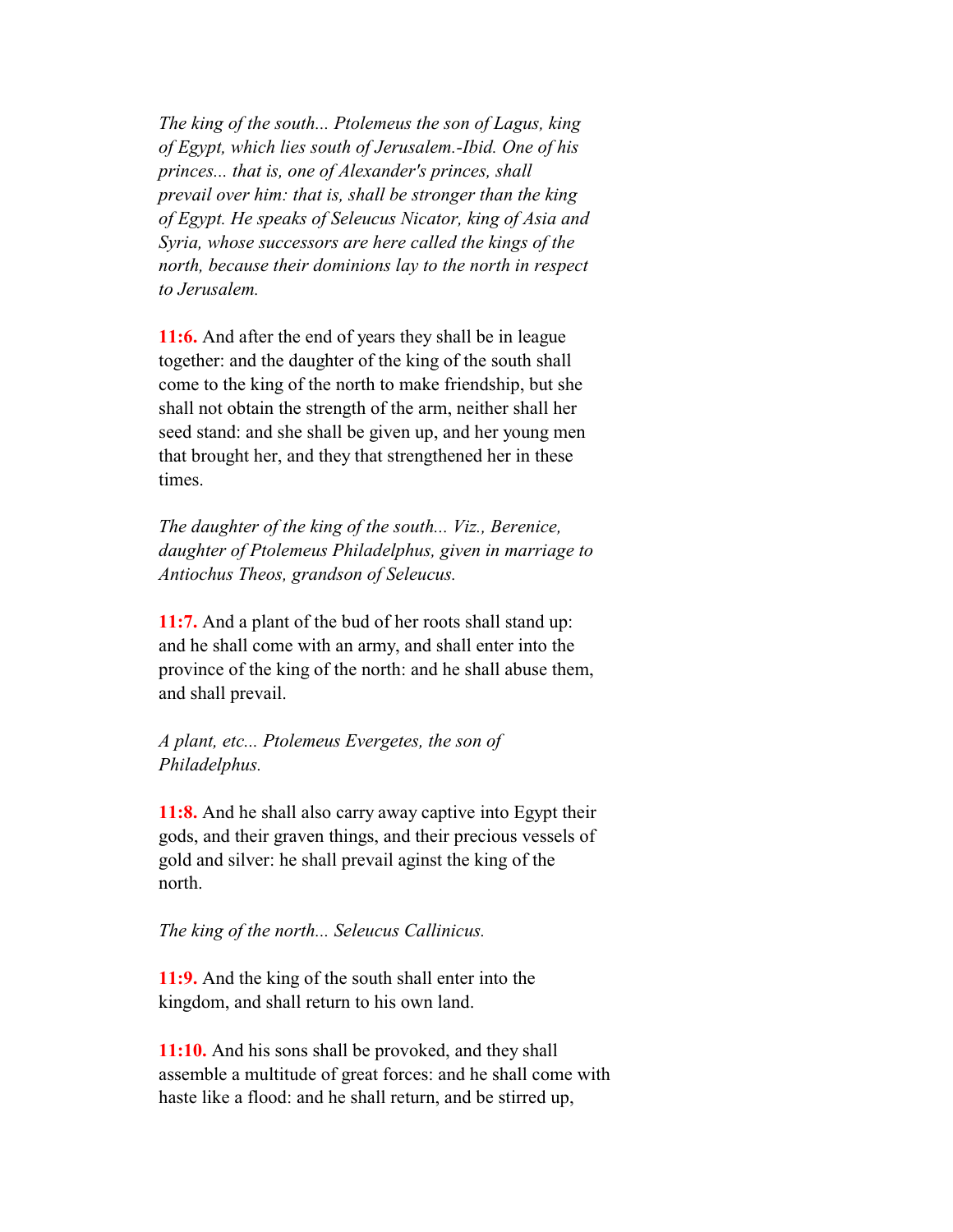and he shall join battle with his force.

 *His sons... Seleucus Ceraunius, and Antiochus the Great, the sons of Callinicus.-Ibid. He shall come... Viz., Antiochus the Great.*

 **11:11.** And the king of the south being provoked, shall go forth, and shall fight against the king of the north, and shall prepare an exceeding great multitude, and a multitude shall be given into his hands.

 *The king of the south... Ptolemeus Philopator, son of Evergetes.*

 **11:12.** And he shall take a multitude, and his heart shall be lifted up, and he shall cast down many thousands: but he shall not prevail.

 **11:13.** For the king of the north shall return, and shall prepare a multitude much greater than before: and in the end of times, and years, he shall come in haste with a great army, and much riches.

 **11:14.** And in those times many shall rise up against the king of the south, and the children of prevaricators of thy people shall lift up themselves to fulfil the vision, and they shall fall.

 **11:15.** And the king of the north shall come, and shall cast up a mount, and shall take the best fenced cities: and the arms of the south shall not withstand, and his chosen ones shall rise up to resist, and they shall not have strength.

 **11:16.** And he shall come upon him, and do according to his pleasure, and there shall be none to stand against his face: and he shall stand in the glorious land, and it shall be consumed by his hand.

 *He shall come upon him... Viz., Antiochus shall come upon the king of the south.-Ibid. The glorious land... Judea.*

**11:17.** And he shall set his face to come to possess all his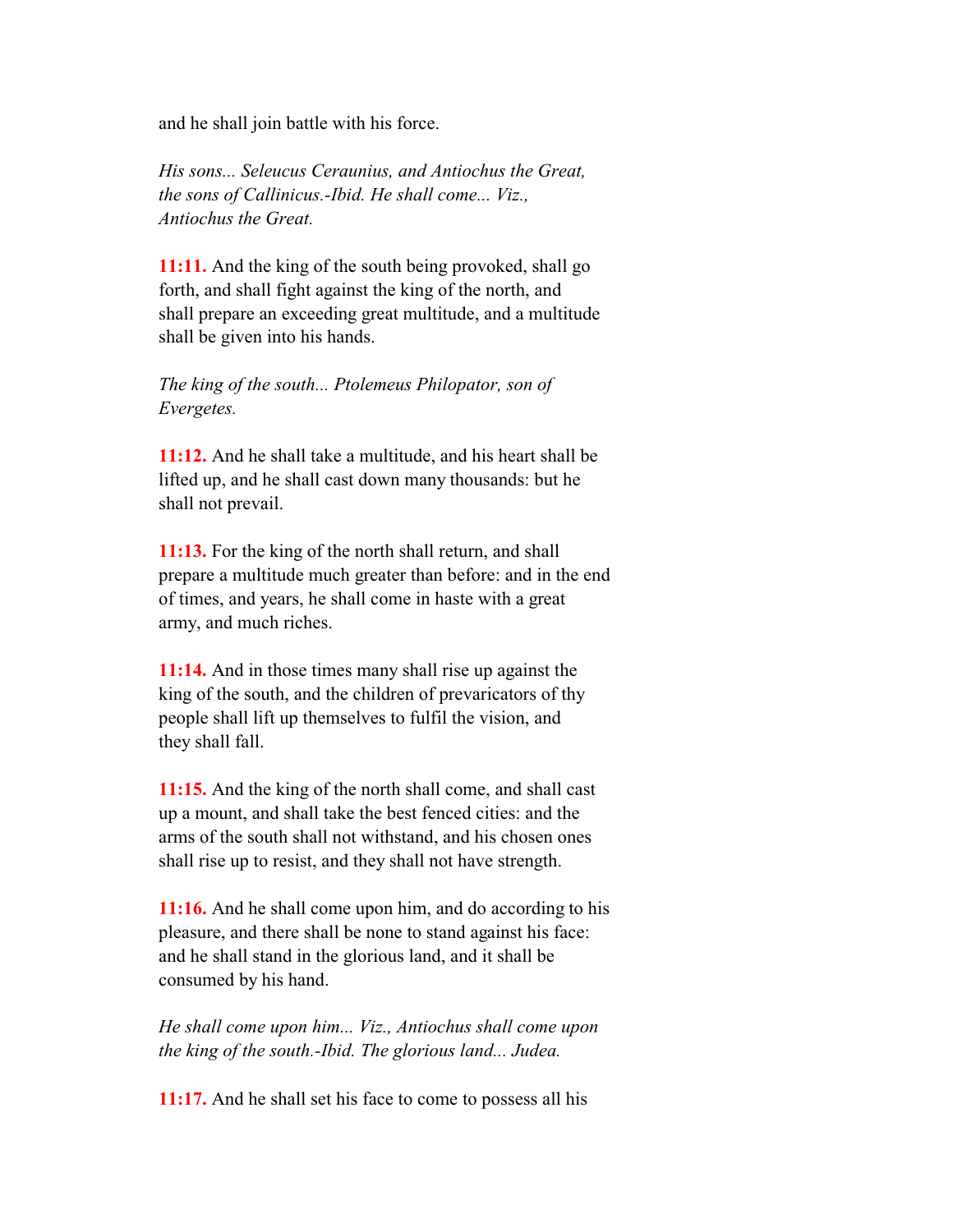kingdom, and he shall make upright conditions with him: and he shall give him a daughter of women, to overthrow it: and she shall not stand, neither shall she be for him.

 *All his kingdom... Viz., all the kingdom of Ptolemeus Epiphanes, son of Philopator.-Ibid. A daughter of women... That is, a most beautiful woman, viz., his daughter Cleopatra.-Ibid. To overthrow it... Viz., the kingdom of Epiphanes: but his policy shall not succeed; for Cleopatra shall take more to heart the interest of her husband, than that of her father.*

 **11:18.** And he shall turn his face to the islands, and shall take many: and he shall cause the prince of his reproach to cease, and his reproach shall be turned upon him.

 *The prince of his reproach... Seipio the Roman general, called the prince of his reproach, because he overthrew Antiochus, and obliged him to submit to very dishonourable terms, before he would cease from the war.*

 **11:19.** And he shall turn his face to the empire of his own land, and he shall stumble, and fall, ans shall not be found.

 **11:20.** And there shall stand up in his place one most vile, and unworthy of kingly honour: and in a few days he shall be destroyed, not in rage nor in battle.

 *One most vile... Seleucus Philopator, who sent Heliodorus to plunder the temple: and was shortly after slain by the same Heliodorus.*

 **11:21.** And there shall stand up in his place one despised, and the kingly honour shall not be given him: and he shall come privately, and shall obtain the kingdom by fraud.

 *One despised... Viz., Antiochus Epiphanes, who at first was despised and not received for king. What is here said of this prince, is accommodated by St. Jerome and others to Antichrist; of whom this Antiochus was a figure.*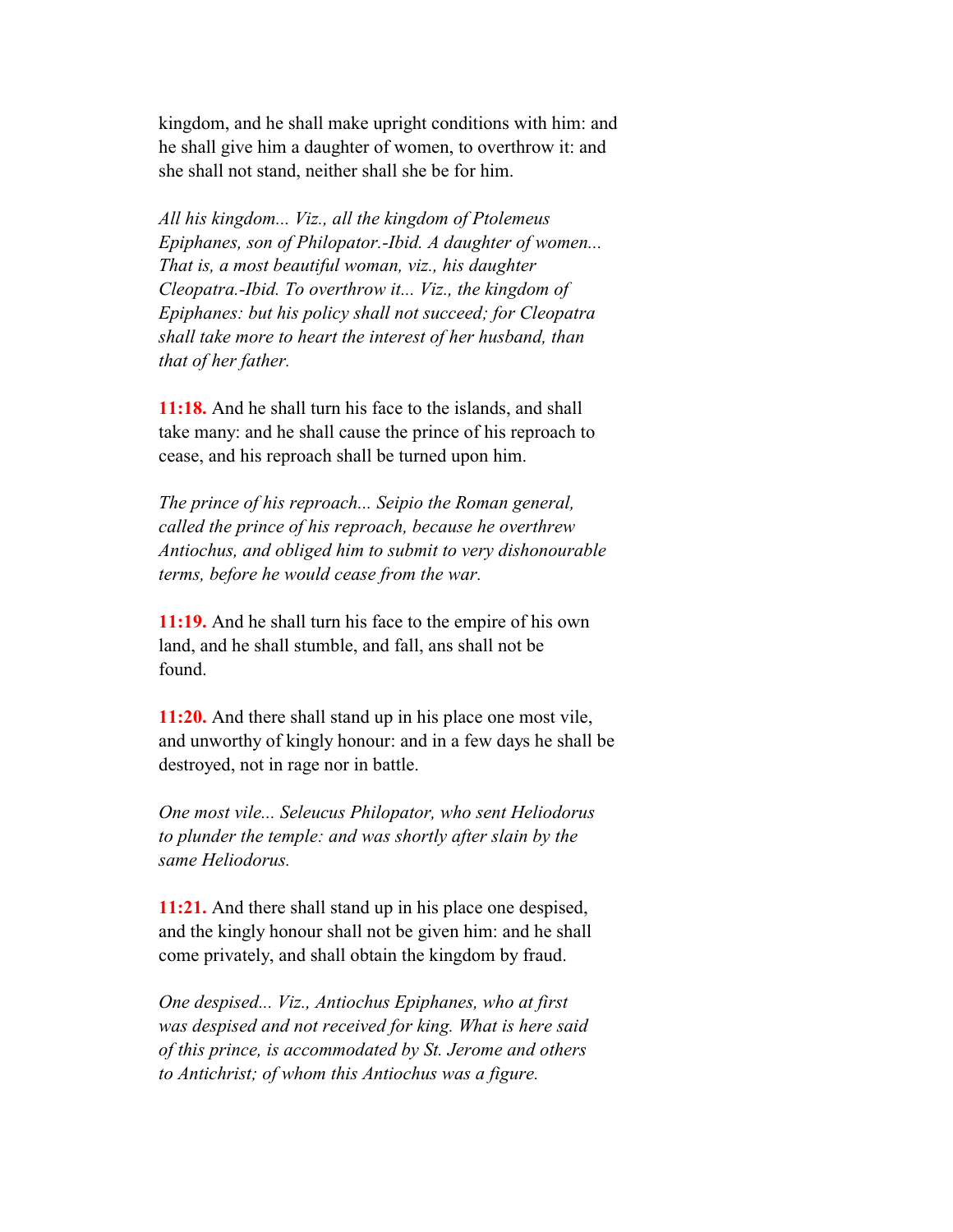**11:22.** And the arms of the fighter shall be overcome before his face, and shall be broken: yea, also the prince of the covenant.

 *Of the fighter... That is, of them that shall oppose him, and shall fight against him.-Ibid. The prince of the covenant... or, of the league. The chief of them that conspired against him: or the king of Egypt his most powerful adversary.*

 **11:23.** And after friendships, he will deal deceitfully with him: and he shall go up, and shall overcome with a small people.

 **11:24.** And he shall enter into rich and plentiful cities: and he shall do that which his fathers never did, nor his fathers' fathers: he shall scatter their spoils, and their prey, and their riches, and shall forecast devices against the best fenced places: and this until a time.

 **11:25.** And his strength, and his heart, shall be stirred up aginst the king of the south, with a great army: and the king of the south shall be stirred up to battle with many and very strong succours: and they shall not stand, for they shall form designs against him.

#### *The king... Ptolemeus Philometor.*

 **11:26.** And they that eat bread with him, shall destroy him, and his army shall be overthrown: and many shall fall down slain.

 **11:27.** And the heart of the two kings shall be to do evil, and they shall speak lies at one table, and they shall not prosper: because as yet the end is unto another time.

 **11:28.** And he shall return into his land with much riches: and his heart shall be aginst the holy covenant, and he shall succeed, and shall return into his own land.

 **11:29.** At the time appointed he shall return, and he shall come to the south, but the latter time shall not be like the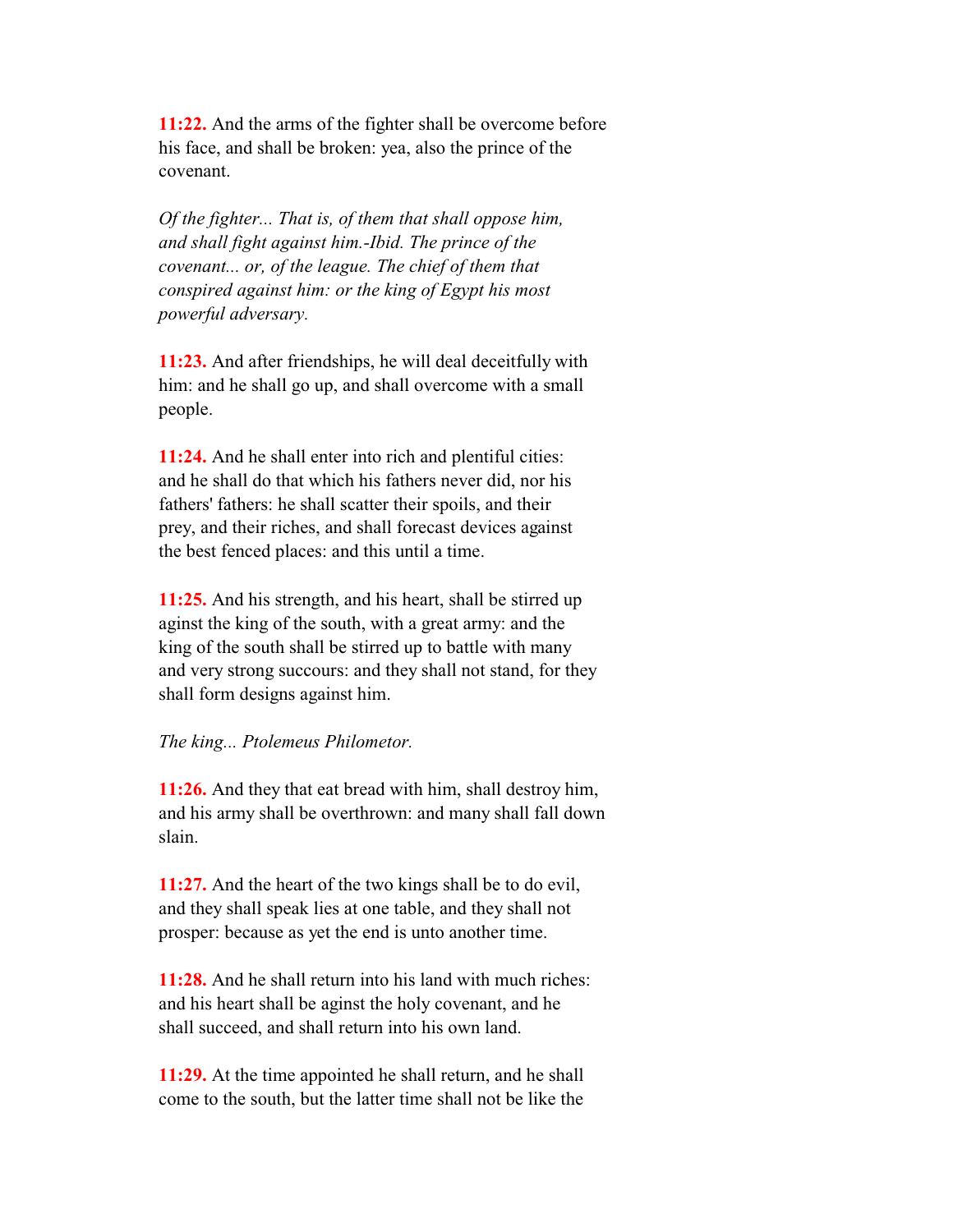former.

 **11:30.** And the galleys and the Romans shall come upon him, and he shall be struck, and shall return, and shall have indignation against thecovenant of the sanctuary, and he shall succeed: and he shall returnm, and shall devise against them that haave forsaken the covenant of the sanctuary.

 *The galleys and the Romans... Popilius, and the other Roman ambassadors, who came in galleys, and obliged him to depart from Egypt.*

 **11:31.** And arms shall stand on his part, and they shall defile the sanctuary of strength, and shall take away the continual sacrifice: and they shall place there the abomination unto desolation.

 *They shall place there the abomination, etc... The idol of Jupiter Olympius, which Antiochus ordered to be set up in the sanctuary of the temple: which is here called the sanctuary of strength, from the Almighty that was worshipped there.*

 **11:32.** And such as deal wickedly against the covenant shall deceitfully dissemble: but the people that know their God shall prevail and succeed.

 **11:33.** And they that are learned among the people shall teach many: and they shall fall by the sword, and by fire, and by captivity, and by spoil for many days.

 **11:34.** And when they shall have fallen, they shall be relieved with a small help: and many shall be joined to them deceitfully.

 **11:35.** And some of thelearned shall fall, that they may be tried, and may be chosen, and made white, even to the appointed time: because yet there shall be another time.

 **11:36.** And the king shall do according to his will, and he shall be lifted up, and shall magnify himself against every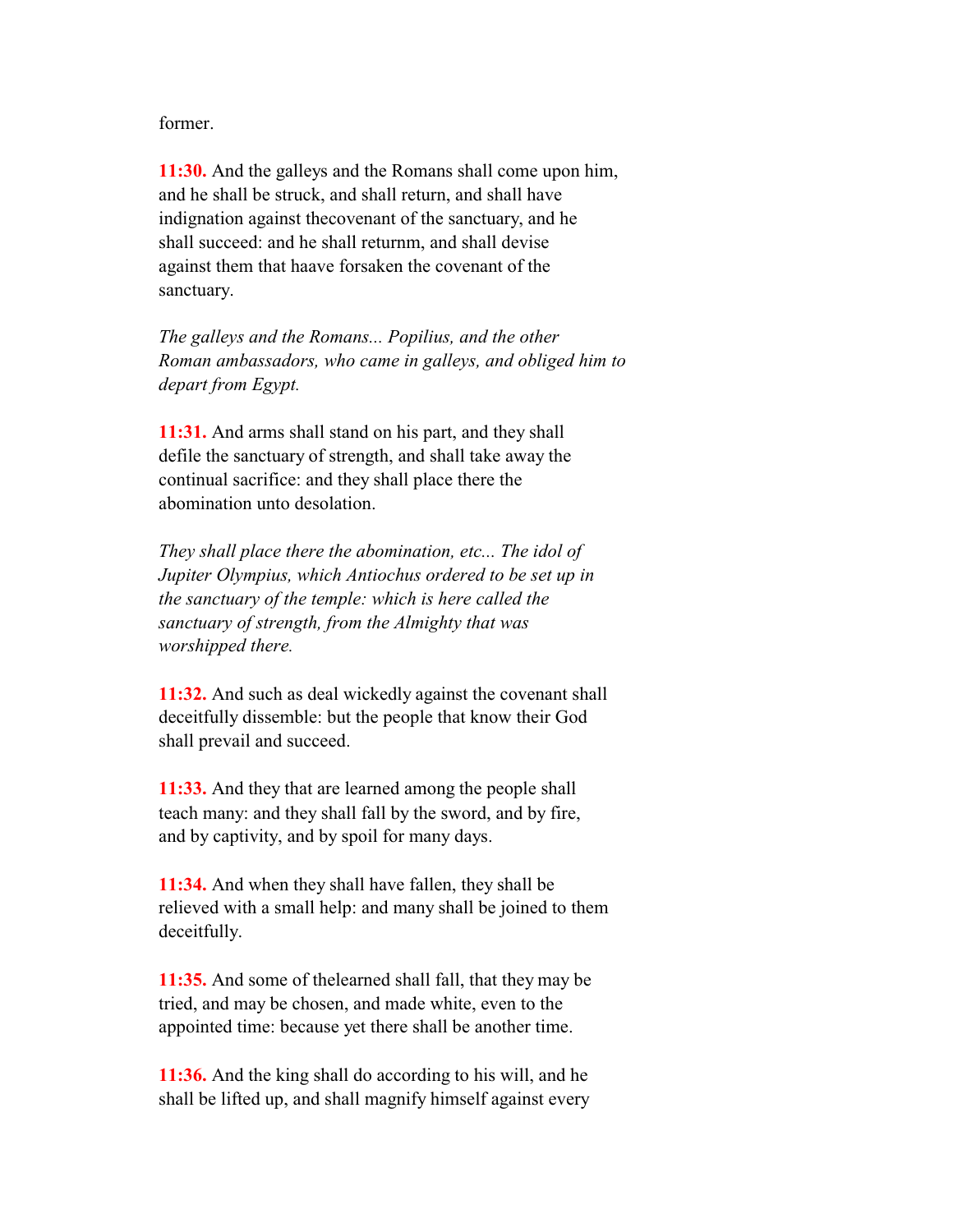god: and he shall speak great things against the God of gods, and shall prosper, till the wrath be accomplished. For the determination is made.

 **11:37.** And he shall make no account of the God of his fathers: and he shall follow the lust of women, and he shall not regard any gods: for he shall rise up against all things.

 **11:38.** But he shall worship the god Maozim, in his place: and a god whom his fathers knew not, he shall worship with gold, and silver, and precious stones, and things of great price.

#### *The god Maozim... That is, the god of forces or strong holds.*

 **11:39.** And he shall do this to fortify Maozim with a strange god, whom he hath acknowledged, and he shall increase glory, and shall give them power over many, and shall divide the land gratis.

 *And he shall increase glory, etc... He shall bestow honours, riches and lands, upon them that shall worship his god.*

 **11:40.** And at the time prefixed the king of the south shall fight against him, and the king of the north shall come against him like a tempest, with chariots, andwith horsemen, and with a great navy, and he shall enter into the countries, and shall destroy, and pass through.

 **11:41.** And he shal enter into the glorious land, ansd many shall fall: and these only shakll be saved out of his hand, Edom, and Moab, and the principality of the children of Ammon.

 **11:42.** And he shall lay his hand upon the lands: and the land of Egypt shall not escape.

 **11:43.** And he shall have power over the treasures of gold, and of silver, and all the precious things of Egypt: and he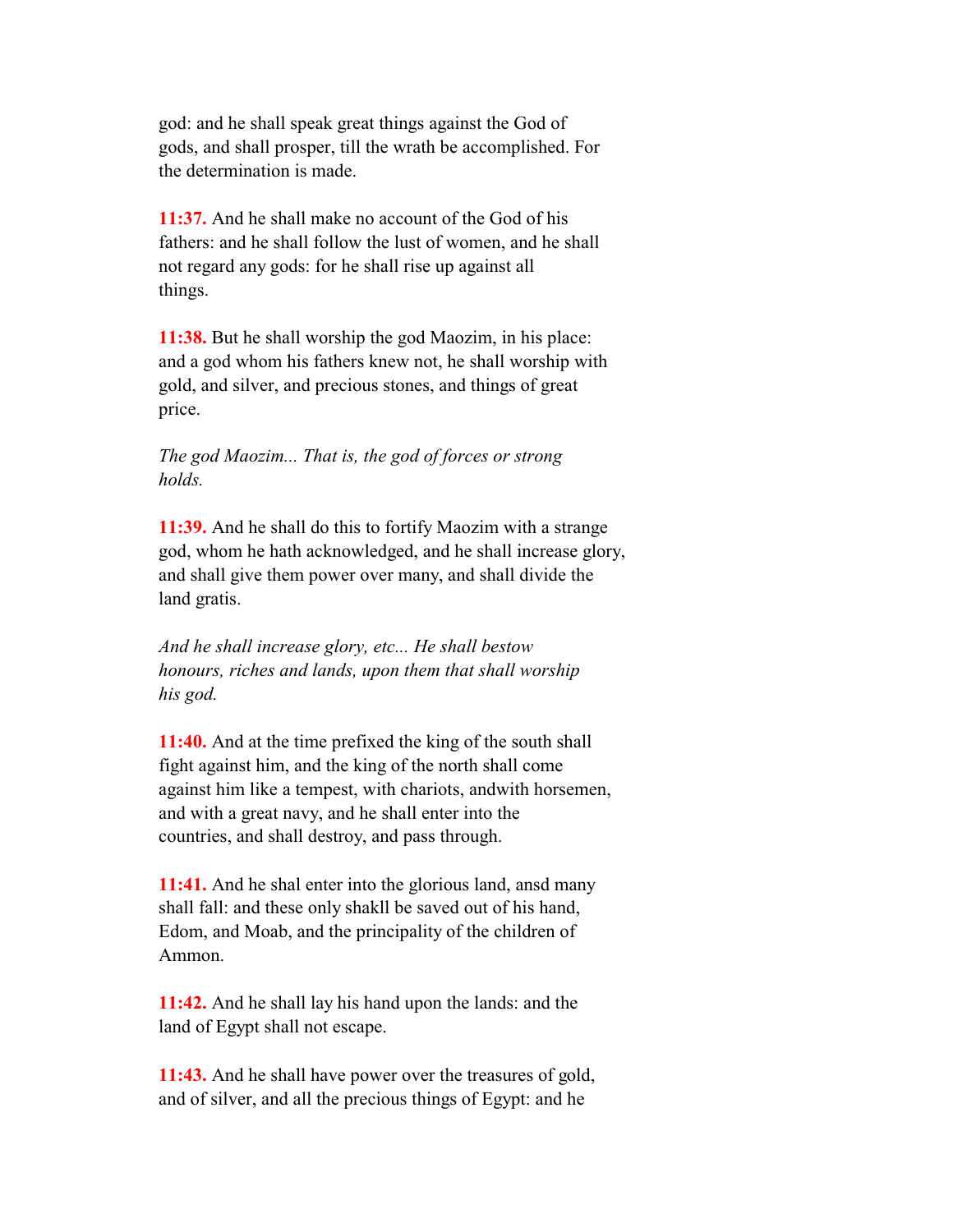shall pass through Lybia, and Ethiopia.

 **11:44.** And tidings out of the east, and out of the north, shall trouble him: and he shall come with a great multitude to destroy and slay many.

 **11:45.** And he shall fix his tabernacle, Apadno, between the seas, upon a glorious and holy mountain: and he shall come even to the top thereof, and none shall help him.

 *Apadno... Some take it for the proper name of a place: others, from the Hebrew, translate it his palace.*

## **Daniel Chapter 12**

 Michael shall stand up for the people of God: with other things relating to Antichrist, and the end of the world.

 **12:1.** But at that time shall Michael rise up, the great prince, who standeth for the children of thy people: and a time shall come, such as never was from the time that nations began, even until that time. And at that time shall thy people be saved, every one that shall be found written in the book.

 **12:2.** And many of those that sleep in the dust of the earth, shall awake: some unto life everlasting, and others unto reproach, to see it always.

 **12:3.** But they that are learned, shall shine as the brightness of the firmament: and they that instruct many to justice, as stars for all eternity.

 *Learned... Viz., in the law of God and true wisdom, which consists in knowing and loving God.*

 **12:4.** But thou, O Daniel, shut up the words, and seal the book, even to the time appointed: many shall pass over, and knowledge shall be manifold.

 **12:5.** And I, Daniel, looked, and behold as it were two others stood: one on this side upon the bank of the river,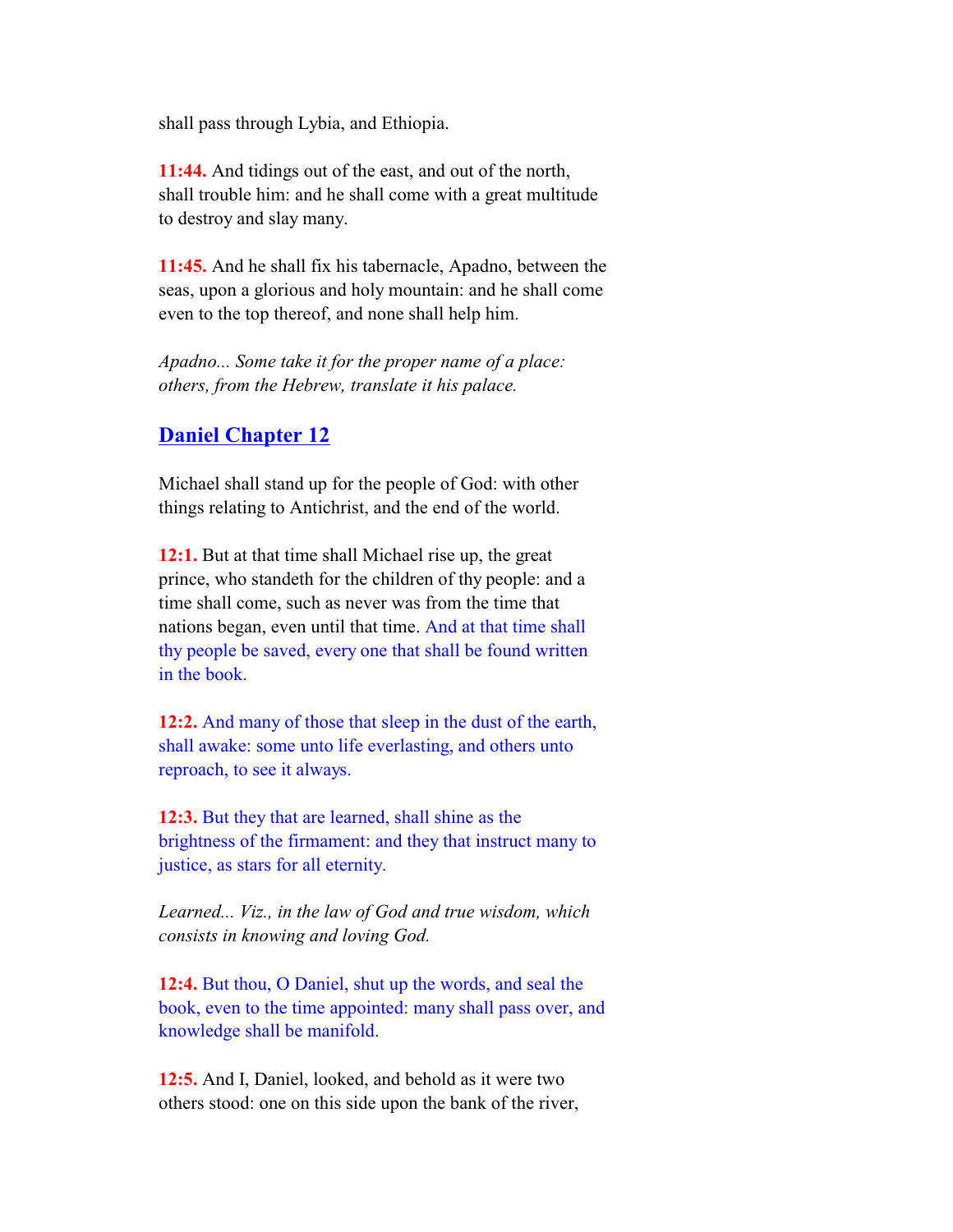and another on that side, on the other bank of the river.

 **12:6.** And I said to the man that was clothed in linen, that stood upon the waters of the river: How long shall it be to the end of these wonders?

 **12:7.** And I heard the man that was clothed in linen, that stood upon the waters of the river, when he had lifted up his right hand, and his left hand to heaven, and had sworn by him that liveth for ever, that it should be unto a time, and times, and half a time. And when the scattering of the band of the holy people shall be accomplished, all these things shall be finished.

 **12:8.** And I heard, and understood not. And I said: O my lord, what shall be after these things?

 **12:9.** And he said: Go, Daniel, because the words are shut up, and sealed until the appointed time.

 **12:10.** Many shall be chosen, and made white, and shall be tried as fire: and the wicked shall deal wickedly, and none of the wicked shall understand, but the learned shall understand.

 **12:11.** And from the time when the continual sacrifice shall be taken away, and the abomination unto desolation shall be set up, there shall be a thousand two hundred ninety days.

 **12:12.** Blessed is he that waitedth, and cometh unto a thousand three hundred thirty-five days.

 **12:13.** But go thou thy ways until the time appointed: and thou shalt rest, and stand in thy lot unto the end of the days.

#### **Daniel Chapter 13**

The history of Susanna and the two elders.

 This history of Susanna, in all the ancient Greek and Latin Bibles, was placed in the beginning of the book of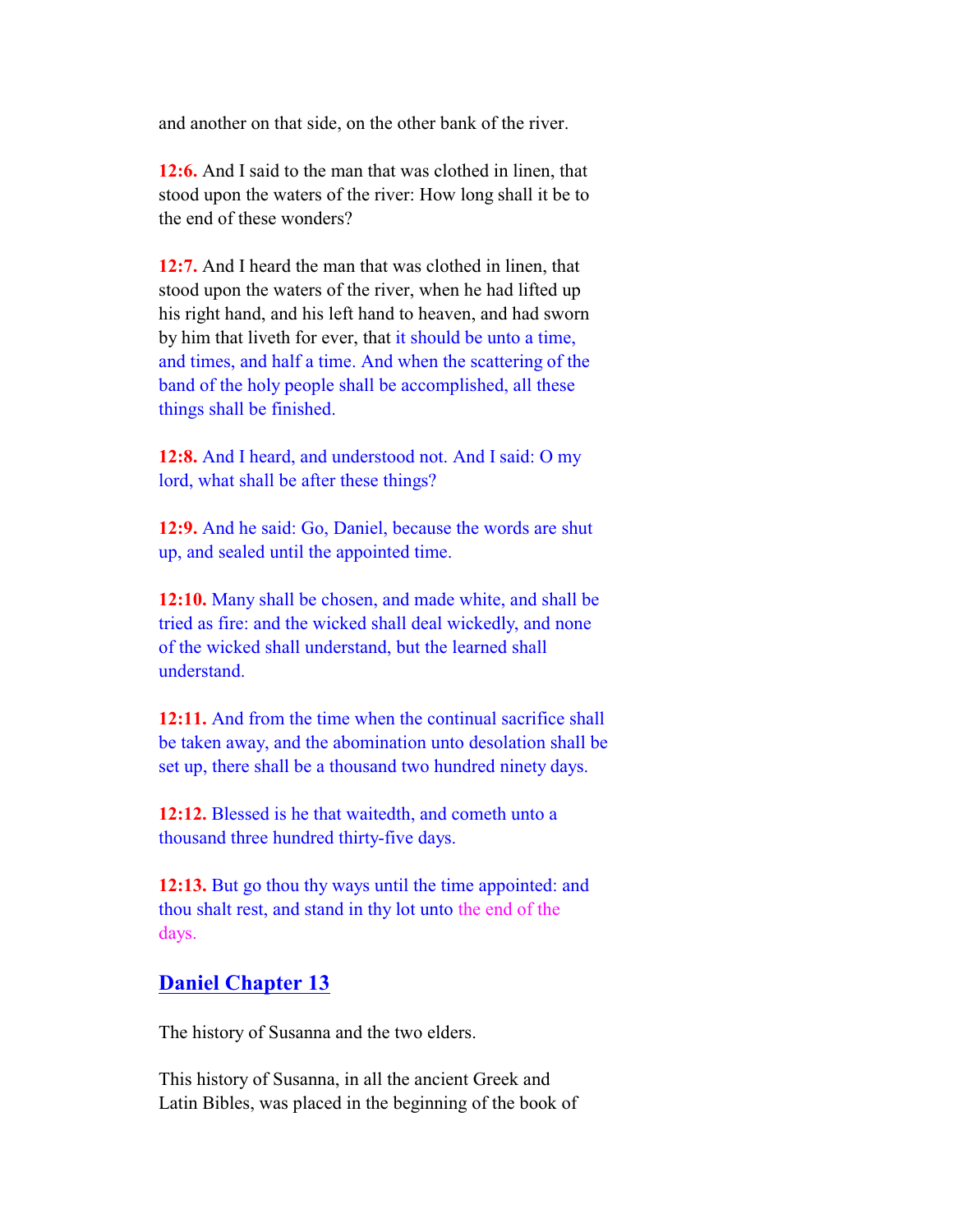Daniel: till St. Jerome, in his translation, detached it from thence; because he did not find it in the Hebrew: which is also the case of the history of Bel and the Dragon. But both the one and the other are received by the Catholic Church: and were from the very beginning a part of the Christian Bible.

 **13:1.** Now there was a man that dwelt in Babylon, and his name was Joakim:

 **13:2.** And he took a wife, whose name was Susanna, the daughter of Helcias, a bery beautiful woman, and one that feared God.

 **13:3.** For her parents being just, had instructed their daughter according to the law of Moses.

 **13:4.** Now Joakim was very rich, and had an orchard near his house: and the Jews resorted to him, because he was the most honourable of them all.

 **13:5.** And there were two of the ancients of the people appointed judges that year, of whom the Lord said: That iniquity came out from Babylon, from the ancient judges, that seemed to govern the people.

 **13:6.** These men frequented the house of Joakim, and all that hand any maters of judgment came to them.

 **13:7.** And when the people departed away at noon, Susanna went in, and walked in her husband's orchard.

 **13:8.** And the old men saw her going in every day, and walking: and they were inflamed with lust towards her:

 **13:9.** And they perverted their own mind, and turned away their eyes, that they might not look unto heaven, nor remember just judgments.

 **13:10.** So they were both wounded with the love of her, yet they did not make known their grief one to the other.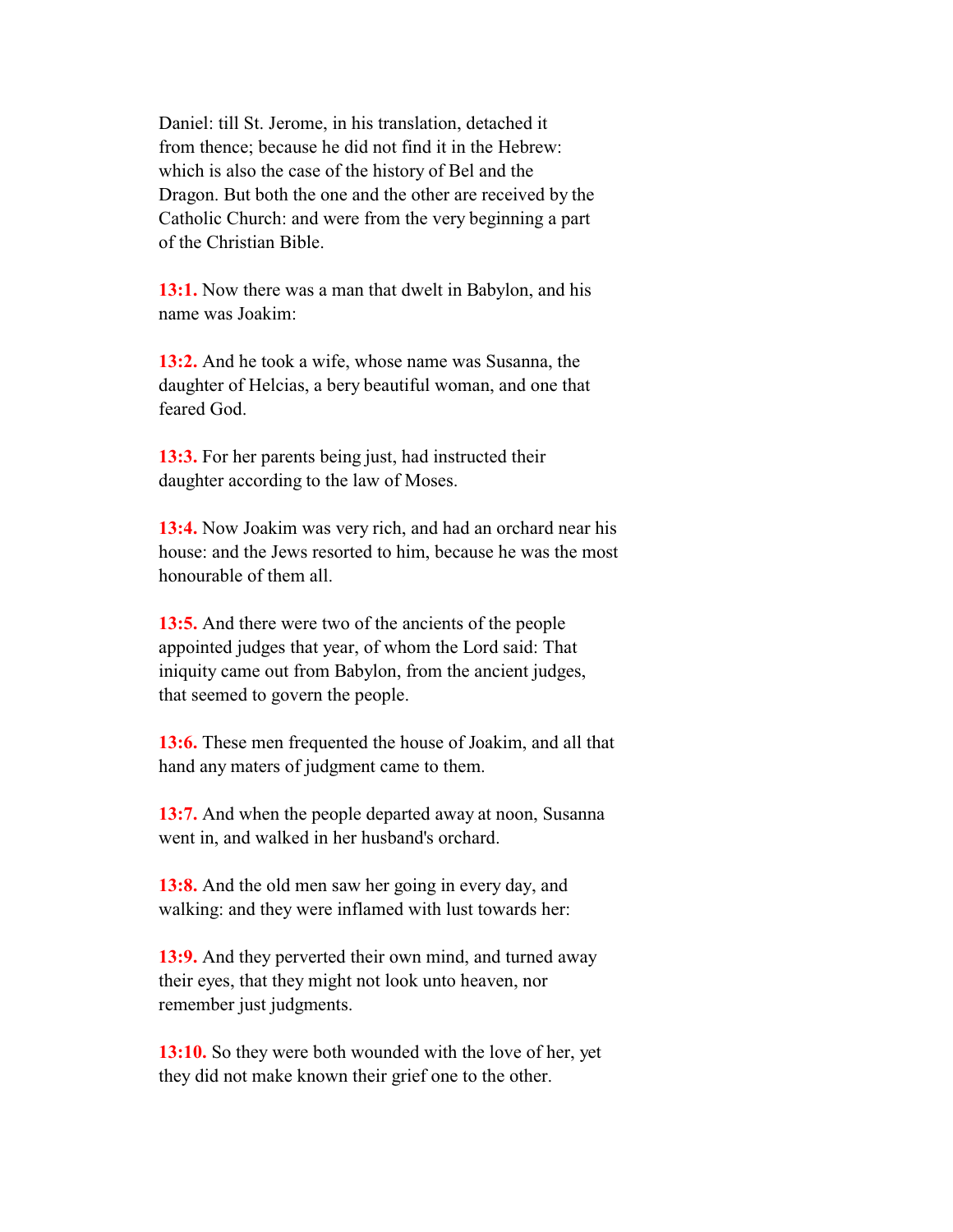**13:11.** For they were ashamed to declare to one another their lust, being desirous to have to do with her:

 **13:12.** And they watched carefully every day to see her. And one said to the other:

 **13:13.** Let us now go home, for it is dinner time. So going out, they departed one from another.

 **13:14.** And turning back again, they came both to the same place: and asking one another the cause, they acknowledged their lust: and then they agreed together upon a time, when they might find her alone.

 **13:15.** And it fell out, as they watched a fit day, she went in on a time, as yesterday and the day before, with two maids only, and was desirous to wash herself in the orchard: for it was hot weather.

 **13:16.** And there was nobody there, but the two old men that had hid themselves, and were beholding her.

 **13:17.** So she said to the maids: Bring me oil, and washing balls, and shut the doors of the orchard, that I may wash me.

 **13:18.** And they did as she bade them: and they shut the doors of the orchard, and went out by a back door to fetch what she had commanded them, and they knew not that the elders were hid within.

 **13:19.** Now when the maids were gone forth, the two elders arose, and ran to her, and said:

 **13:20.** Behold the doors of the orchard are shut, and nobody seeth us, and we are in love with thee: wherefore consent to us, and lie with us.

 **13:21.** But if thou wilt not, we will bear witness against thee, that a young man was with thee, and therefore thou didst send away thy maids form thee.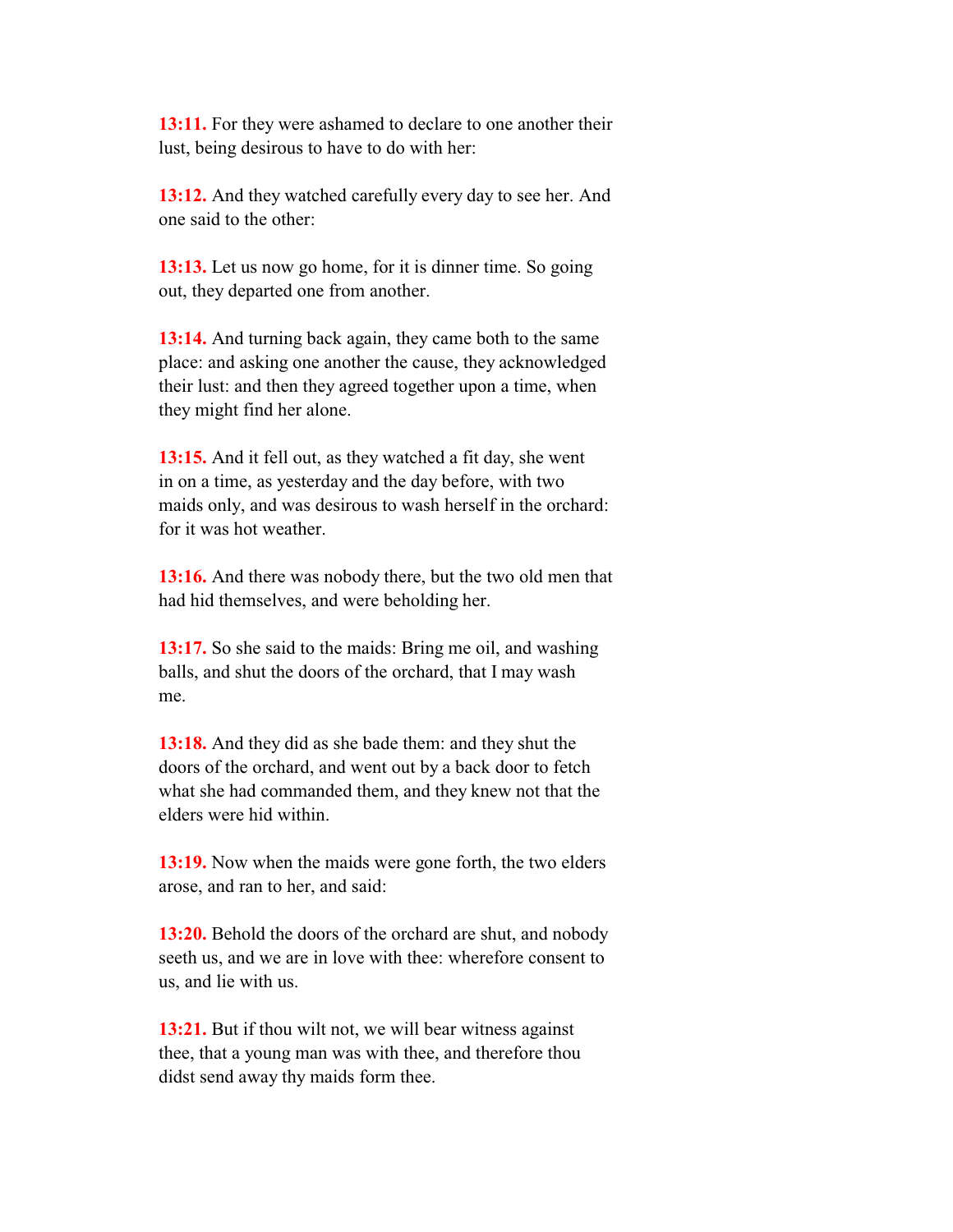**13:22.** Susanna sighed, and said: I am straitened on every side: for if I do this thing, it is death to me: and if I do it not, I shall not escape your hands.

 **13:23.** But it is better for me to fall into your hands without doing it, than to sin in the sight of the Lord.

 **13:24.** With that Susanna cried out with a loud voice: and the elders also cried out against her.

 **13:25.** And one of them ran to the door of the orchard, and opened it.

 **13:26.** So when the servants of the house heard the cry in the orchard, they rushed in by the back door, to see what was the matter.

 **13:27.** But after the old men had spoken, the servants were greatly ashamed: for never had there been any such word said of Susanna. And on the next day,

 **13:28.** When the people were come to Joakim, her husband, the two elders also came full of wicked device against Susanna, to put her to death.

 **13:29.** And they said before the people: Send to Susanna, daughter of Helcias, the wife of Joakim. And presently they sent.

 **13:30.** And she came with her parents, and children and all her kindred.

 **13:31.** Now Susanna was exceeding delicate, and beautiful to behold.

 **13:32.** But those wicked men commanded that her face should be uncovered, (for she was covered) that so at least they might be satisfied with her beauty.

**13:33.** Therefore her friends, and all her acquaintance wept.

**13:34.** But the two elders rising up in the midst of the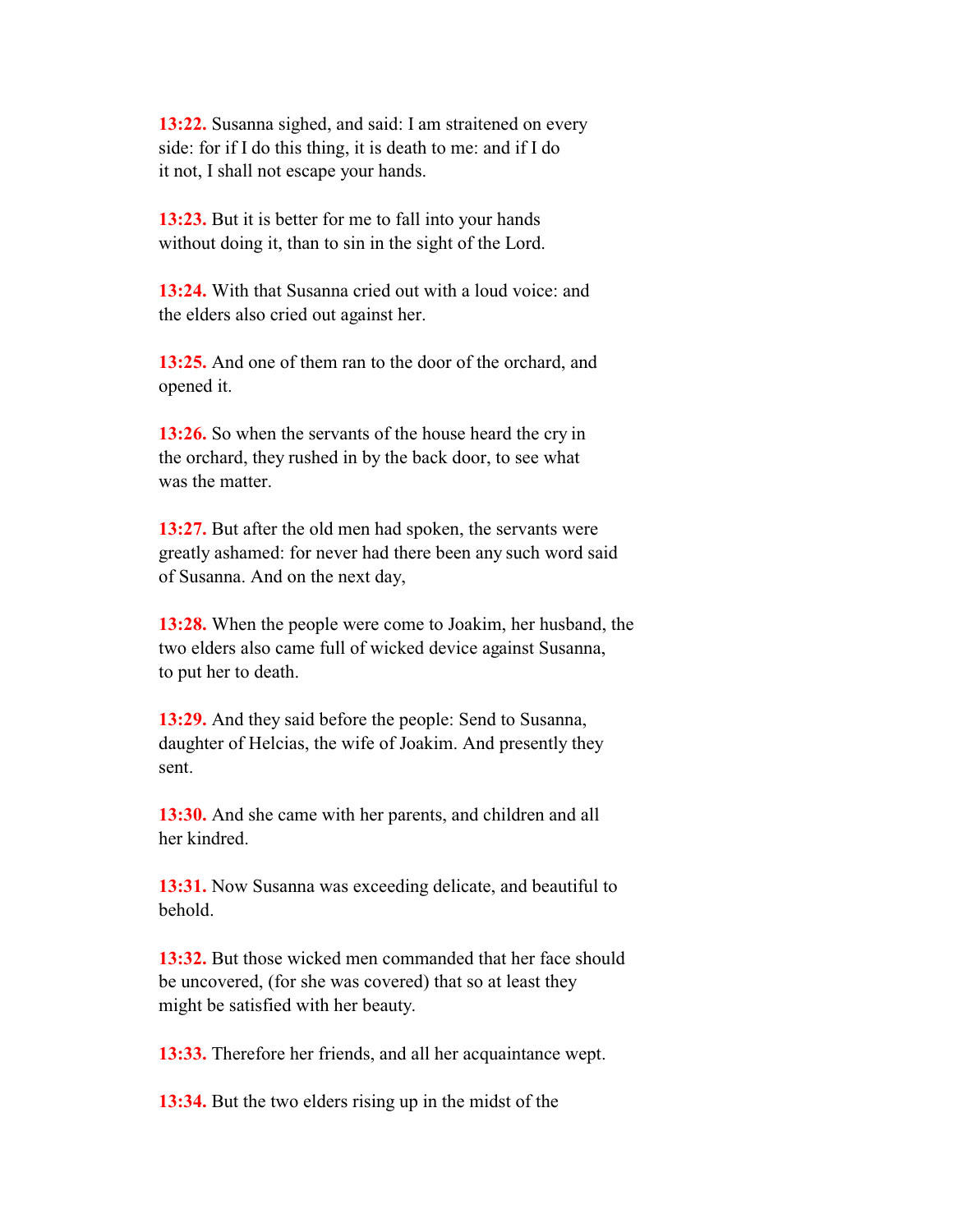people, laid their hands upon her head.

 **13:35.** And she weeping, looked kup to heaven, for her heart had confidence in the Lord.

 **13:36.** And the elders said: As we walked in the orchard alone, this woman came in with two maids, and shut the doors of the orchard, ans sent away the maids from her.

 **13:37.** Then a young man that was there hid came to her, and lay with her.

 **13:38.** But we that were in a corner of the orchard, seeing this wickedness, ran up to them, and we saw them lie together.

 **13:39.** And him indeed we could not take, because he was stronger than us, and opening the doors, he leaped out:

 **13:40.** But having taken this woman, we asked who the young man was, but she would not tell us: of this thing we are witnesses.

 **13:41.** The multitude believed them, as being the elders, and the judges of the people, and they condemned her to death.

 **13:42.** Then Susanna cried out with a loud voice, and said: O eternal God, who knowest hidden things, who knowest all things before they come to pass,

 **13:43.** Thou knowest that they have borne false witness against me: and behold I must die, whereas I have done none of these things, which these men have maliciously forged against me.

**13:44.** And the Lord heard her voice.

 **13:45.** And when she was led to be put to death, the Lord raised up the holy spirit of a young boy, whose name was Daniel:

**13:46.** And he cried out with a loud voice: I am clear from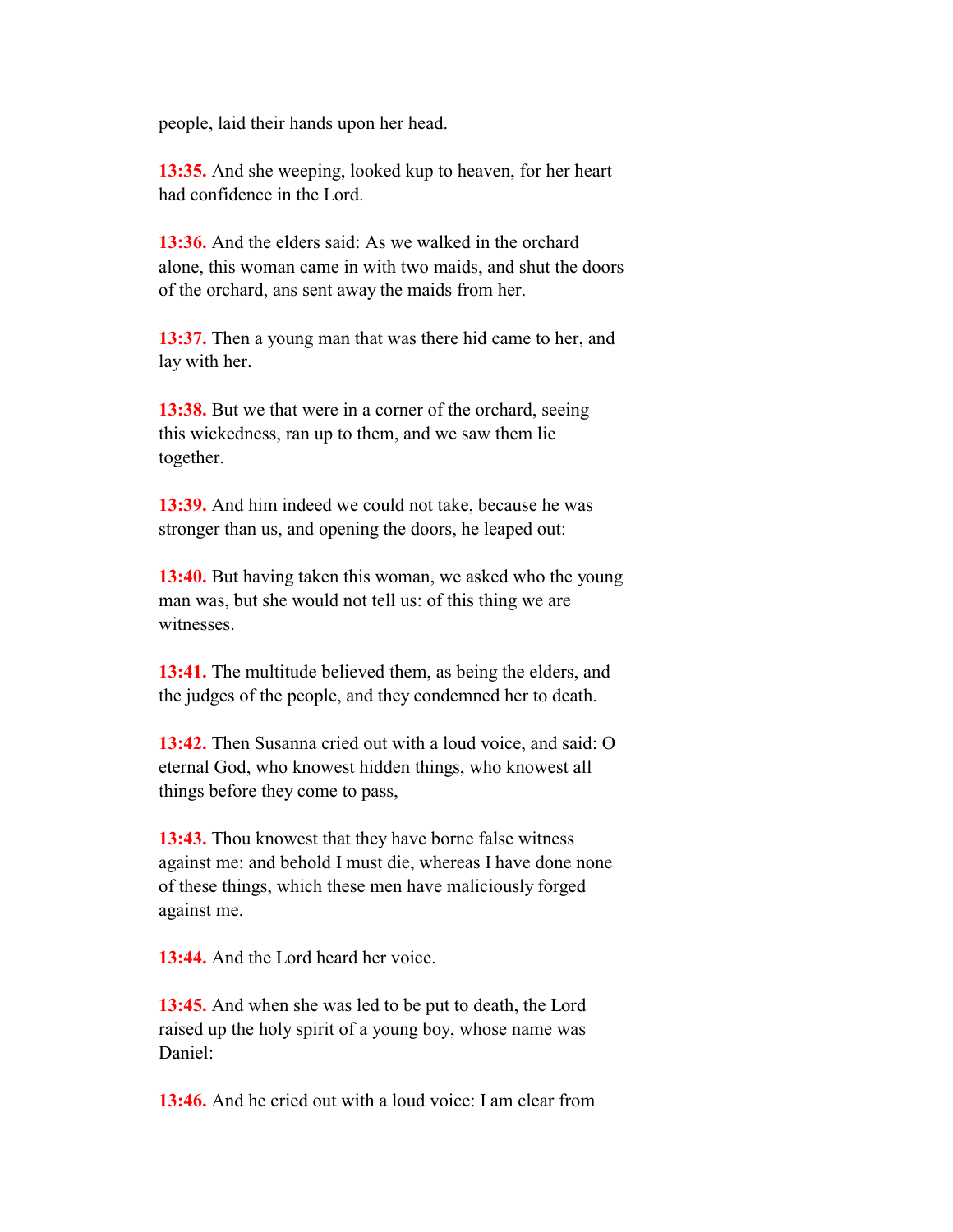the blood of this woman.

 **13:47.** Then all the people turning themselves towards him, said: What meaneth this word that thou hast spoken?

 **13:48.** But he standing in the midst of them, said: Are ye so foolish, ye children of Israel, that without examination or knowledge of the truth, you have condemned a daughter of Israel?

 **13:49.** Return to judgment, for they have borne false witness against her.

 **13:50.** So all the people turned again in haste, and the old men said to him: Come, and sit thou down among us, and shew it us: seeing God hath given thee the honour of old age.

 **13:51.** And Daniel said to the people: Separate these two far from one another, and I will examine them.

 **13:52.** So when they were put asunder one from the other, he called one of them, and said to him: O thou that art grown old in evil days, now are thy sins come out, which thou hast committed before:

 **13:53.** In judging unjust judgments, oppressing the innocent, and letting the guilty to go free, whereas the Lord saith: The innocent and the just thou shalt not kill.

 **13:54.** Now then if thou sawest her, tell me under what tree thou sawest them conversing together: He said: Under a mastic tree.

13:55. And Daniel said: Welll hast thou lide against thy own head: for behold the angel of God having recieved the sentence of him, shall cut thee in two.

 **13:56.** And having put him aside, he commanded that the other should come, and he said to him: O thou seed of Chanaan, and not of Juda, beauty hath deceived tee, and lust hath perverted thy heart: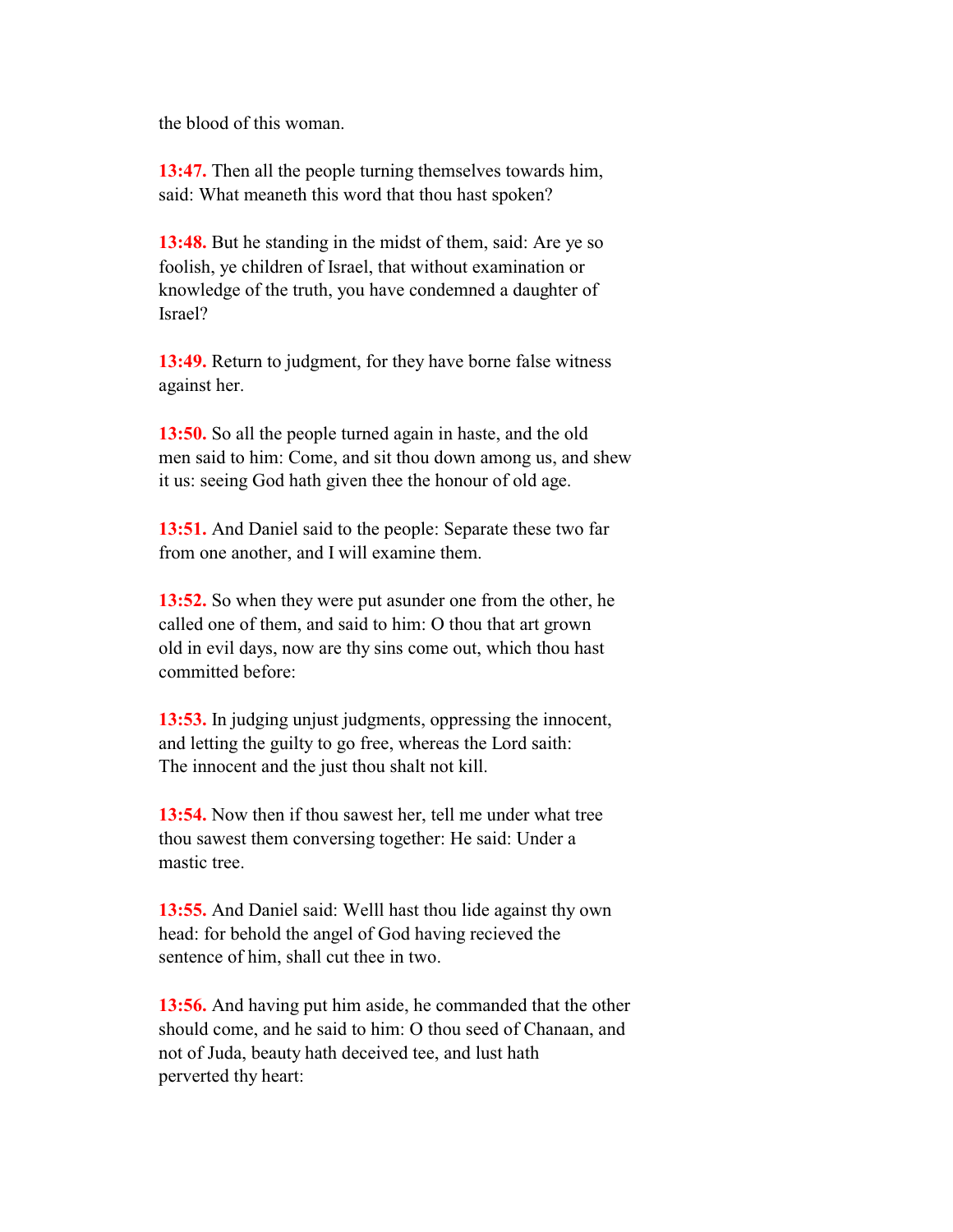**13:57.** Thus did you do to the daughters of Israel, and they for fear conversed with you: but a daughter of Juda would not abide your wickedness.

 **13:58.** Now, therefore, tell me, under what tree didst thou take them conversing together. And he answered: Under a holm tree.

 **13:59.** And Daniel said to him: Well hast thou also lied against thy own head: for the angel of the Lord waiteth with a sword to cut thee in two, and to destroy you.

 **13:60.** With that all the assembly cried out with a loud voice, and they blessed God, who saveth them that trust in him.

 **13:61.** And they rose up against the two elders, (for Daniel had convicted them of false witness by their own mouth) and they did to them as they had maliciously dealt against their neighbour,

 **13:62.** To fulfil the law of Moses: and they put them to death, and innocent blood was saved in that day.

 **13:63.** But Helcias, and his wife, praised God, for their daughter, Susanna, with Joakim, her husband, and all her kindred, because there was no dishonesty found in her.

 **13:64.** And Daniel became great in the sight of the people from that day, and thence forward.

 **13:65.** And king Astyages was gathered to his fathers; and Cyrus, the Persian, received his kingdom.

### **Daniel Chapter 14**

 The history of Bel, and of the great serpent worshipped by the Babylonians.

 **14:1.** And Daniel was the king's guest, and was honoured above all his friends.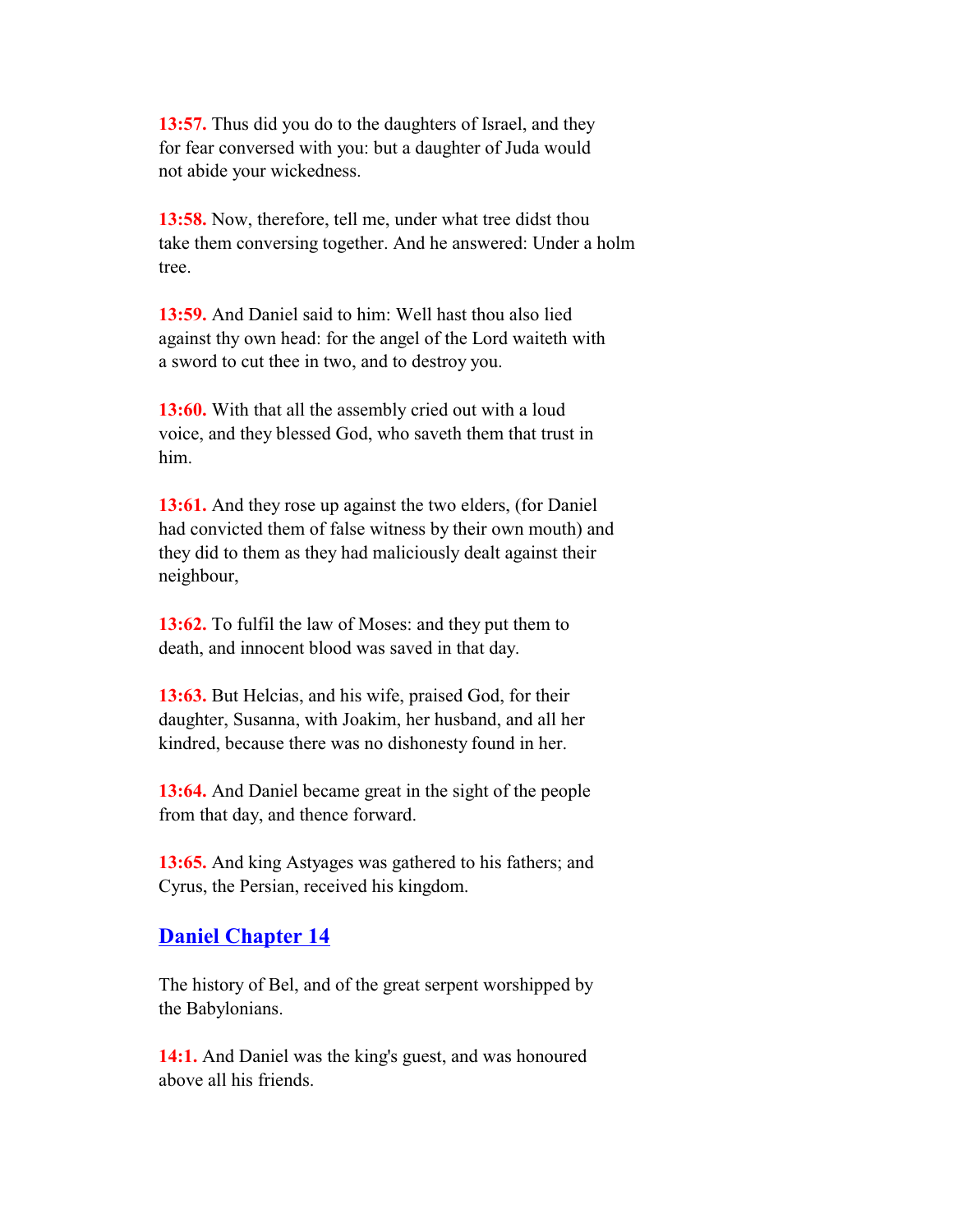*The king's guest... It seems most probable, that the king here spoken of was Evilmerodach, the son and successor of Nabuchodonosor, and a great favourer of the Jews.*

 **14:2.** Now the Babylonians had an idol called Bel: and there was spent upon him every day twelve great measures of fine flour, and forty sheep, and six vessels of wine.

 **14:3.** The king also worshipped him, and went every day to adore him: but Daniel adored his God. And the king said to him: Why dost thou not adore Bel?

 **14:4.** And he answered, and said to him: Because I do not worship idols made with hands, but the living God, that created heaven and earth, and hath power over all flesh.

 **14:5.** And the king said to him: Doth not Bel seem to thee to be a living god? Seest thou not how much he eateth and drinketh every day?

 **14:6.** Then Daniel smiled, and siad: O king, be not deceived: for this is but clay within, and brass without, neither hath he eaten at any time.

 **14:7.** And the king being angry, called for his priests, and siad to them: If you tell me not who it is that eateth up these expenses, you shall die.

 **14:8.** But if you can shew that Bel eateth these things, Daniel shall die, because he hath blasphemed against Bel. And Daniel said to the king: Be it done according to thy word.

 **14:9.** Now the priests of Bel were seventy, beside their wives, and little ones, and children. And the king went with Daniel into the temple of Bel.

 **14:10.** And the priests of Bel said: Behold, we go out: and do thou, O king, set on the meats, and make ready the wine, and shut the door fast, and seal it with thy own ring:

**14:11.** And when thou comest in the morning, if thou findest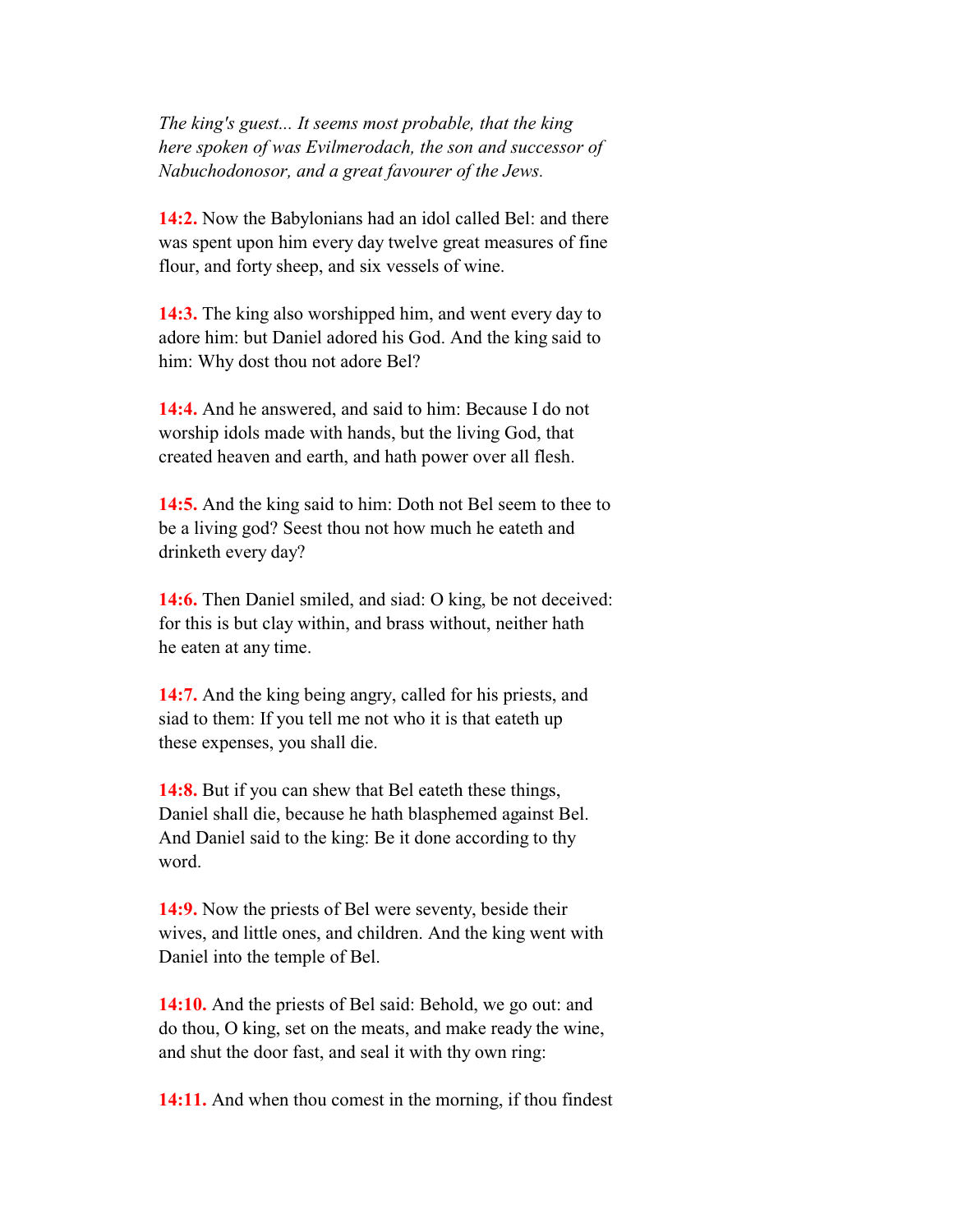not that Bel hath eaten up all, we will suffer death, or else Daniel, that hath lied against us.

 **14:12.** And they little regarded it, because they had made under the table a secret entrance, and they always came in by it, and consumed those things.

 **14:13.** So it came to pass after they were gone out, the king set the meats before Bel: and Daniel commanded his servants, and they brought ashes, and he sifted them all over the temple before the king: and going forth, they shut the door, and having sealed it with the king's ring, they departed.

 **14:14.** But the priests went in by night, according to their custom, with their wives, and their children: and they eat and drank up all.

 **14:15.** And the king arose early in the morning, and Daniel with him.

 **14:16.** And the king said: Are the seals whole, Daniel? And he answered: They lare whole, O king.

 **14:17.** And as soon as he had opened the door, the king looked upon the table, and cried out with a loud voice: Great art thou, O Bel, and there is not any deceit with thee.

 **14:18.** And Daniel laughed: and he held the king, that he should not go in: and he said: Behold the pavement, mark whose footsteps these are.

 **14:19.** And the king said: I see the footsteps of men, and women, and children. And the king was angry.

 **14:20.** Then he took the priests, and their wives, and their children: and they shewed him the private doors by which they came in, and consumed the things that were on the table.

 **14:21.** The king, therefore, put them to death, and delivered Bel into the power of Daniel: who destroyed him and his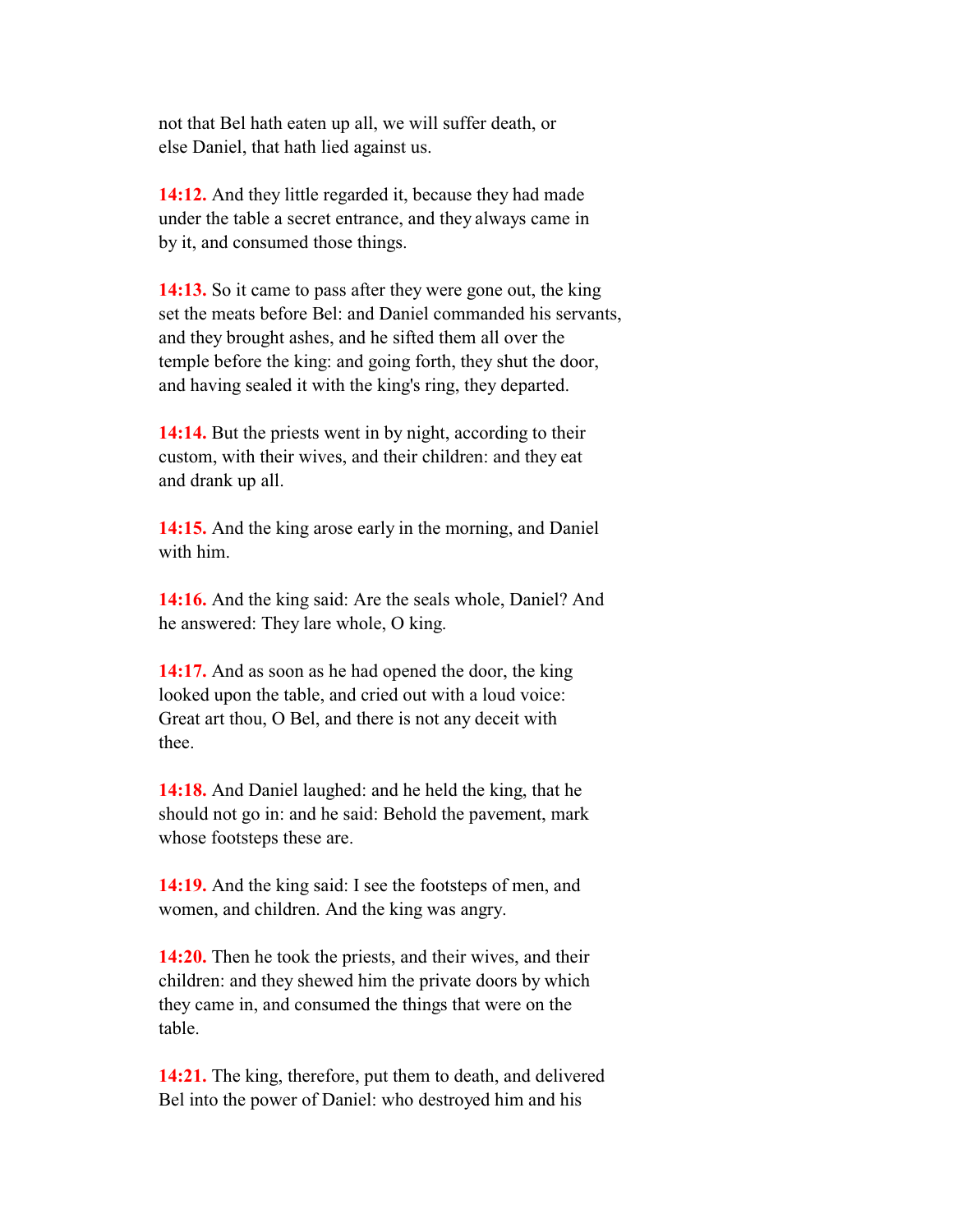temple.

 **14:22.** And there was a great dragon in that place, and the Babylonians worshipped him.

 **14:23.** And the king said to Daniel: Behold, thou canst not say now, that this is not a living god: adore him, therefore.

 **14:24.** And Daniel said: I adore the Lord, my God: for he is the living God: but that is no living god.

 **14:25.** But give me leave, O king, and I will kill this dragon without sword or club. And the king said, I give thee leave.

 **14:26.** Then Daniel took pitch, and fat, and hair, and boiled them together: and he made lumps, and put them into the dragon's mouth, and the dragon burst asunder. And he said: Behold him whom you worship.

 **14:27.** And when the Babylonians had heard this, they took great indignation: and being gathered together against the king, they said: The king is become a Jew. He hath destroyed Bel, he hath killed the dragon, and he hath put the priests to death.

 **14:28.** And they came to the king, and said: Deliver us Daniel, or else we will destroy thee and thy house.

 **14:29.** And the king saw that they pressed upon him violently: and being constrained by necessity: he delivered Daniel to them.

 **14:30.** And they cast him into the den of lions, and he was there six days.

 *The den of lions... Daniel was twice cast into the den of lions; one under Darius the Mede, because he had transgressed the king's edict, by praying three times a day: and another time under Evilmerodach by a sedition of the people. This time he remained six days in the lions'*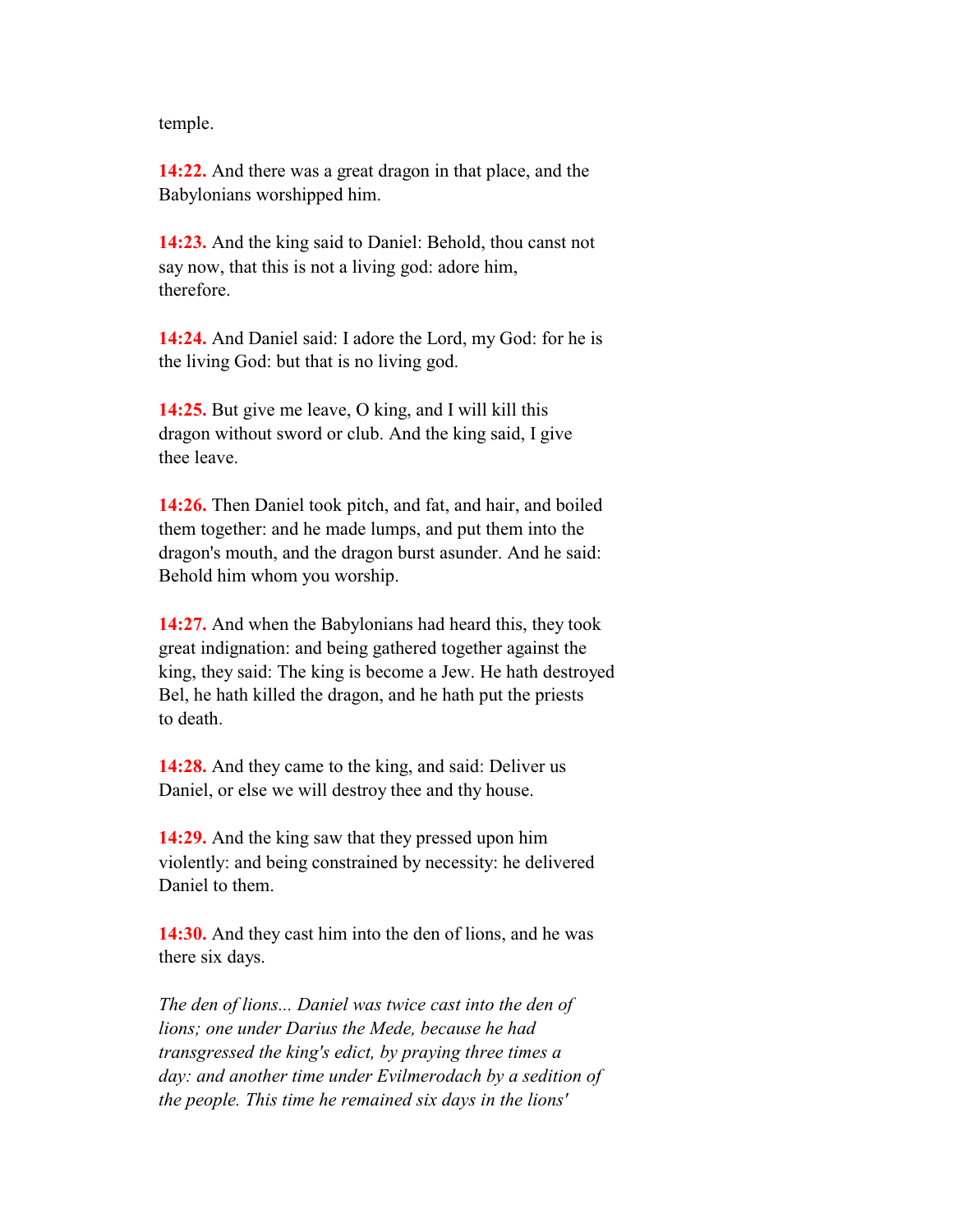#### *den; the other time only one night.*

 **14:31.** And in the den there were seven lions, and they had given to them two carcasses every day, and two sheep: but then they were not given unto them, that they might devour Daniel.

 **14:32.** Now there was in Judea a prophet called Habacuc, and he had boiled pottage, and had broken bread in a bowl: and was going into the field, to carry it to the reapers.

 *Habacuc... The same, as some think whose prophecy is found among the lesser prophets but others believe him to be different.*

 **14:33.** And the angel of the Lord said to Habacuc: Carry the dinner which thou hast into Babylon, to Daniel, who is in the lions' den.

 **14:34.** And Habacuc said: Lord, I never saw Babylon, nor do I know the den.

 **14:35.** And the angel of the Lord took him by the top of his head, and carried him by the hair of his head, and set him in Babylon, over the den, in the force of his spirit.

 **14:36.** And Habacuc cried, saying: O Daniel, thou servant of God, take the dinner that God hath sent thee.

 **14:37.** And Daniel said, Thou hast remembered me, O God, and thou hast not forsaken them that love thee.

 **14:38.** And Daniel arose, and eat. And the angel of the Lord presently set Habacuc again in his own place.

 **14:39.** And upon the seventh day the king came to bewail Daniel: and he came to the den, and looked in, and behold Daniel was sitting in the midst of the lions.

 **14:40.** And the king cried out with a loud voice, saying: Great art thou, O Lord, the God of Daniel. And he drew him out of the lions' den.